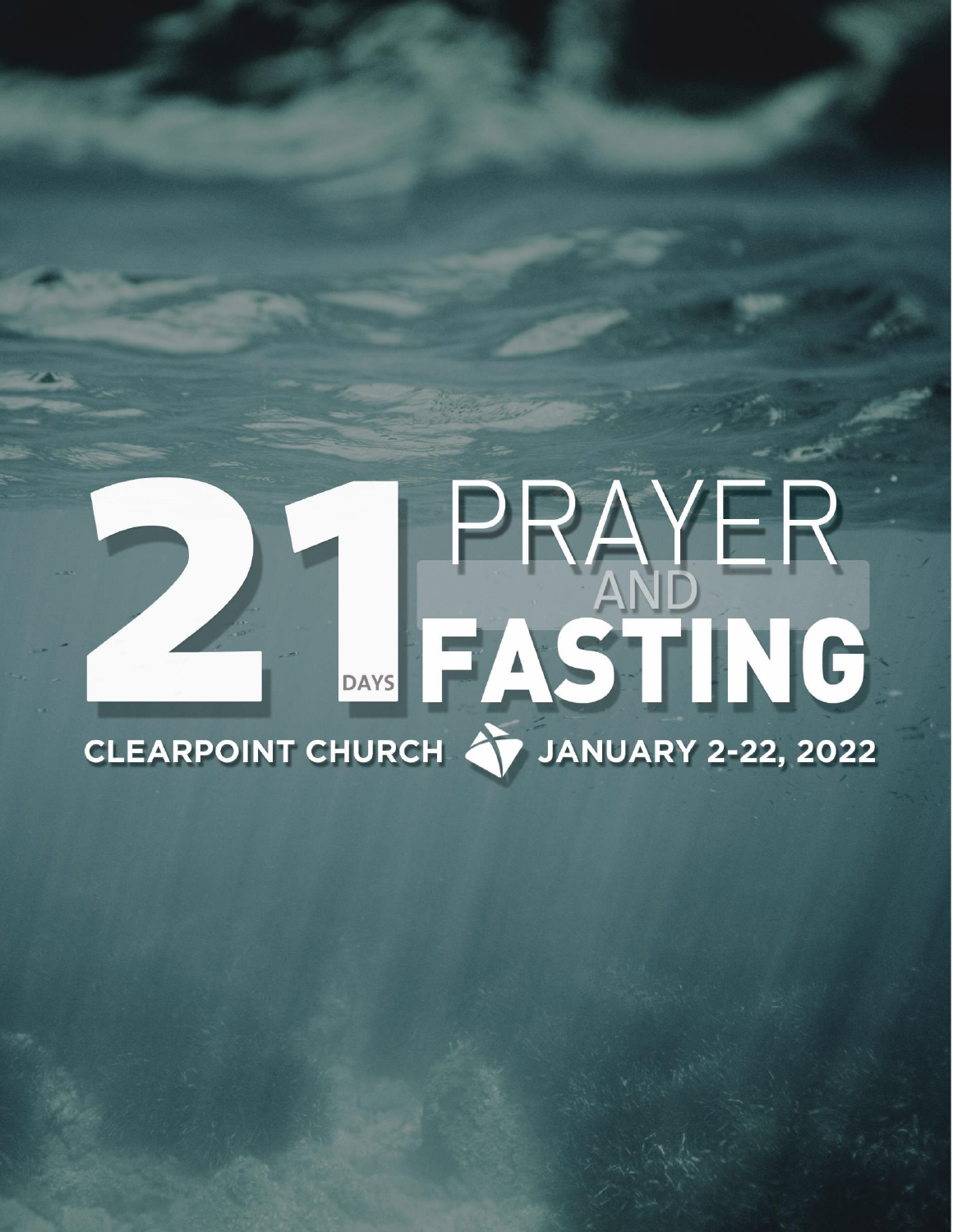Dear Partners,

In January 2010, Clearpoint Church embarked on a *21-Day Prayer and Fasting Journey* that profoundly changed our lives. We have continued to make corporate prayer and fasting a regular practice at the beginning of each year. We invite you to come along with us in January 2022, as we seek the Lord together through prayer, fasting and personal devotion to Him.

Participating in the *21-Day Prayer and Fasting Journey* is a great way to reset your spiritual compass and experience a fresh and new commitment to God in every area of your life. To prepare and inform you for the fast, this guide will answer many questions about fasting and provides a 21-Day Calendar to follow for each day. The 21 Days begins Sunday, January 2<sup>nd</sup>. We break the fast, Sunday, January 23rd.

I believe a 21-Day commitment to Fasting and Prayer will provide a whole new experience for you in your walk with Christ and His Body.

May God continue to bless you and us as you seek Him!

In This Togethe

Brian Lambert Lead Pastor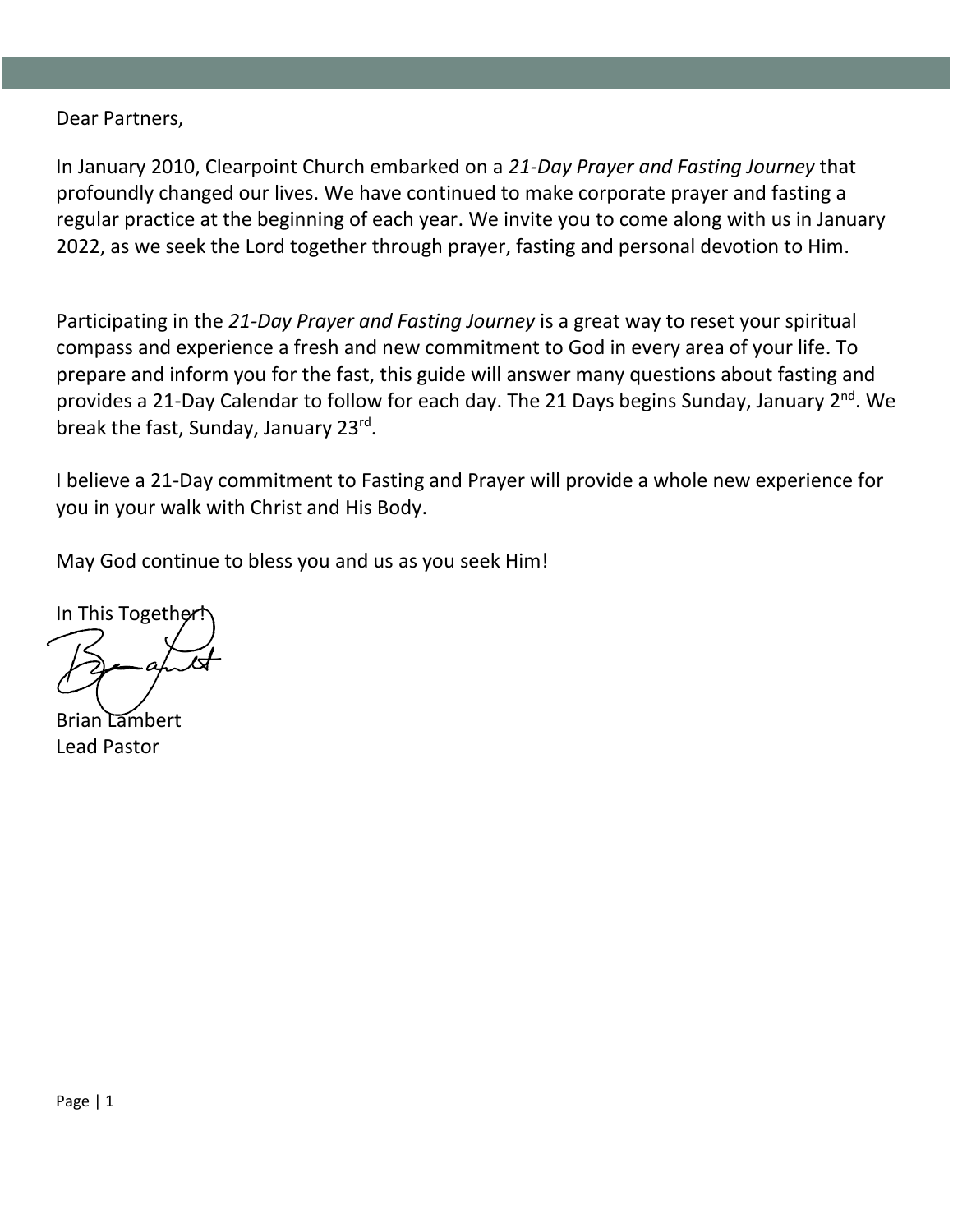## **Table of Contents**

| <b>INTRODUCTION: ALL ABOUT FASTING</b><br>Page 4                           |                                                                                                                                      |                                                                                                                                                                                                                                                |                                                                |
|----------------------------------------------------------------------------|--------------------------------------------------------------------------------------------------------------------------------------|------------------------------------------------------------------------------------------------------------------------------------------------------------------------------------------------------------------------------------------------|----------------------------------------------------------------|
|                                                                            | <b>What Is Fasting?</b><br>$\bullet$<br>$\bullet$<br>$\bullet$<br>Prayer<br>$\bullet$<br><b>What about Kids?</b><br>$\bullet$        | <b>What Does Fasting Do?</b><br><b>What Fasting Does Not Do</b>                                                                                                                                                                                | Page 4<br>Page 4<br>Page 5<br>Pages 5-6<br>Pages 7-9           |
|                                                                            | <b>FASTING CALENDAR</b>                                                                                                              |                                                                                                                                                                                                                                                | <b>Pages 10-11</b>                                             |
|                                                                            | <b>MY FASTING NOTES</b>                                                                                                              |                                                                                                                                                                                                                                                | Page 12                                                        |
|                                                                            | <b>DOWNLOADS &amp; QUESTIONS INFO</b>                                                                                                |                                                                                                                                                                                                                                                | Page 13                                                        |
|                                                                            | <b>PRE-FAST LESSONS</b>                                                                                                              |                                                                                                                                                                                                                                                | Page 14                                                        |
| $\bullet$<br>$\bullet$<br>$\bullet$<br>$\bullet$                           | <b>Lesson One:</b><br><b>Lesson Two:</b><br><b>Lesson Three:</b><br><b>Lesson Four:</b><br><b>Lesson Five:</b>                       | You Can't Fast and Eat!<br><b>Return to Me</b><br><b>False Beliefs about Fasting</b><br><b>Fasting Removes Unbelief</b><br><b>Bootcamp</b>                                                                                                     | Page 15<br>Page 16<br>Page 17<br>Page 18<br>Page 19            |
|                                                                            | <b>FASTING DEVOTIONS</b>                                                                                                             |                                                                                                                                                                                                                                                | Page 20                                                        |
| $\bullet$<br>$\bullet$<br>$\bullet$<br>$\bullet$<br>$\bullet$<br>$\bullet$ | <b>Lesson One:</b><br><b>Lesson Two:</b><br><b>Lesson Three:</b><br><b>Lesson Four:</b><br><b>Lesson Five:</b><br><b>Lesson Six:</b> | <b>Matthew 6:5-6 (Brian Lambert)</b><br><b>Matthew 6:7-8 (Heather Lambert)</b><br><b>Matthew 6:9 (Evan Christopherson)</b><br><b>Matthew 6:10 (Maria Valdivia)</b><br><b>Matthew 6:11 (Dawn Houston)</b><br><b>Matthew 6:12 (Todd Houston)</b> | Page 21<br>Page 22<br>Page 23<br>Page 24<br>Page 25<br>Page 26 |
| $\bullet$                                                                  | <b>Lesson Seven:</b>                                                                                                                 | <b>Matthew 6:13 (Andrew Birky)</b>                                                                                                                                                                                                             | Page 27                                                        |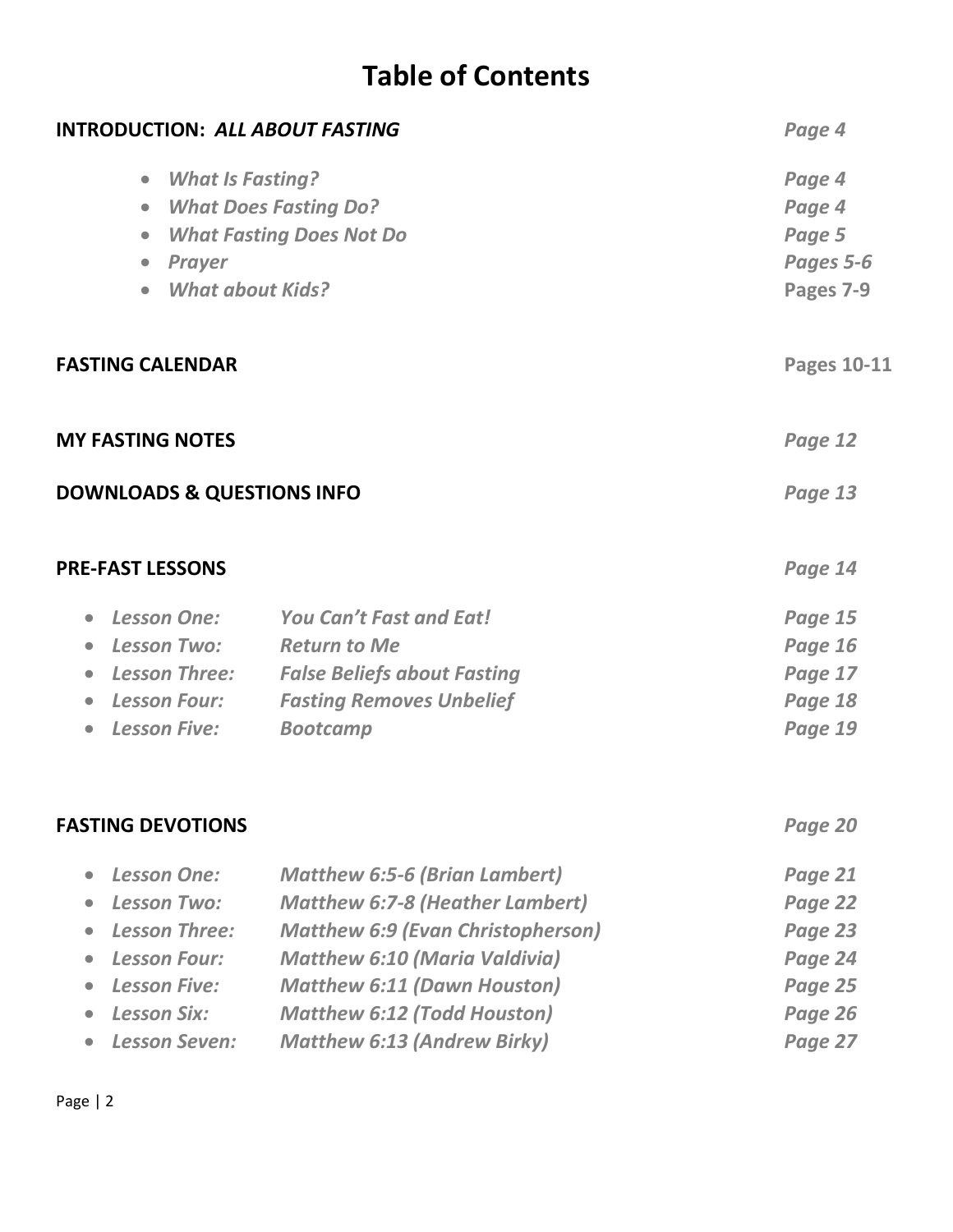## **Table of Contents**

| <b>Lesson Eight:</b>      | <b>Matthew 6:14 (Shayne Gatlin)</b>           | Page 28 |
|---------------------------|-----------------------------------------------|---------|
| <b>Lesson Nine:</b>       | <b>Matthew 6:15 (Teresa Gatlin)</b>           | Page 29 |
| <b>Lesson Ten:</b>        | <b>Matthew 6:16 (Brian Lambert)</b>           | Page 30 |
| <b>Lesson Eleven:</b>     | <b>Matthew 6:17-18 (Steve Christopherson)</b> | Page 31 |
| <b>Lesson Twelve:</b>     | <b>Matthew 6:19-21 (Bill Brod)</b>            | Page 32 |
| <b>Lesson Thirteen:</b>   | <b>Matthew 6:22-23 (Angie Brod)</b>           | Page 33 |
| <b>Lesson Fourteen:</b>   | <b>Matthew 6:24 (Lynn Smith)</b>              | Page 34 |
| <b>Lesson Fifteen:</b>    | <b>Matthew 6:25-32 (Justin Jaramillo)</b>     | Page 35 |
| <b>Lesson Sixteen:</b>    | <b>Matthew 6:33-34 (Taylor Jaramillo)</b>     | Page 36 |
| <b>Lesson Seventeen:</b>  | <b>Matthew 7:1-6 (Jared Chen)</b>             | Page 37 |
| <b>Lesson Eighteen:</b>   | <b>Matthew 7:7-11 (Cindy Dickerson)</b>       | Page 38 |
| <b>Lesson Nineteen:</b>   | <b>Matthew 7:12 (LeChelle Smith)</b>          | Page 39 |
| <b>Lesson Twenty:</b>     | <b>Matthew 7:13-14 (Jose Valdivia)</b>        | Page 40 |
| <b>Lesson Twenty-One:</b> | <b>Matthew 7:15-23 (Greg Dickerson)</b>       | Page 41 |

#### **MY FASTING NOTES** *Page 42-43*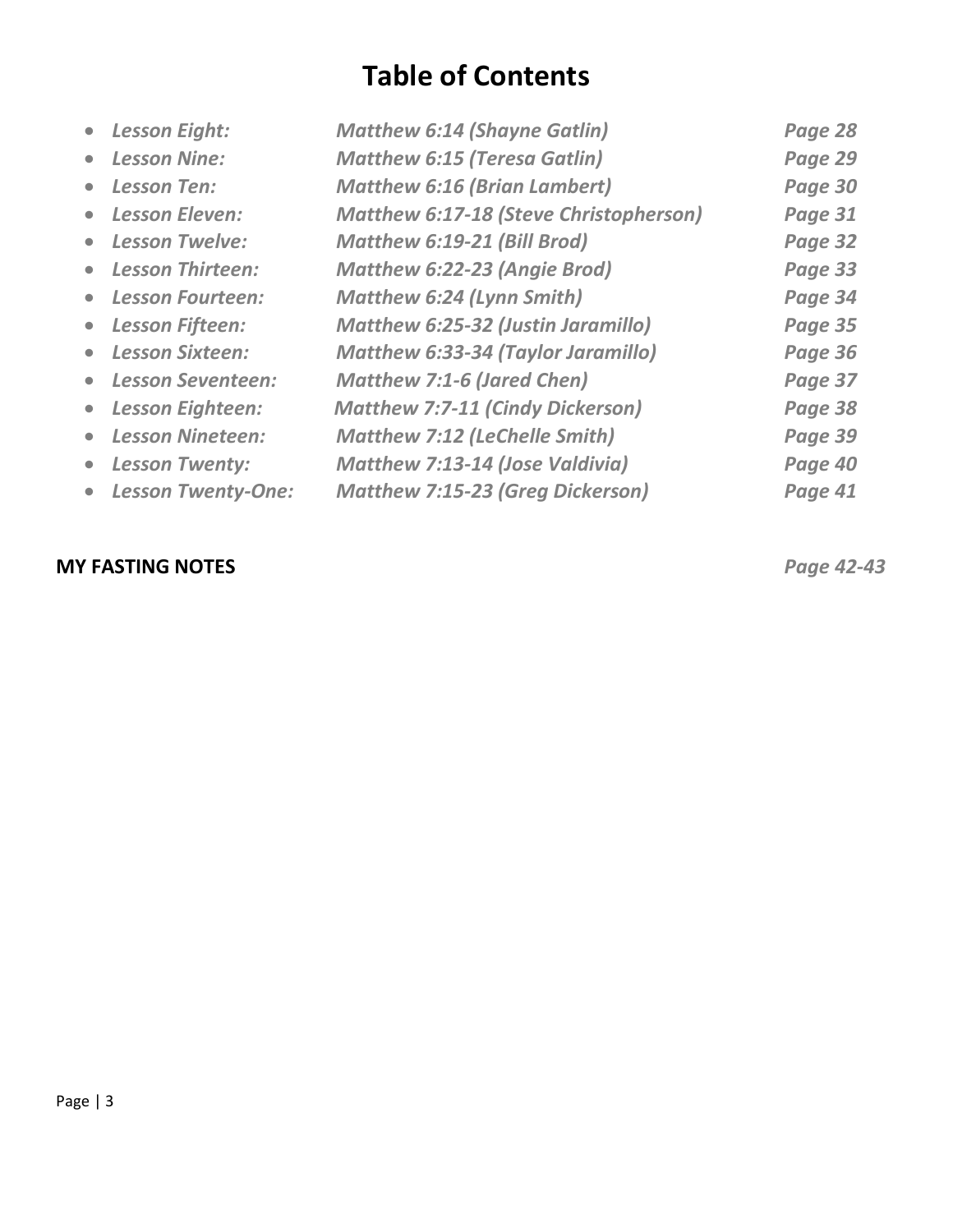#### **ALL ABOUT FASTING**

As we begin this *21-Day Prayer and Fasting Journey* together, there are a few questions we must answer in order to understand fasting and why it is essential to our walk with God. These answers will also encourage us all to continue faithfully to the finish line....Day 21!

*QUESTION #1: WHAT IS FASTING? (WE DO THE DANIEL FAST. We recommend the following websites for more information: Daniel-fast.com; ultimatedanielfast.com)*

Fasting is setting aside a specific amount of time to go without food in order to pray. The purpose is not to starve yourself and the goal is not to lose weight. It is an intentional time of pursuing God to fill a spiritual hunger rather than eating food to fill a physical hunger. It is denying your physical desire for food in order to pray and connect with God to meet a spiritual need. It might not make a lot of sense, but it is a powerful! Jesus never commanded it, but it was certainly expected that His followers would fast and pray.

*Matthew 6:16-18 says, "when you fast, do not look gloomy like the hypocrites, for they disfigure their faces that their fasting may be seen by others. Truly, I say to you, they have received their reward. But when you fast, anoint your head and wash your face, that your fasting may not be seen by others but by your Father who is in secret. And your Father who sees in secret will reward you. (ESV)"*

#### *QUESTION #2: WHAT DOES FASTING DO?*

#### **1. Fasting expresses our hunger for God**

- We express to God "food is good, but you are better."
- It helps restore our focus from ourselves and the good things God places in our lives to the giver of those good things.
- God remains greater than anything and everything else in our lives.

#### **2. Fasting makes our hearts tender toward God and helps us find our "satisfaction" in Him**

- John Piper once said: "God is most glorified in us, when we are most satisfied in Him."
- The discipline of fasting is something that can bring us to that place of satisfaction.

#### **3. Fasting exposes the heart**

- Richard Foster says: "More than any other thing, fasting reveals the things that control us."
- It reveals what is really inside.
- It can reveal to us the things that are holding us back.
- It can expose the one thing that is reinforcing that barrier between us and God.

Fasting can be extremely overwhelming. What can I eat? What can I not eat? Can I have this? Can I have that? These are questions that bombard our minds when we break from our normal eating routine. The struggle is ok. In fact, it's good as long as our motivation for staying true to the fast isn't rooted in guilt!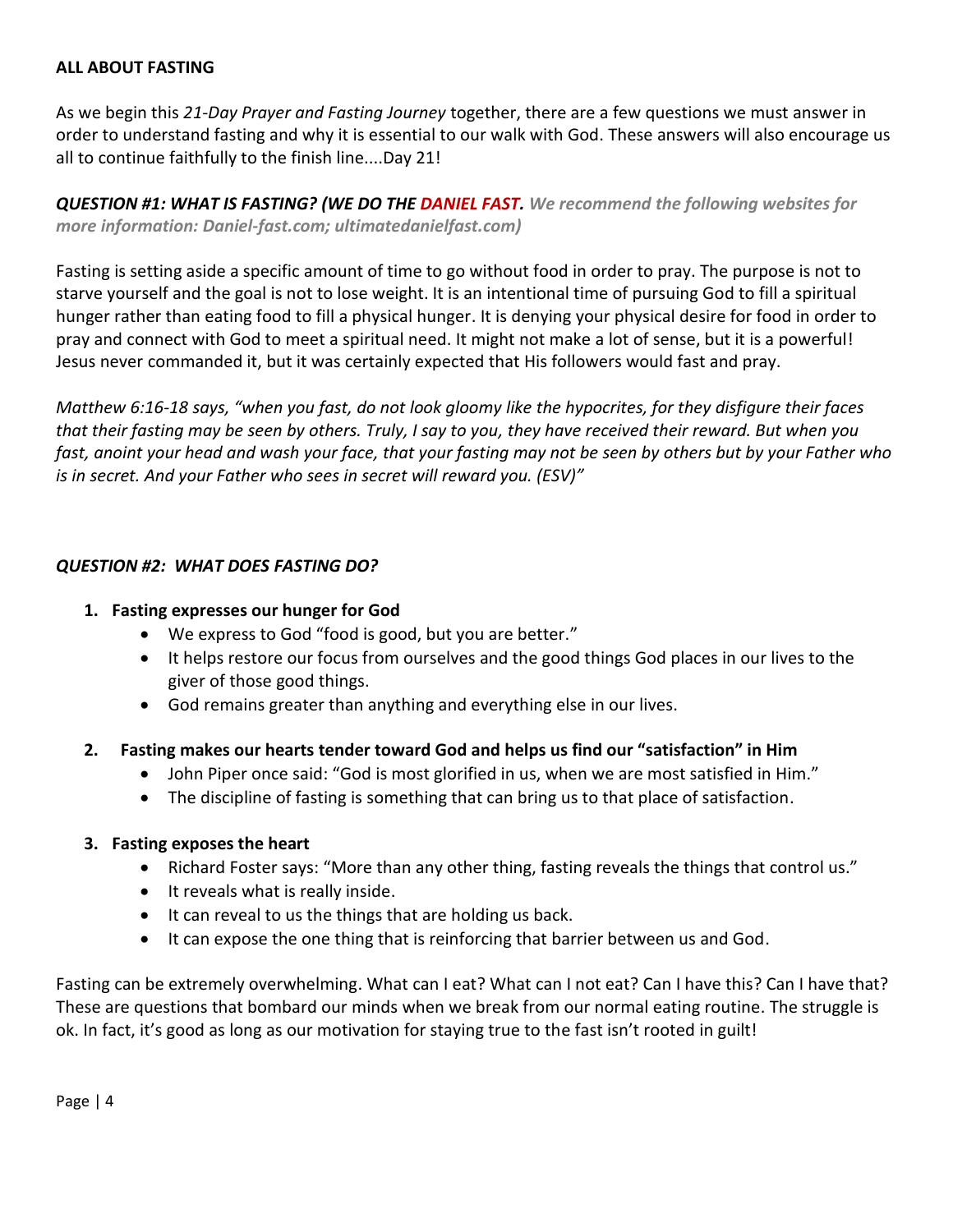#### **WHAT FASTING DOES NOT DO**

#### **1. Fasting does not motivate God to love you any more than He already does.**

• God says in I Peter 2:9 that we are chosen by Him and are already His treasured possession! He already loves you as much as He possibly can!

#### 2. **Fasting does not make God enjoy you any more or any less.**

• God already enjoys you. In fact, He delights in you! In Zephaniah 3:17 God says that He already exalts over us with shouts of joy!

#### **3. Fasting does not put you on a "fast track" plan to a righteousness and holiness.**

- God has already made us righteous, holy, and blameless through Christ's finished work on the Cross.
- We don't fast to get more of God, but that we would experience, in a more profound way, the reality of God's presence in our lives.

#### **4. Fasting is not a trade-off with God for His forgiveness.**

• We fast because He has already forgiven us! The Apostle Paul said our sins are forgiven by the blood of Christ! (Ephesians 1:7)

#### **5. Fasting is not a replacement for obedience.**

• Some people fast as penance believing their fasting will somehow balance out their disobedience. But our relationship with God is not based on law, it's based on grace….not of works, lest we become boastful and prideful and rob God of His glory. (Ephesians 2:8-10)

Sometimes, when we are not walking intimately with God, the inward reality of our faith begins to fade, and we retreat to the outward forms of the faith like fasting. It never works! The bottom line is that whenever we embrace a spiritual discipline in order to get God to love us, to find satisfaction in us, or to forgive us, we have completely missed the point! As you fast, set yourself free! Don't fast under the belief that God is going to develop a greater approval of you because of your sacrifice. Fast in freedom, with a holy desire to give more of yourself to God!

#### *PRAYER*

As you prepare for the next 21 days, it can be tempting to start thinking of a laundry list of prayers you would love to see answered. Fight that temptation and keep this simple. Think about two or three things most pressing on your heart and zone in on those with God. Write these down in the space provided below and be open to hearing what God wants to show you in those areas. The breakthroughs, miracles and answers to your prayers will be by-products of drawing closer to Jesus.

When praying, make your primary goal to know Jesus and experience His presence deeper than ever before. Pray prayers of total surrender and aim to glorify God with your life. Focus first on what is right about Him, such as His goodness and His greatness. Determine to see everything else through that filter. And, make time to pray daily. Do not overcomplicate this! Just talk to God. Have that place and time where you can seek Him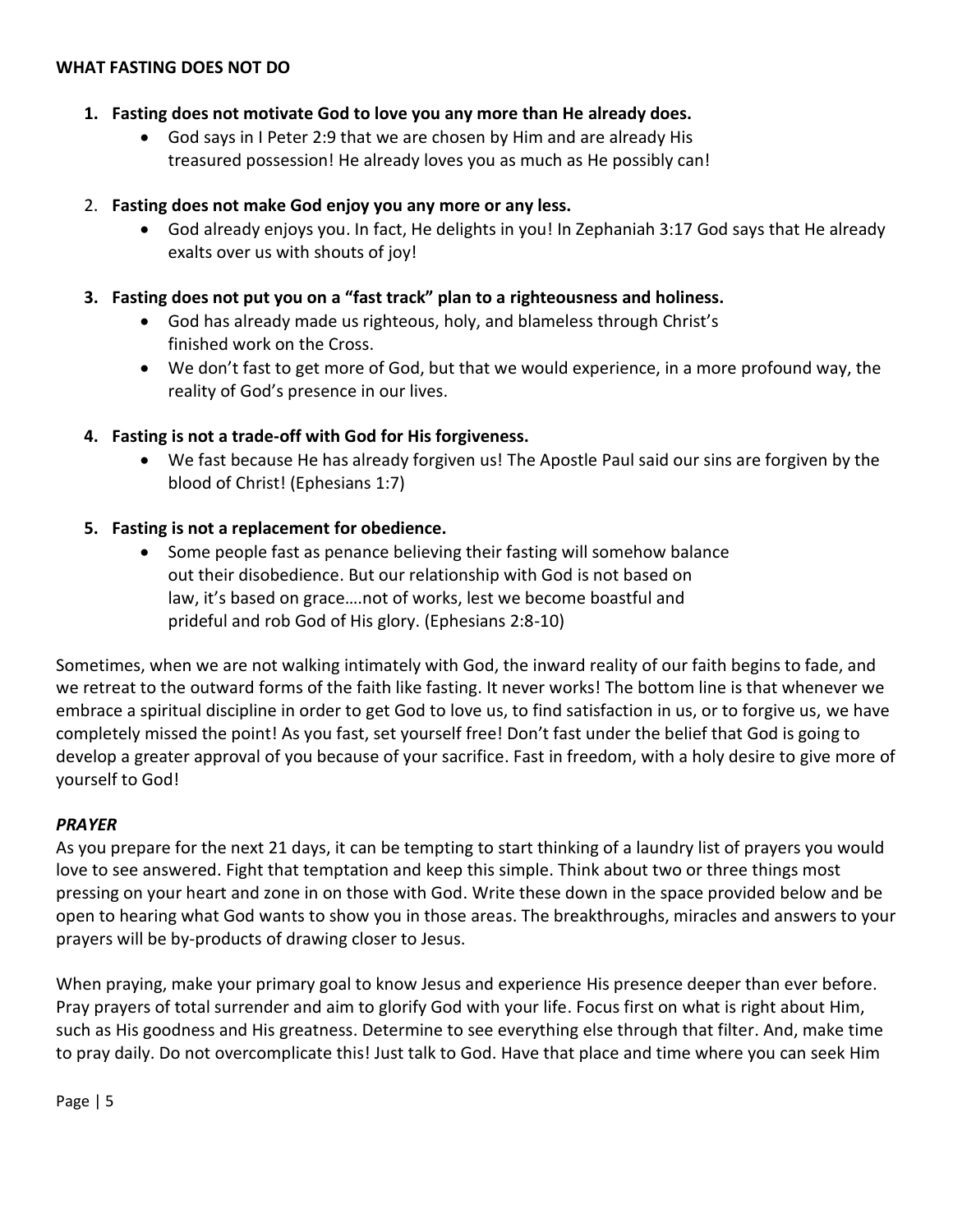every day. If you do not plan to pray, you won't. If you find it a challenge to disconnect from the busyness of your day, engaging in worship music is a great way to prepare your heart for prayer.

#### **During this fast, we are corporately (together as a church body) praying for:**

- **1. Freedom & Wellness:** Strongholds broken, and broken places healed
- **2. Empowerment:** Live in victory and rise to leadership
- **3. Missional Impact:** Actively engaging culture with the Gospel and ministering to those around us

#### **Others you are personally praying for:**

| 1. |  |
|----|--|
|    |  |
|    |  |
| 2. |  |
|    |  |
| 3. |  |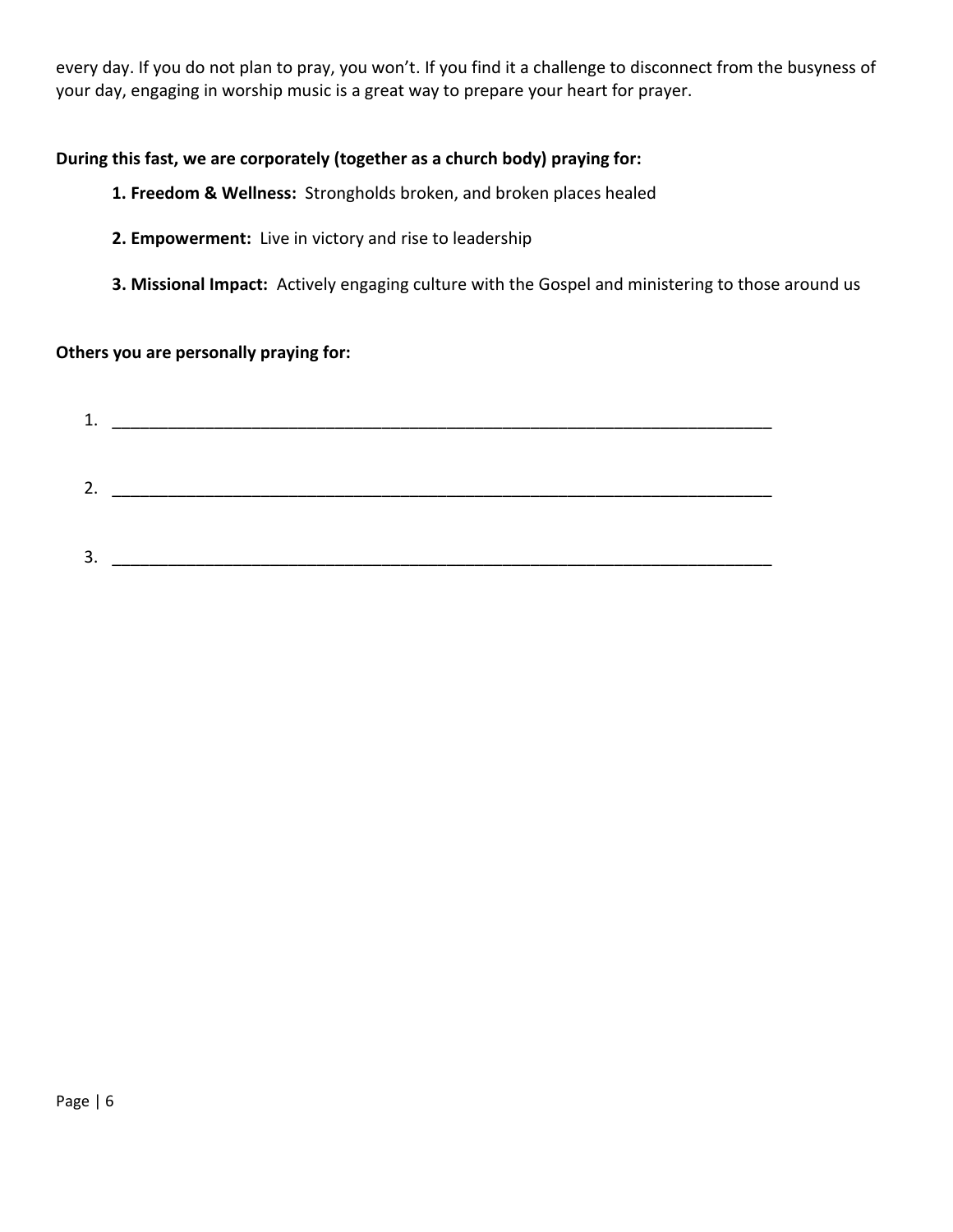#### **WHAT ABOUT KIDS?**

#### **Should my children participate in the fast?**

We believe it is a great idea for the **entire family** to set aside time each year to specifically and intensely focus on the most important thing in our lives, our relationship with Christ. Consider the information below as you pray and decide how your family, including your children, can participate as a collective part of the Clearpoint Church Fast.

#### **Why should children participate?**

#### **1. To help children learn what is most important in life**

Life can get very busy and if we don't purposefully slow down and set aside time to focus on strengthening our relationship with the Lord and modeling that importance for our children, they may believe other, more time-consuming things in our families' lives matter more. Be intentional about this. Set aside time to focus on what your relationship with Jesus means to you, in hopes that your devotion to Christ will become a part of your legacy for future generations. Learning the importance of Christ in our lives can serve as a firm foundation that will provide stability in your children's future.

#### **2. Self-control should be practiced.**

It can be so easy to become super self-focused. We live in a society of convenience and can become frustrated if we have to wait too long for our fries at the drive thru. We can develop an attitude of expectation and of constant satisfaction if we are not careful. Our lives can be driven and consumed by our desires to get what we want. This is reflected in the pace and mindset of the culture in which we live and interact daily. Fasting can help our children learn to practice self-control, to say "no" to self, to slow down, to focus on pleasing Christ more than pleasing self. Self-control and delayed gratification are life skills that will serve our children well in their futures.

#### **3. Develop life-long disciplines**

Prayer, Bible Study, listening to God, giving, and fasting are spiritual disciplines which should be an ongoing part of the lives of all believers. Our children are not going to reach their 18<sup>th</sup> birthday and begin to devote themselves to these disciplines. They must be trained along the way as a part of our investment in their spiritual lives. Just as we nurture our children by providing physical food, we must nurture our children by providing spiritual food. If we want our children to have a life-long commitment to prayer, we must lead them and teach them to pray. If we want them to have a life-long commitment to read, study, and depend on the Word of God, we must read the Word to them, allow them to see us reading and valuing scripture. We should quote, teach, and equip our children with scripture and lead them to meditate upon and memorize scripture. If we want to help our children depend upon Christ for leadership throughout life, we must teach and train them to listen to the voice of God. If we want our children to have the heart of *blessors*, we must allow them to see us bless others, and encourage them to be givers. We should provide opportunities for them to give sacrificially, to bless others and to give to those in need. If we want our children to devote their life to Christ and seek to know Him more, we must model and lead our children in the spiritual discipline of fasting. Our children should know what fasting is, why we participate, and how we expect God to move as we purposefully deny ourselves to give Him more of ourselves.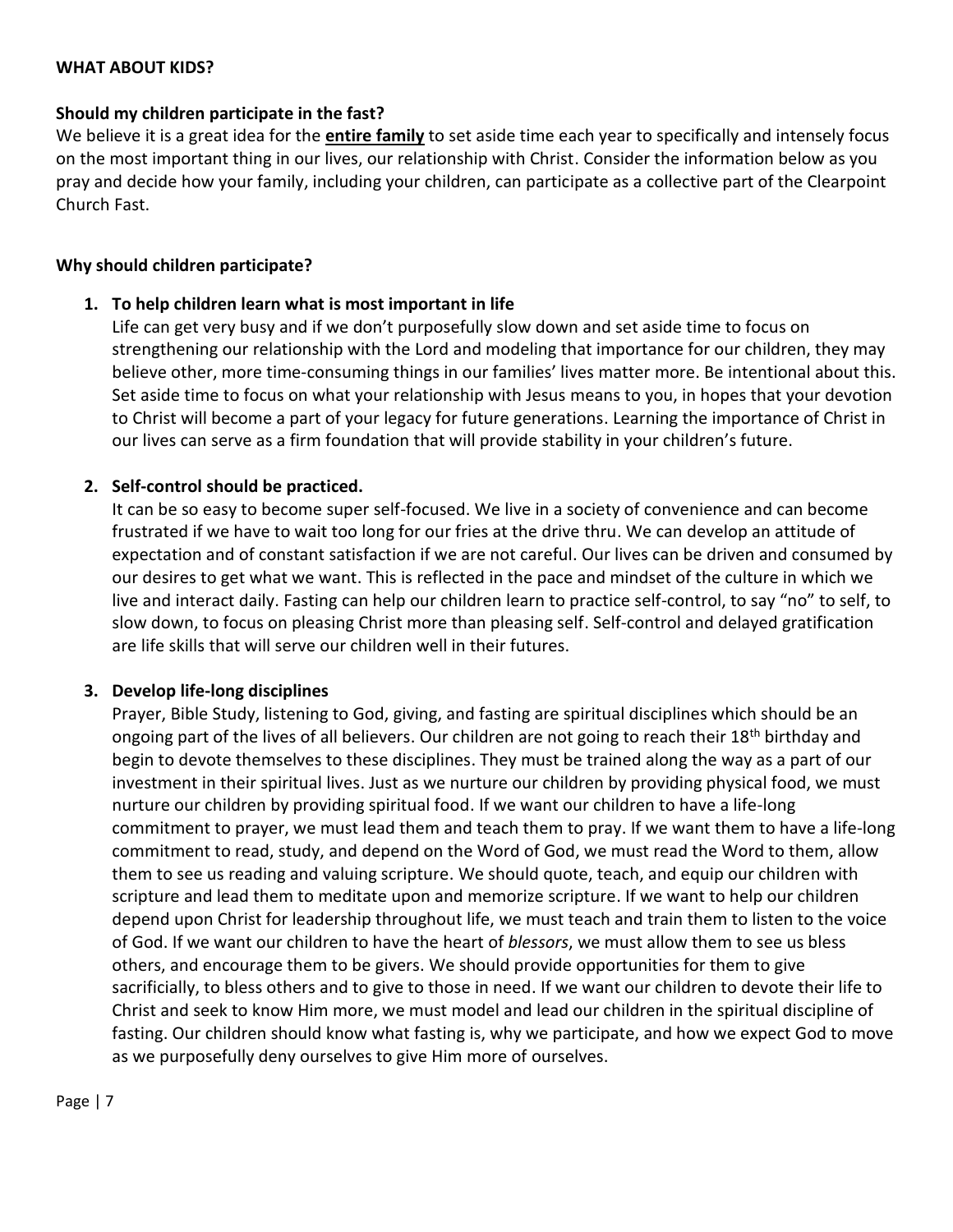#### **How should children participate in the fast?**

As parents, pray and listen to God as you contemplate how to participate in the fast. He will speak to you! Give your children options you feel are meaningful, safe, and appropriate. Allow children some ownership in the decision they make as they consider and pray thru how they should participate in the fast. Children can begin to participate as soon as they begin to have a concept of God, as early as age 4 to 5. Celebrate every move toward developing spiritual disciplines. Lead your children in this area with loving encouragement. If they set a goal, encourage them toward it. If the goal they set was too difficult, love them and help them consider what led to missing the goal and how they can participate differently. We encourage you to resist the temptation to quit and encourage your children not to quit! Make adjustments, if necessary, but deeply ponder and consider the ramifications of quitting the fast before the corporate dates are fulfilled. Not only is the surrender to the fast meaningful to you and your family, but also the corporate devotion as a church body is "something bigger" that God calls us to be a part of as the BODY of Christ. Provide guidance but allow for choice as your children consider God's will for their lives. It may surprise you how spiritually mature they are becoming! Below is a list of ideas and testimonies. These are only suggestions to help you begin to think about how your children can participate. Please know we are praying for each of you and your families as we embark upon this important journey of faith, together. **We would never force or coerce our children to participate but offer ideas and allow them to choose within guidelines we feel are safe and age appropriate.**

- 1. Very young children (4-7) can give up TV and electronics time and/or a favorite toy. When the child asks to play with the toy set aside during the fast or to watch TV, (or during the day's normal TV/electronic time) encourage them to pray and read their Bible and remind them about their commitment choice. Our family loves *The Jesus Story Book Bible* by Sally Lloyd-Jones (it is great for children and adults!) If Bible reading time is not a practice you have yet developed as a family, this may be a great time to begin! Let your children hear and see you praying and studying God's word. Use your participation in the fast as a time to talk to them about the food you are eating and not eating and why. Share with them the story of Daniel. This can be a great time to teach children about the sacrifices we make, and the sacrifice God made on our behalf. Keep the time positive and encouraging, your children should not feel as if they are being punished, but rather choosing to make a sacrifice for something better! I bet they will LOVE Bible time with mom and/or dad as much or more than they loved their toy, device, or TV program. Begin planting the seeds of faith early and watch with amazement as they grow and blossom!
- 2. Children (8-14) can give up some food or food for one day under your leadership. Our children began giving up food for a day as early as 8 years of age and have changed their involvement each year. They decided how they wanted to participate, discussed their ideas with us and prayed about their involvement leading up to the fast. For example, Saturday may be a good day to fast all food, drink juice and have a glass of milk or a protein drink before bedtime. They may choose to fast from meat, sugar, or drink only water for 21 days. They may choose to make every Saturday a juice only day. Fasting can be scary! Teaching your children early can give them amazing confidence as they obey and dedicate themselves to the development of spiritual disciplines. You may wonder if it was hard as parents to witness our young children hungry and in need of food. It was very difficult, but also helped us better understand the heart of God as we fast as adults. It helped us admire our children for their strength, devotion, and determination to develop this spiritual discipline. It made our hearts move toward our children deeper than before as we wanted to bless them for their sacrifice and encourage them in their struggle. In all of this, we learned even better how God's heart is moved toward us as we

Page | 8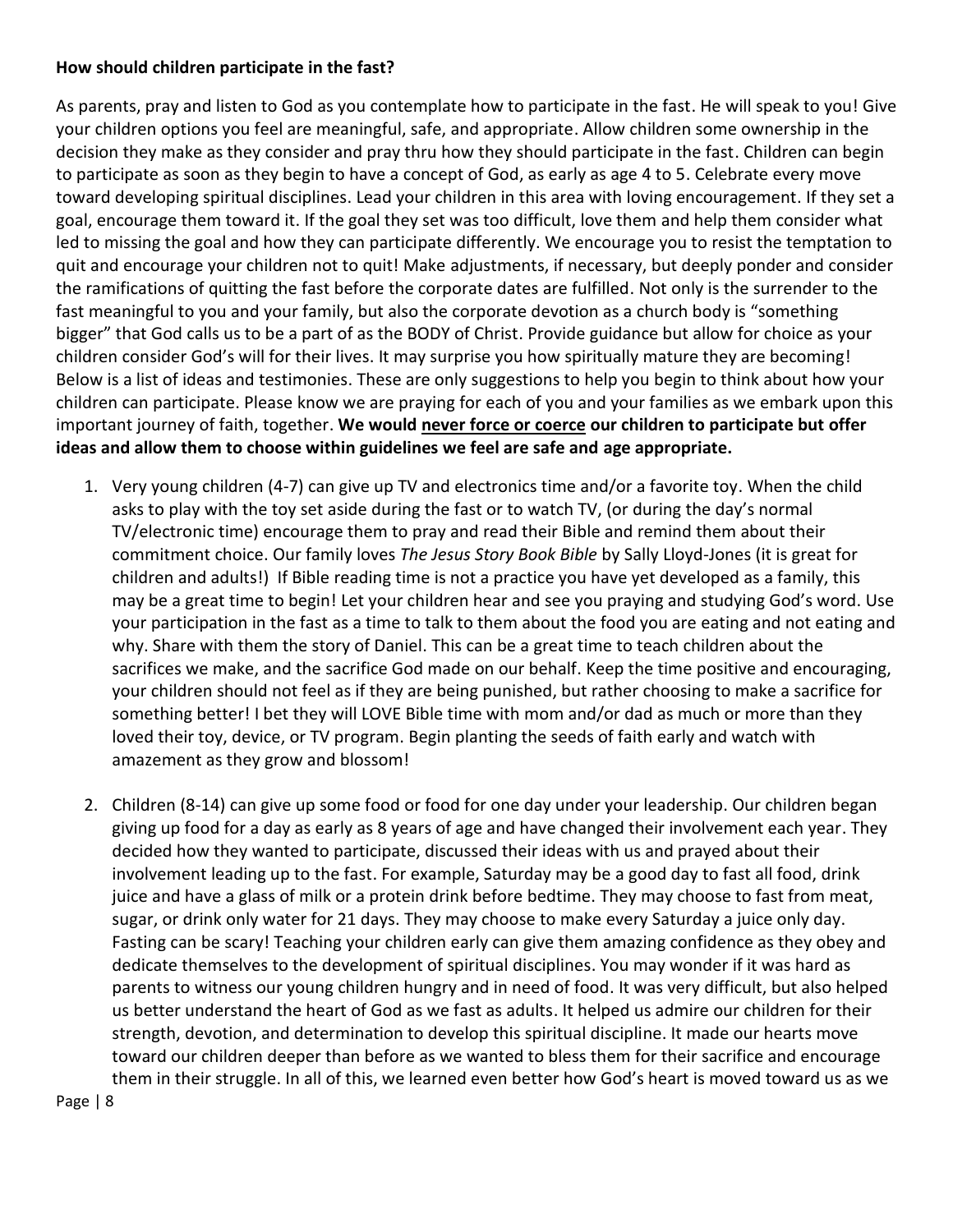fast. Children need to learn coping skills to deal with disappointment, discomfort, and struggle. Fasting is a great time to develop those skills.

- 3. Our children began participating FULLY in the fast as early as 14. It was very difficult to see our daughter going off to school for an entire day with nothing but a bottle of juice in her backpack knowing she had PE and other very difficult tasks to complete in the day as a growing, maturing young lady. It strengthened our prayer lives as we interceded hourly on her behalf. Literally, every time I struggled with hunger or weakness, I prayed for my daughter that her pain would be manageable. The interventions of God were nothing short of miraculous as she would come home and report the PE Coach was absent on the juice only days, so she did not have to work out or that the test had been postponed when she had been too tired and too weak to study as much as she wanted the night before. We began to realize how much it pleased God when we have a heart to deny ourselves to make more of Him in our lives! This is His plan, and he miraculously applauded and encouraged our child as she did the hard work of fasting. All of our faith grew as we celebrated the "wins" together and were amazed at how much God loved on us in the midst of our very real struggles.
- 4. Another great way to participate is by sacrificing something we want in order to bless others we feel led to bless or others we witness in need. For example, a child might donate their allowance or birthday money to the children's ministry, give to their favorite mission project, purchase a gift for a single mother or give a gift to someone they have a heart to bless and encourage. The key to giving must be **sacrifice**. The child should give up something of personal value to bless someone else. This is also a great area in which we can lead our children. If God leads you to give a gift to someone, share that with your children as a step of obedience in your life and teach them about your struggles, victories, and the great blessing of being a vessel of giving that God can use to bless others.

We hope these thoughts and ideas will provide guidance and encouragement as you consider your family's involvement in the fast. We believe we have been gifted to be a part of the family of God in the household of Clearpoint Church. It is our heart that all of God's children would participate in some level during the fast this year. If you are new to Clearpoint, young in your faith, or just afraid of fasting, know we are praying for you and encourage you to start somewhere! If you need to start with some of the ideas for children and your entire family give up technology and/or TV, then begin there. If you are more mature in your faith, go ALL in and watch God supply all your needs and meet you in your want. He is faithful and will complete the work He is beginning in you this day. If you have particular needs or if you need encouragement, feel free to call, email, Facebook message, or stop by. We are in this together and look forward with eager anticipation to the amazing work God is going to do in His family of faith!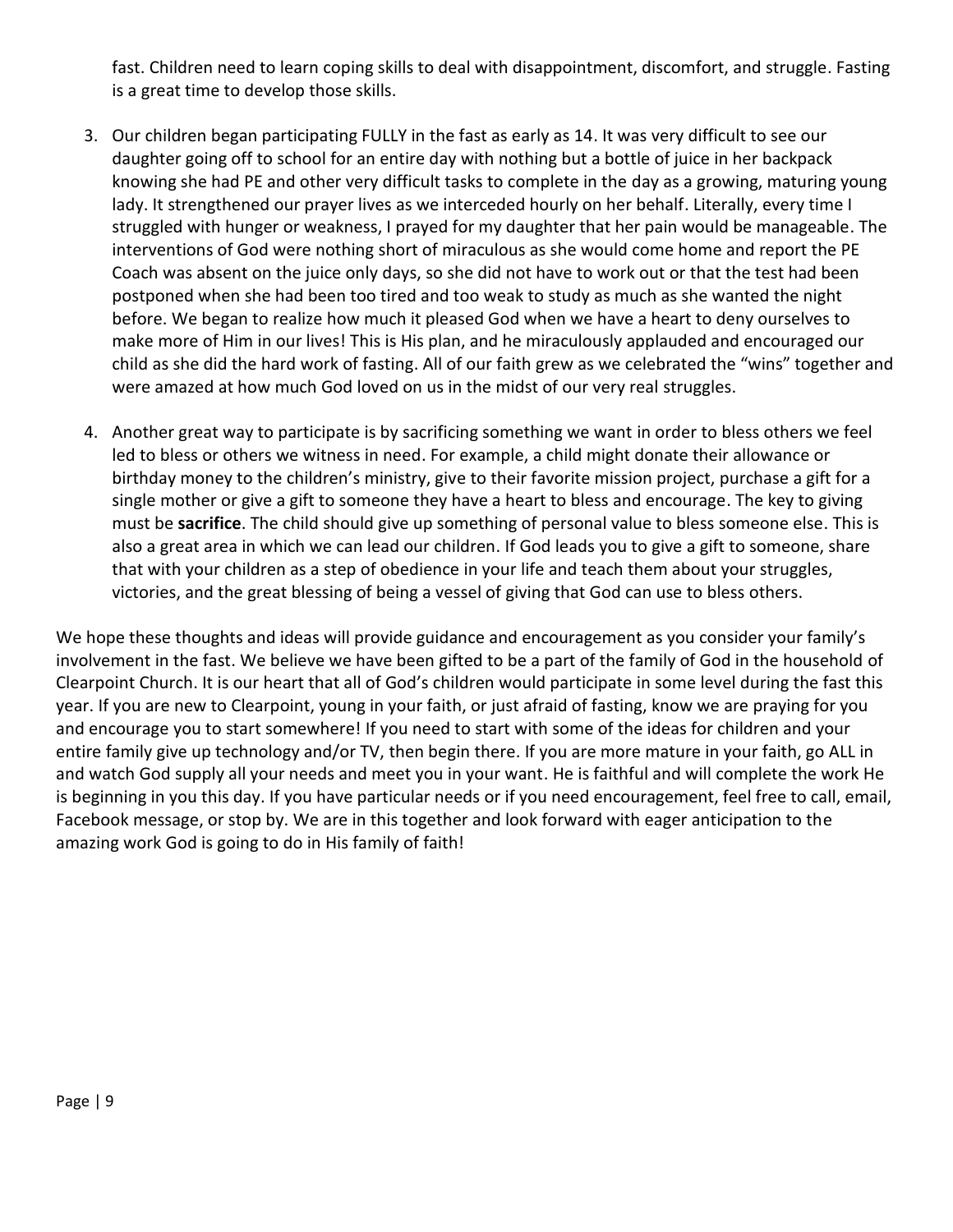## **Fasting Calendar**

Page | 10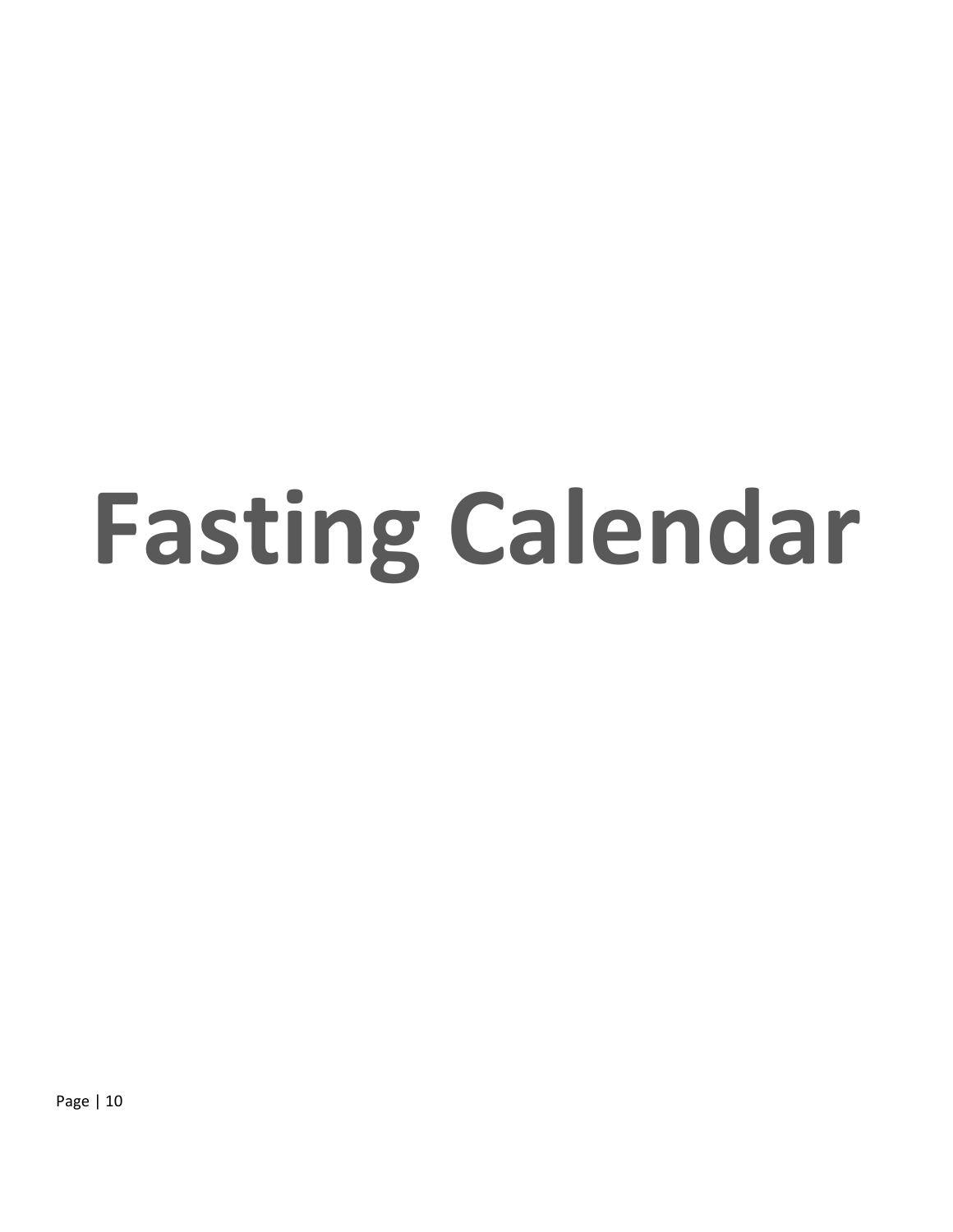### **21 Day Fasting Calendar**

| Plan your<br>fasting week                                                                                                                                                                                                                                                      | Sunday                                                                                                | <b>Monday</b>                                                                                        | <b>Tuesday</b>                                                                                       | Wednesday                                   | <b>Thursday</b>                                                                                | <b>Friday</b>                           | Saturday                                                                                       |
|--------------------------------------------------------------------------------------------------------------------------------------------------------------------------------------------------------------------------------------------------------------------------------|-------------------------------------------------------------------------------------------------------|------------------------------------------------------------------------------------------------------|------------------------------------------------------------------------------------------------------|---------------------------------------------|------------------------------------------------------------------------------------------------|-----------------------------------------|------------------------------------------------------------------------------------------------|
| Use this area<br>of your<br>fasting<br>calendar to<br>choose what<br>days of the<br>week you will<br>fast and what<br>each day will<br>look like.                                                                                                                              | Day 1<br>Fruits,<br>Vegetables &<br>water/Day<br>Dinner-include<br>legumes &<br>whole grains          | Day 2<br>Fruits,<br>Vegetables &<br>water/Day<br>Dinner-include<br>legumes &<br>whole grains         | Day 3<br>Fruits,<br>Vegetables &<br>water/Day<br>Dinner-include<br>legumes &<br>whole grains         | Day 4<br>Juices & Water/<br>All Day         | Day 5<br>Fruits,<br>Vegetables &<br>water/Day<br>Dinner- include<br>legumes &<br>whole grains  | Day 6<br>Juices &<br>Water/<br>All Day  | Day 7<br>Fruits,<br>Vegetables &<br>water/Day<br>Dinner-include<br>legumes &<br>whole grains   |
| This is a<br>sample of what<br>one variation<br>of the Daniel<br>Fast can look<br>like and may<br>include soy<br>protein. You<br>may also<br>choose to<br>exclude<br>legumes &<br>whole grains<br>altogether &<br>eat only fruits,<br>vegetables &<br>water (& soy<br>protein) | Day 8<br>Fruits,<br>Vegetables &<br>water/Day<br>Dinner- include<br>legumes &<br>whole grains         | Day 9<br>Fruits,<br>Vegetables &<br>water/Day<br>Dinner-include<br>legumes &<br>whole grains         | <b>Day 10</b><br>Fruits,<br>Vegetables &<br>water/Day<br>Dinner-include<br>legumes &<br>whole grains | Day 11<br>Juices & Water/<br>All Day        | Day 12<br>Fruits,<br>Vegetables &<br>water/Day<br>Dinner- include<br>legumes &<br>whole grains | Day 13<br>Juices &<br>Water/<br>All Day | Day 14<br>Fruits,<br>Vegetables &<br>water/Day<br>Dinner- include<br>legumes &<br>whole grains |
| Some people<br>also choose to<br>modify their<br>overall fasting<br>plan to end<br>with a special 3<br>day fast as<br>indicated here.<br>Again, these<br>are just<br>samples of<br>what your<br>fasting plan<br>can look like.                                                 | <b>Day 15</b><br>Fruits,<br>Vegetables &<br>water/Day<br>Dinner- include<br>legumes &<br>whole grains | <b>Day 16</b><br>Fruits,<br>Vegetables &<br>water/Day<br>Dinner-include<br>legumes &<br>whole grains | Day 17<br>Fruits,<br>Vegetables &<br>water/Day<br>Dinner- include<br>legumes &<br>whole grains       | <b>Day 18</b><br>Juices & Water/<br>All Day | <b>Day 19</b><br>Juices &<br>Water/<br>All Day                                                 | Day 20<br>Juices &<br>Water/<br>All Day | Day 21<br>Juices &<br>Water/<br>All Day                                                        |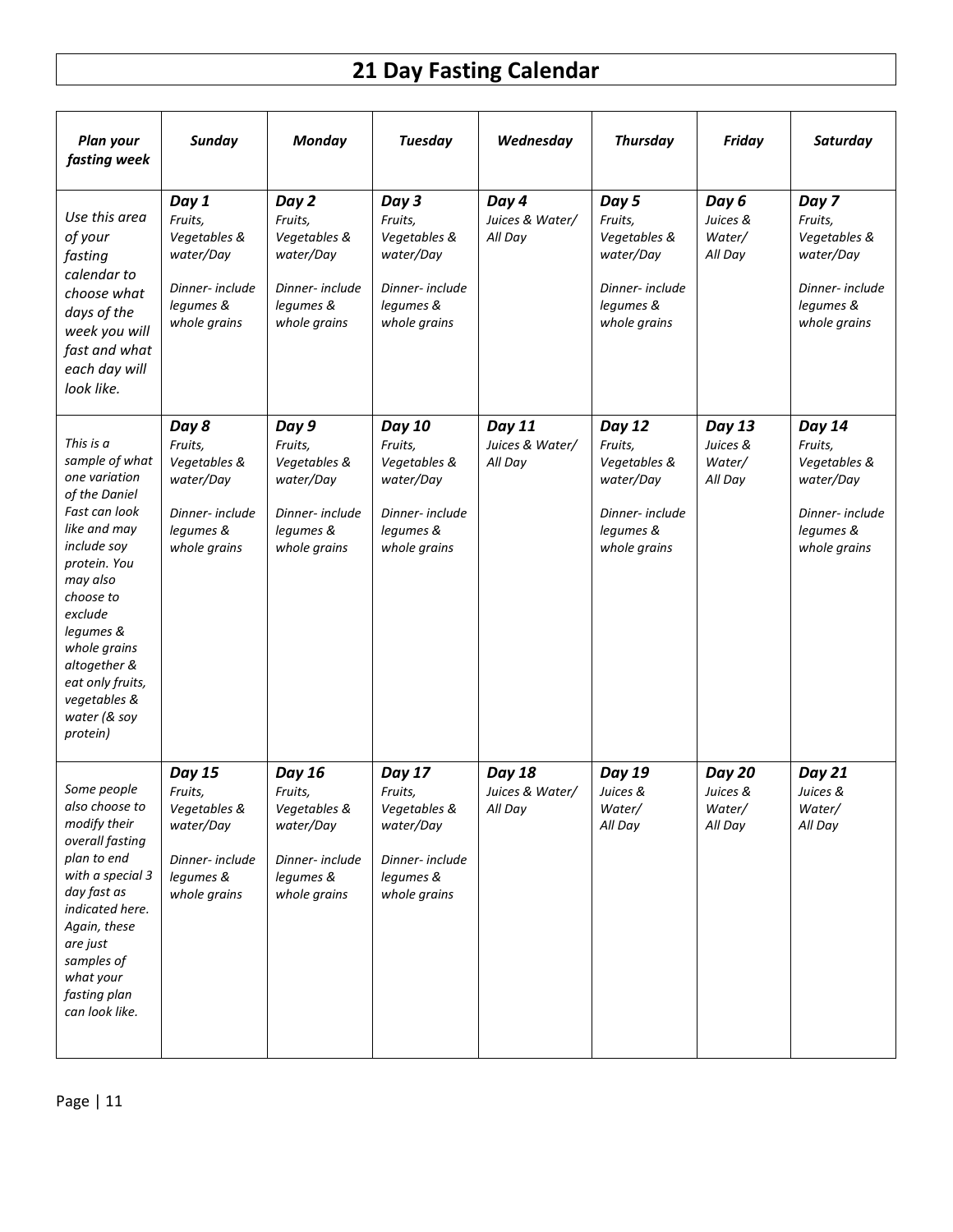| <b>My Fasting Notes:</b> |  |  |
|--------------------------|--|--|
|                          |  |  |
|                          |  |  |
|                          |  |  |
|                          |  |  |
|                          |  |  |
|                          |  |  |
|                          |  |  |
|                          |  |  |
|                          |  |  |
|                          |  |  |
|                          |  |  |
|                          |  |  |
|                          |  |  |
|                          |  |  |
|                          |  |  |
|                          |  |  |
|                          |  |  |
|                          |  |  |
|                          |  |  |
|                          |  |  |
|                          |  |  |
|                          |  |  |
|                          |  |  |
|                          |  |  |
|                          |  |  |
|                          |  |  |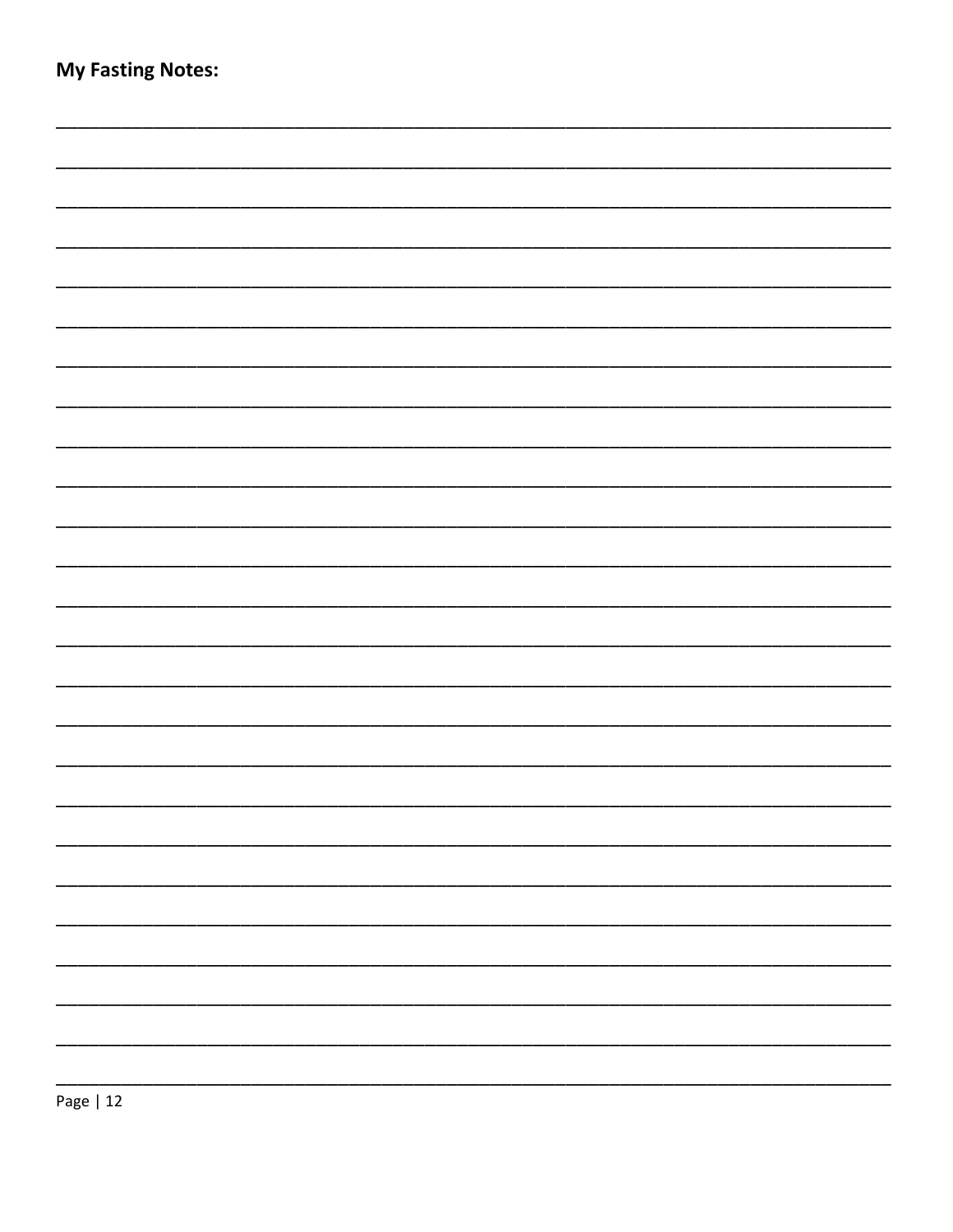## **FASTING INFORMATION & DEVOTIONS**



## **FASTING QUESTIONS**



**Phone: 281.991.9700**



**Email: fasting@clearpointchurch.org**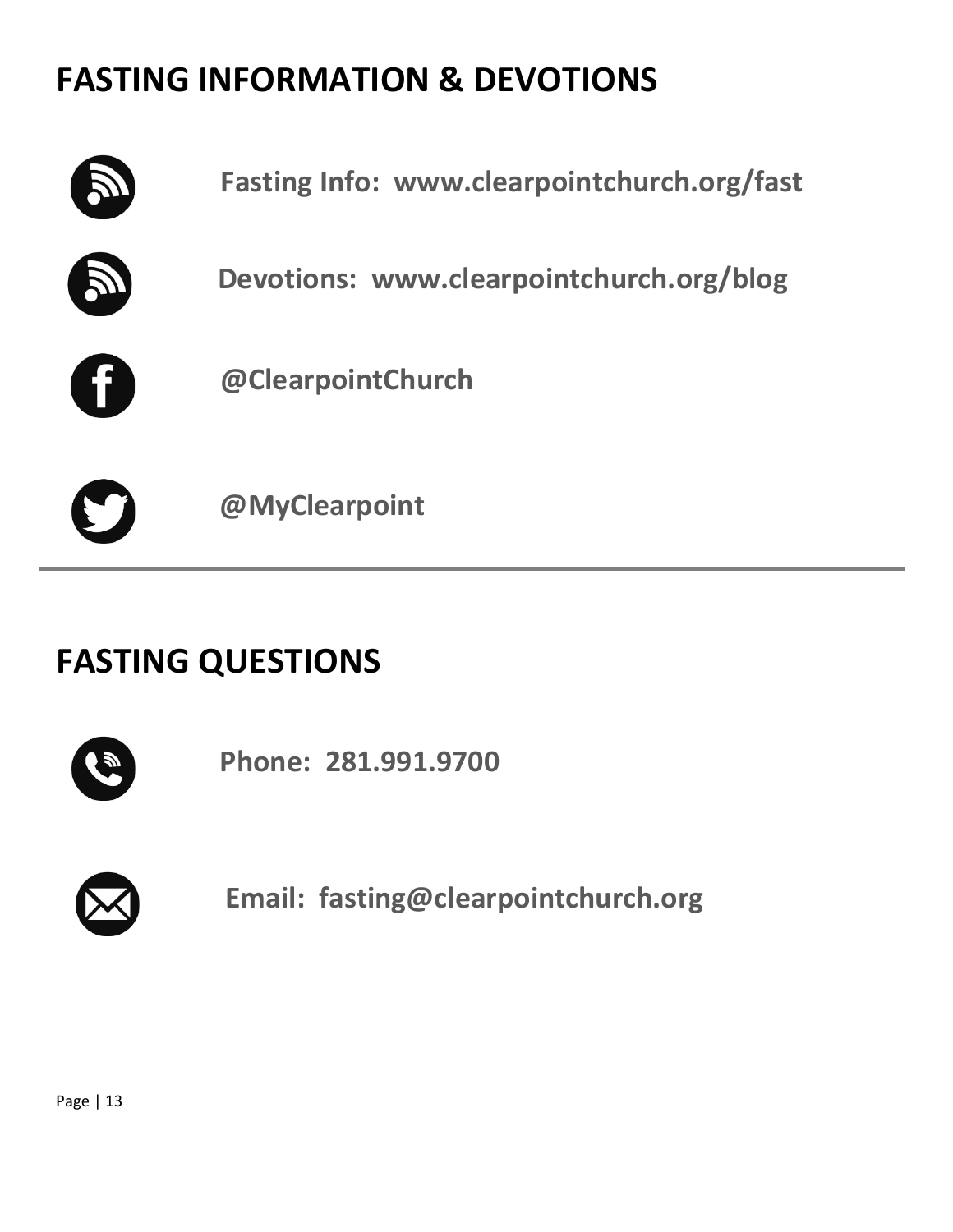## **Pre-Fast Lessons**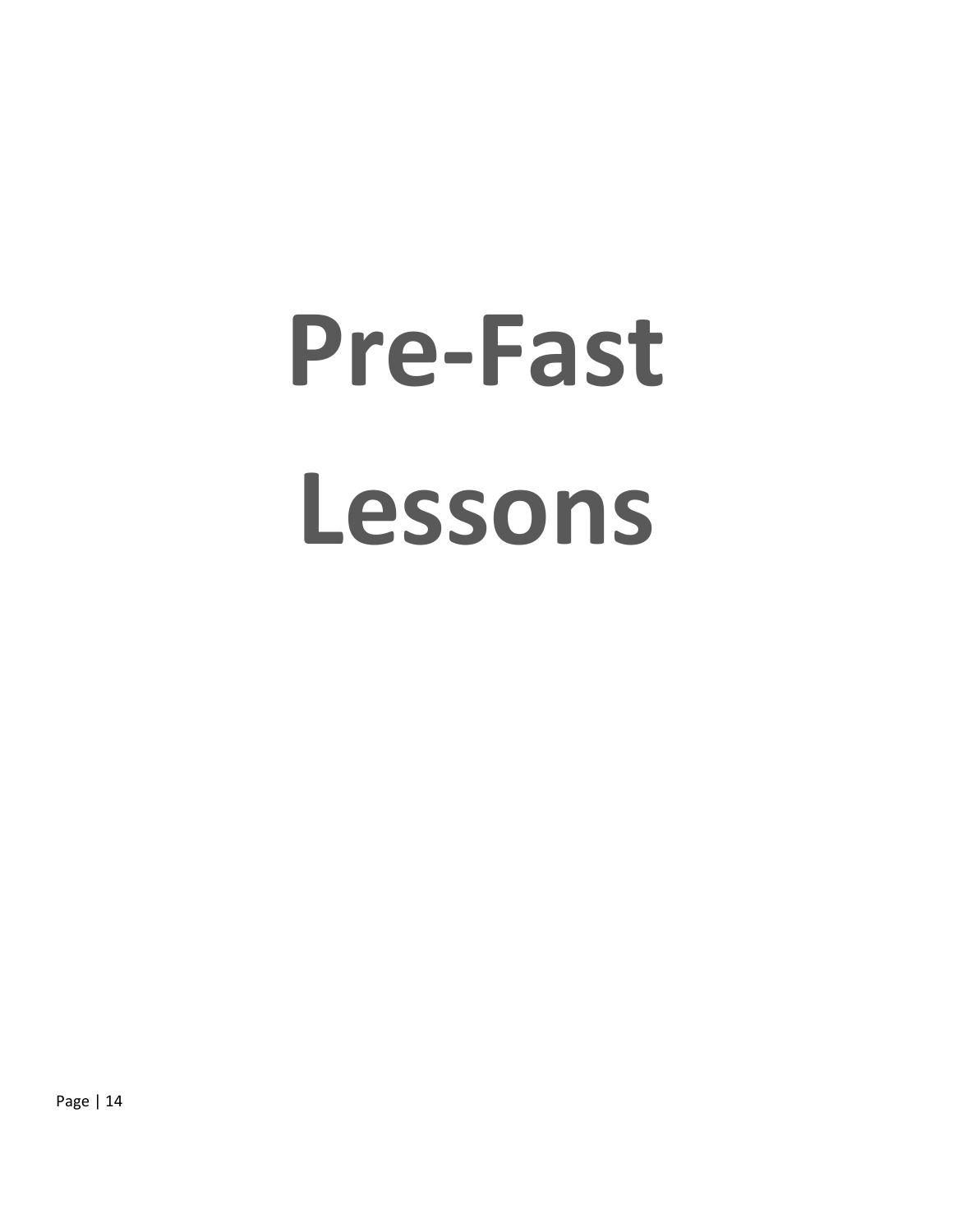#### **Pre-Fast Lesson #1: You Can't Fast and Eat!** Text: II Corinthians 10:5

*By Heather Lambert*

*"We demolish arguments and every pretension that sets itself up against the knowledge of God, and we take captive every thought to make it obedient to Christ." (II Corinthians 10:5)*

For the past 6 years, I have committed to do the 21 day fast with the people of Clearpoint. Each year has revealed new and different struggles in my heart and life and produced new and different breakthroughs. I want to tell you about the huge breakthrough I experienced fasting in the very first year. When Brian approached me about the idea of the 21 day fast, I wish I could say I embraced the idea. I did not. (That resistant spirit should have been the first clue to me that God wanted to do a major work in my life through fasting and the enemy wanted to keep his strongholds.) I remember reluctantly committing to the fast saying, "Fine, it won't even be hard for me, I don't struggle with food." Well, I was eating those words before the end of the first 24 hours!

Fasting is hard! Harder than I ever imagined. It takes discipline, commitment, and mental strength. It takes constantly taking every single thought and hunger pain captive and beating it into subjection to Christ and his desire for us to develop as spiritual warriors with great strength. II Corinthians 10:5 is a scripture I held to and recited numerous times daily. It teaches, *"We demolish arguments and every pretension that sets itself up against the knowledge of God, and we take captive every thought to make it obedient to Christ."* 

I had to admit it, I was struggling. I was afraid this just wasn't going to work for me. My mind began to grow weaker and weaker. I justified the idea of quitting. People who fasted in Biblical times did not have the demands of current life schedules, I thought. I had lost over 20 pounds and my thoughts were starting to get very foggy. I was working over 40 hours a week, going to grad school, parenting, and fulfilling obligations. I needed my strength! In my desperation, I found myself sitting on a stool in my pantry. Reasoning with myself turned into prayer and justifying myself to God.

One of the greatest things about fasting is creating space and developing the discipline to listen to God. Creflo Dollar says, "Prayer is simply communicating with God. It is not a monologue where you're the only one talking. It is a dialog where you're talking to God and he's talking back to you." In that pantry, in my time of weakness and desperation, I had a great conversation with God. I was trying to devise a way to satisfy the letter of the law and continue the fast and to eat. I remember asking God if I put some crackers in the blender and added some water and blended them up finely, made them liquid, then would I still be keeping to the fast? (I told you I was desperate for food.) I remember the Lord clearly saying to me, "Eat. I will love you no more if you continue the fast and no less if you break the fast." That moment, that revelation unlocked some performance-based idea of love of Christ and set me free. God loves me completely no matter my actions! His love is not dependent on my goodness, but His. Then, the Lord said, "But you can't eat and fast." I was instantly reminded of Matthew 6:24, ""No one can **serve two masters**, for either he will hate the one and love the other, or he will be devoted to the one and despise the other. You **cannot serve** God and money." In my case, I could not serve God and my comfort or my food. For the first time in my walk with Christ, I wanted to serve him out of LOVE, not out of obligation or expectancy. I cried out to him for strength, left the place of temptation in the pantry and fellowshipped in my new understanding of a God who loves me, perfectly!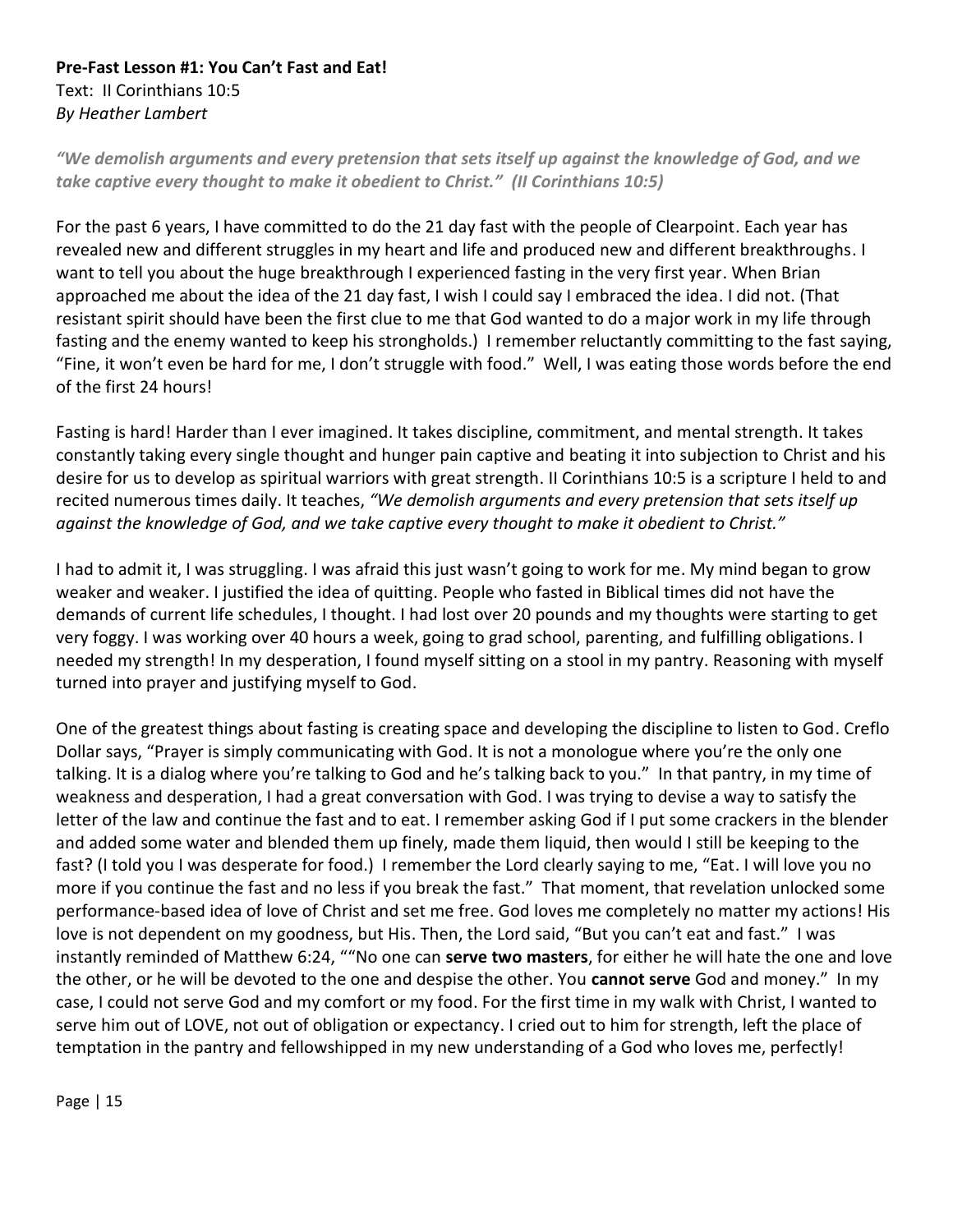#### **Pre-Fast Lesson #2: Return to Me**

*Text: Joel 2:12 By Brian Lambert*

> *Now, therefore," says the LORD, "Turn to Me with all your heart, With fasting, with weeping, and with mourning." (Joel 2:12, NKJV)*

If we look at the kind of fasting that took place in the Old Testament, it would be easy to assume that the reason we fast is to prove our repentance to God in order to obtain His mercy. Under the Old Covenant, a fast of repentance is seen time and time again. But now, because of the complete work of Jesus on the cross, things have changed.

Fasting is not something we do to obtain favor or forgiveness. Under the New Covenant, every wrong thing we have done and will do was forgiven at the Cross, and when we accept Christ as our Savior, we get to celebrate the mercy freely given to us through our relationship with Him. Fasting is about drawing closer to God and surrendering at a deeper level.

As we walk with God, there are times that we feel far from Him or disconnected. Joel's words resonate with us even if we live in the context of grace: "Return to me with all your heart." There are times we realize that though we have chosen to follow Jesus, the flame of our love for Him has grown cold.

Your time spent in prayer each day of the fast can result in a rich and rewarding connection with the Father. No matter where you are on your journey with Jesus, you can always take a step closer to Him.

#### *Quotable: I believe the power of fasting as it relates to prayer is the spiritual atomic bomb that our Lord has given us to destroy the strongholds of evil and usher in a great revival and spiritual harvest around the world. – Bill Bright*

**Prayer Focus:** As we begin this time of prayer and fasting, let's turn our hearts toward God. Make a commitment to seek Him daily. Pray that your love for Christ will be increased and your passion for Him will be reignited over the next twenty- one days.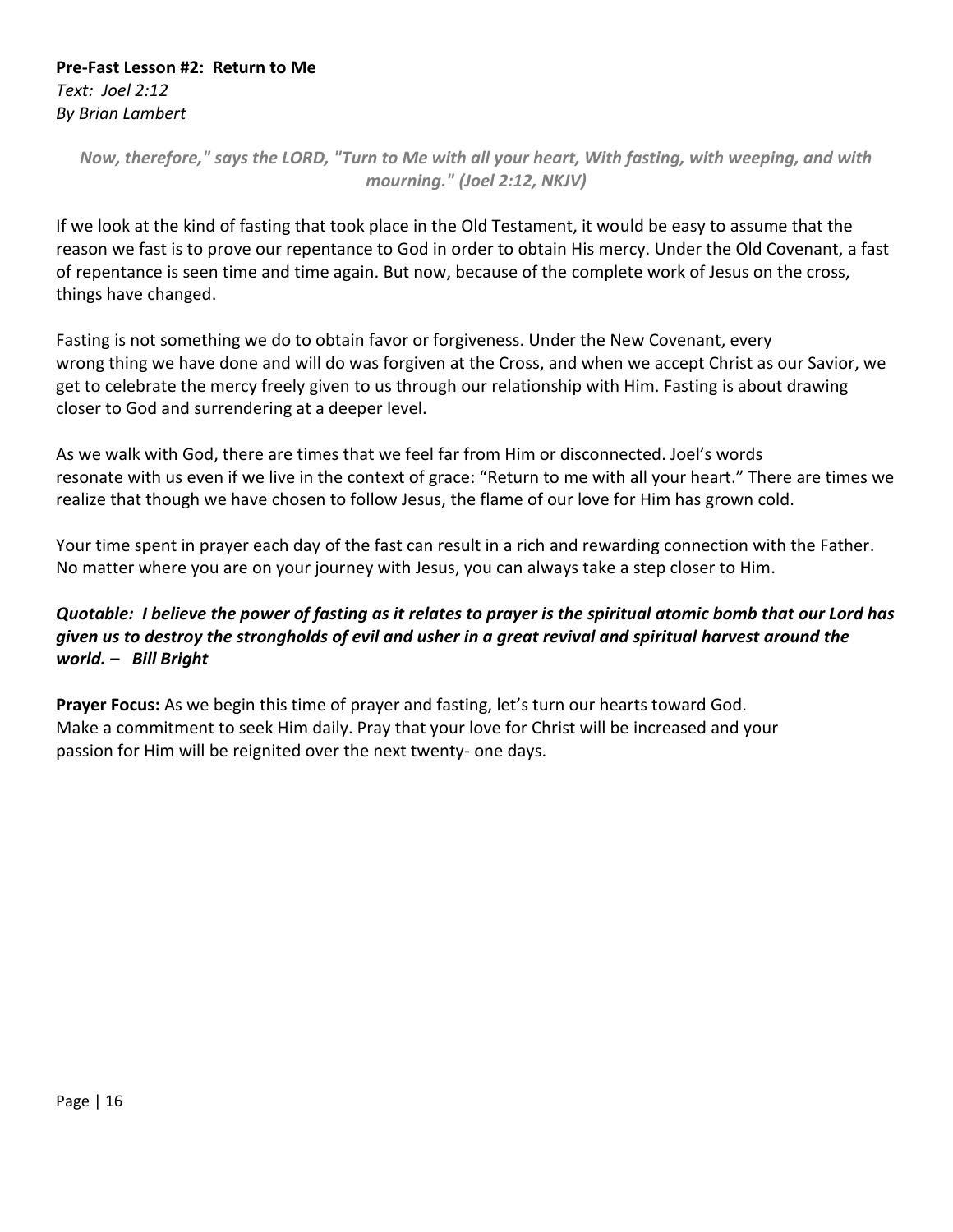#### **Pre-Fast Lesson #3: False Beliefs about Fasting**

*Text: Philippians 4:11-13; Mark 2:18-20 By Heather Lambert*

Two great lies can keep you from committing to begin and complete the 21 days of prayer and fasting.

#### **1. It is too hard; I can't do it.**

**In Philippians 4:11-13 Paul teaches about the attitude of an overcomer, he says, "Not that I am speaking of being in need, for I have learned in whatever situation I am to be content. I know how to be brought low, and I know how to abound. In any and every circumstance, I have learned the secret of facing plenty and hunger, abundance and need. I can do all things through him who strengthens me."**

Through beatings, imprisonments, and all kinds of difficulty, Paul had found contentment. Even in times of hunger he learned how to depend on the strength given by Christ. I believe we can especially learn to depend on Christ in the difficult times, including the times of hunger. It creates space for God to do a great work in you. Romans 8:35-37 teaches that we don't just have spiritual strength through Christ, but that we can do more than overcome. God intends for us to live a blessed fulfilled life as victors. The scriptures teach, "Who shall separate us from the love of Christ? Shall tribulation, or distress, or persecution, or famine, or nakedness, or danger, or sword? As it is written, "For your sake we are being killed all the day long; we are regarded as sheep to be slaughtered." No, in all these things we are more than conquerors through him who loved us." This important passage is not teaching us that life will be easy, in fact it is teaching us to expect difficulty. However, those difficult times don't rule us, they don't steal our joy, nor do they overtake us. Fasting helps us develop and flex that faith muscle that leads us to trust the deep, abiding love of Christ. Through his love we have strength and the ability to live life as victors!

#### **2. Fasting doesn't matter. God doesn't call me to fasting.**

When reading Mark 2:18-20, you can see Jesus expects his followers to fast. "Now John's disciples and the Pharisees were fasting. And people came and said to him, "Why do John's disciples and the disciples of the Pharisees fast, but your disciples do not fast?" And Jesus said to them, "Can the wedding guests fast while the bridegroom is with them? As long as they have the bridegroom with them, they cannot fast. The days will come when the bridegroom is taken away from them, and then they will fast in that day." Two great life applications can be found from Jesus' response to the Pharisees. First, being in the presence of Christ is a celebration. The disciples had no need to fast when they were physically in the presence of the Lord. Second, Jesus understood the need to fast for strength and direction. Jesus communicated the expectation of fasting for strength and clarity. He knew his disciples would need to fast to draw from his strength when he was no longer physically present.

We have access to that same strength as we commit to fast and boldly seek the presence of the Lord.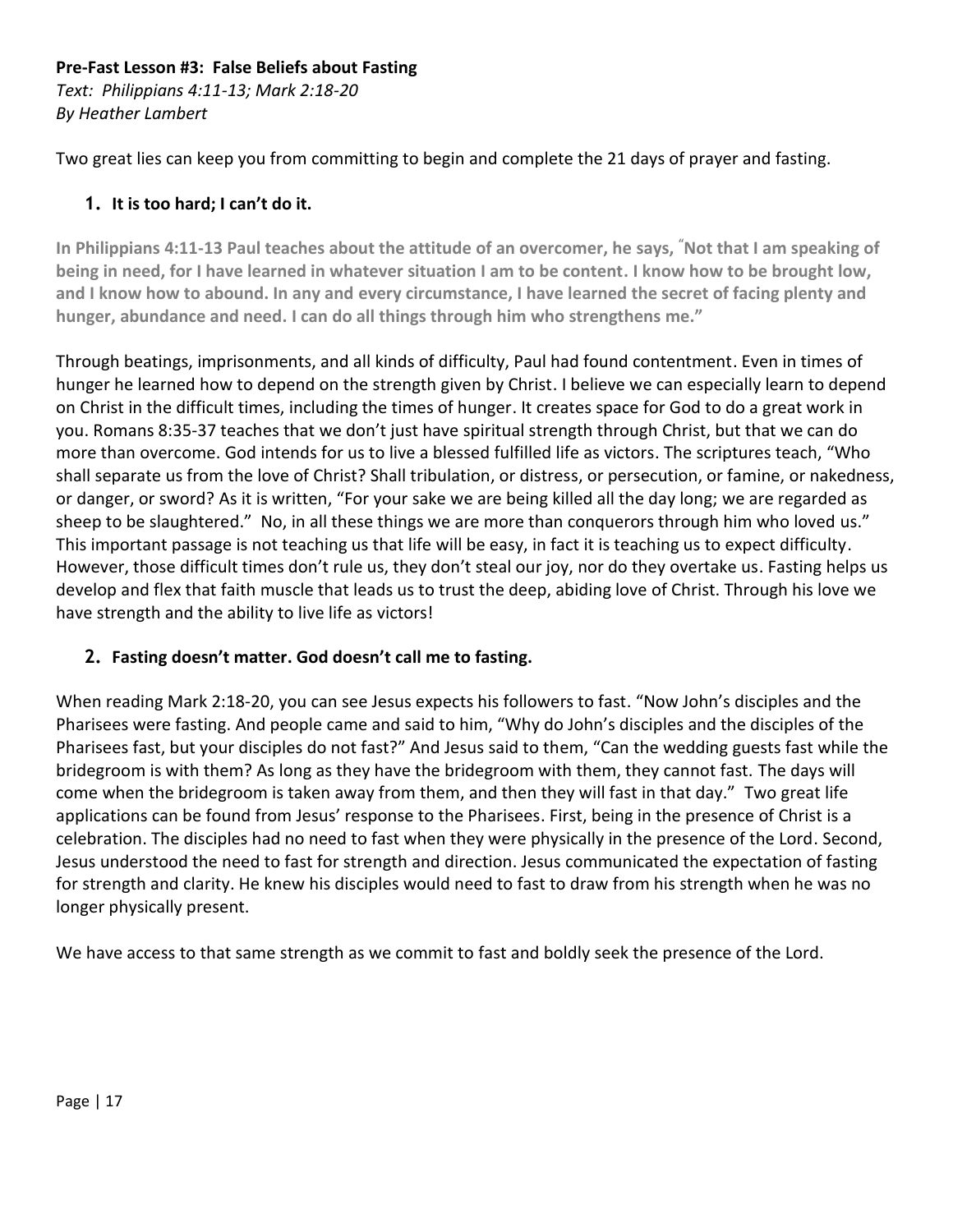#### **Pre-Fast Lesson #4: Fasting Removes Unbelief Text: Matthew 17:18-21**  *By Brian Lambert*

*And Jesus rebuked the demon, and it came out of him; and the child was cured from that very hour. <sup>19</sup> Then the disciples came to Jesus privately and said, "Why could we not cast it out?" <sup>20</sup> So Jesus said to them, "Because of your unbelief; for assuredly, I say to you, if you have faith as a mustard seed, you will say to this mountain,`Move from here to there,' and it will move; and nothing will be impossible for you. <sup>21</sup> "However, this kind does not go out except by prayer and fasting." (Matthew 17:18-21, NKJV)*

When we pray and fast, we don't do so to change God or His will; instead, by praying and fasting, we are the ones being changed. Aligning ourselves with God helps us curb our doubts and fears. When we pray and fast, the thing that leaves us is our unbelief. It is when we have faith to believe that we can pray with confidence and know that "nothing will be impossible."

Ask God to strengthen your heart to fully believe Him and His Word. It is okay to acknowledge that you struggle with unbelief. That's the first step in allowing God to strengthen your faith and bring you into alignment with His plan for your life.

What do you need faith to believe God for right now? Align yourself with God's Word and will during this fast. Release your unbelief. Pray with confidence knowing "nothing will be impossible" for you.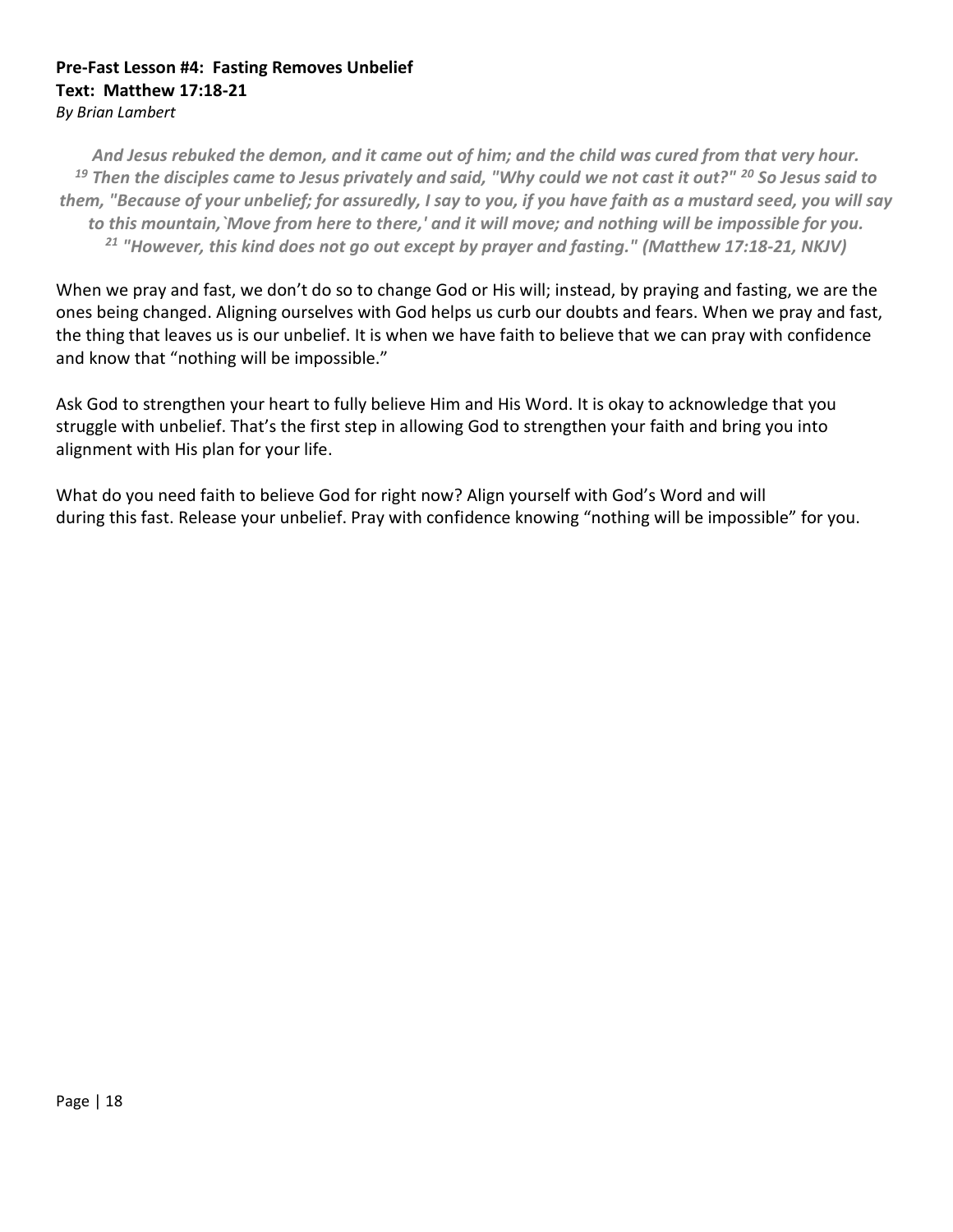#### **Pre-Fast Lesson #5: Bootcamp**

Text: Matthew 6:21 *By Heather Lambert*

Brian and I have spent a lot of time talking about our desire to be physically fit. We have several DVD packages whose infomercials promise to give us the fit bodies we desire. We had an elliptical. We have weights and workout equipment to rival any gym. We even bought a Groupon for a boot camp a few years ago. Five days a week for six weeks at 5 am promised the result of a fit, healthy body. I will never forget how excited we were about the FIRST day of the camp. After about 10 minutes, Brian was kneeling by the fence praying he would not be sick. I thought I was going to have to call in sick to work, because I physically could not stand on my wobbly legs. But, we pushed through and went back the next day. It was not better, it was worse. We were so sick and so weak. This was killing us! We liked the idea of fit, sculpted, healthy bodies, but the truth was it was just too hard for us. We quit. We didn't decide to quit, we just skipped one day, then two, then a week, then the whole month had passed, and we had gone to boot camp 4 times, not 24. We were not transformed; we were the same. Our desire to be fit proved to be weaker than our desire for comfort.

Fasting is definitely spiritual bootcamp. It is hard, very hard. Many people will quit, many people will not even start. Our desire to be spiritually fit must be stronger than our desire for comfort *if* we want change and spiritual maturity. Jesus teaches some things in our life can only come about by the practice of prayer and fasting. Life requires great spiritual strength which comes only from a commitment to the spiritual practices of prayer and fasting. In Mark 9 the disciples tried to heal a man's son who was demon possessed. They were unable, so Jesus comes on the scene, speaking to the father:

*Jesus said to him, If you can believe, all things are possible to him that believes. And straightway the father of the child cried out, and said with tears, Lord, I believe; help you my unbelief. When Jesus saw that the people came running together, he rebuked the foul spirit, saying to him, You dumb and deaf spirit, I charge you, come out of him, and enter no more into him. And the spirit cried, and rent him sore, and came out of him: and he was as one dead; so that many said, He is dead. But Jesus took him by the hand and lifted him up; and he arose. And when he was come into the house, his disciples asked him privately, Why could not we cast him out? And he said to them, This kind can come forth by nothing, but by prayer and fasting. (Mark 9:23-29, AKJV)*

You can see that prayer and fasting were a commitment of Christ. They gave him spiritual strength. Our desire to be used mightily by God for His work, must be greater than our desire for food and comfort. I am convinced this spiritual discipline can unlock so many areas of our life where sin and the enemy have held us trapped. That is why it is such a struggle! The enemy wants to steal our opportunity for a breakthrough to walk in spiritual strength. I know the battle that will be waging in your mind as you consider beginning the fast and struggle to honor the commitment to stay true to it for 21 days! I believe there is a work God wants to do in your life, in the life of our church that will only come about as we commit to push through and pray and fast collectively for 21 days. We cannot quit, only God knows what great breakthrough lies on the other side of our commitment to pray and fast. This can't be about us! Someone needs us to stick with it, their very life may depend on our spiritual breakthrough, our spiritual strength and power! We can, we must do it!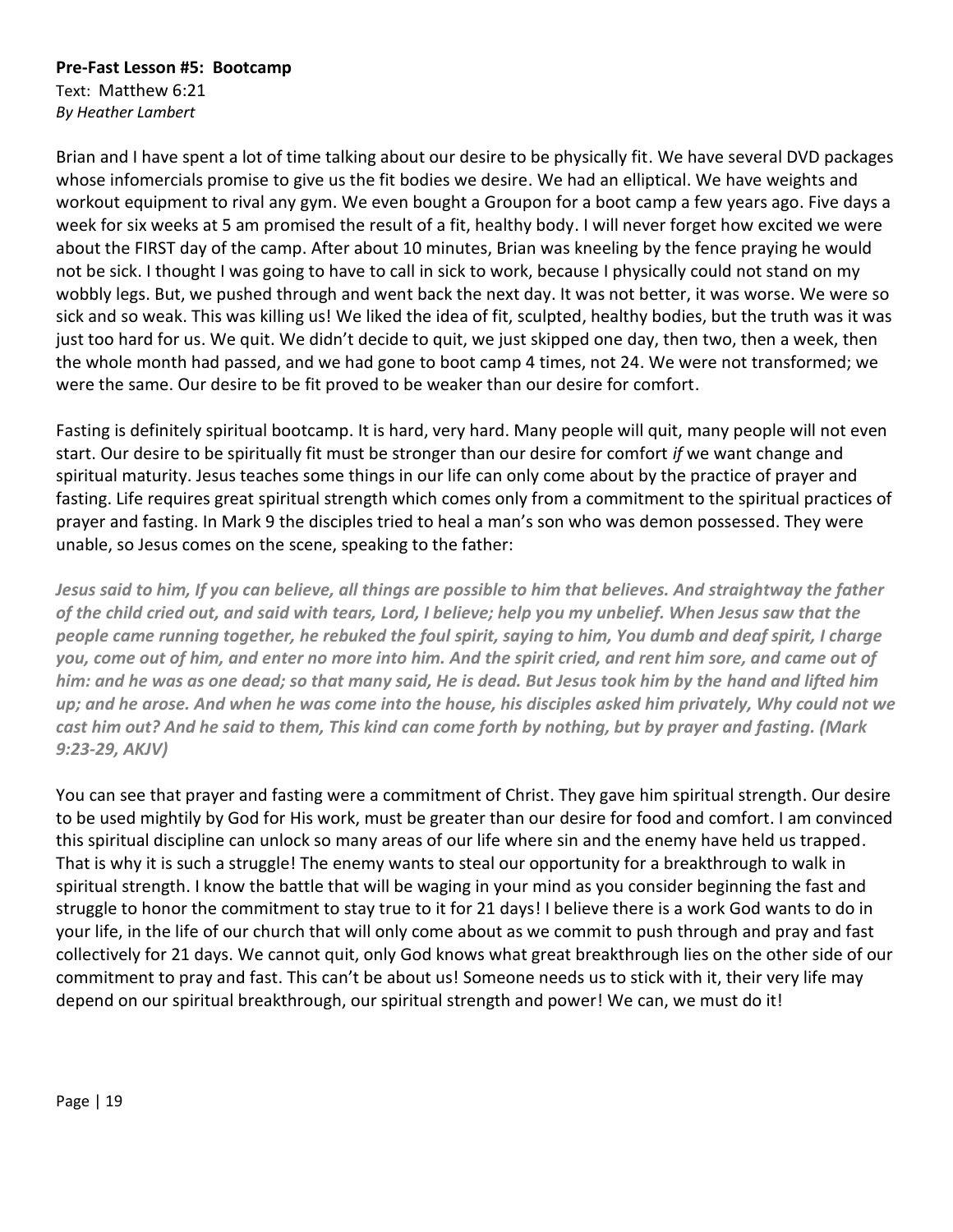# **Fasting Devotions**

Page | 20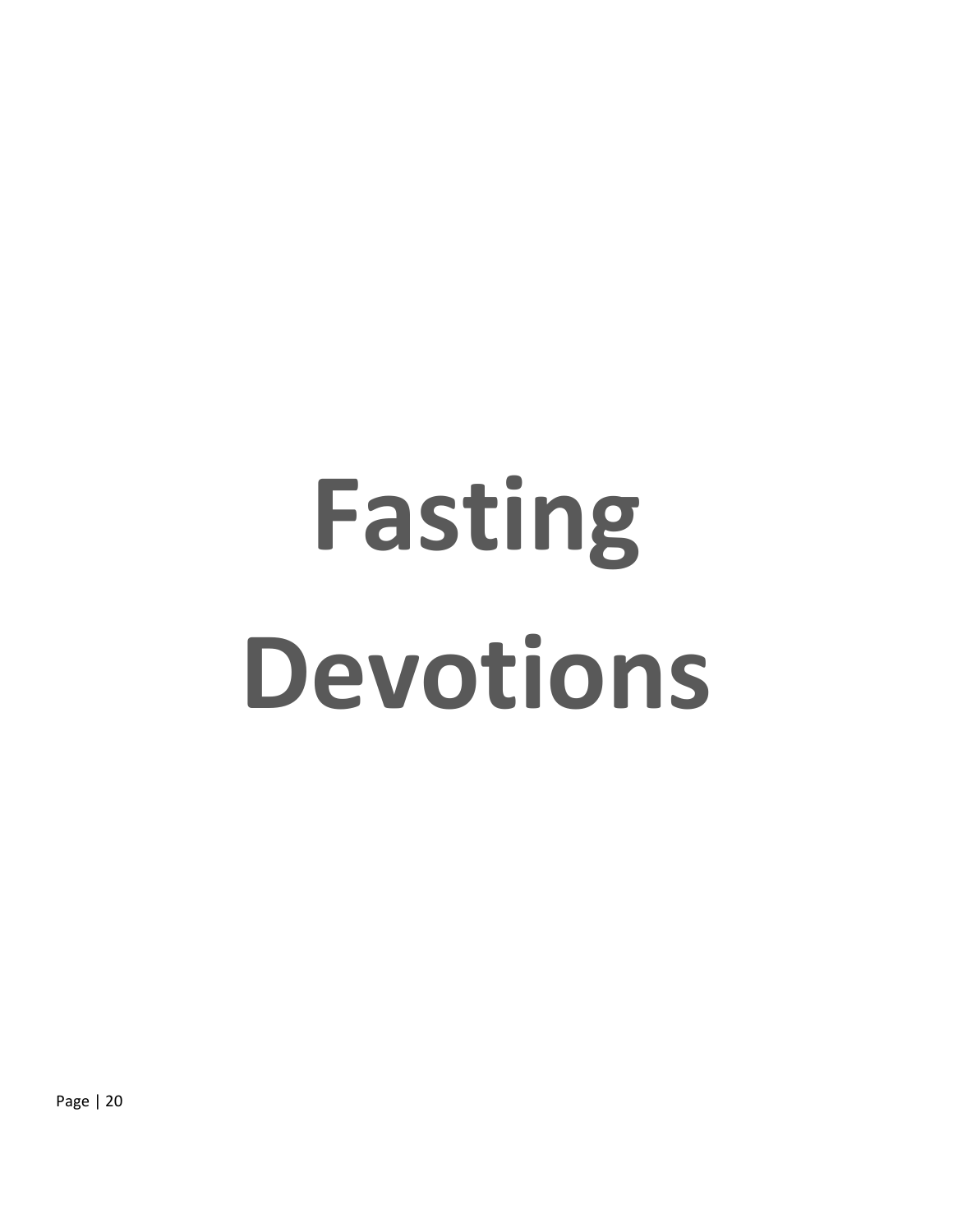#### **Fasting Devotional Day One:** Sunday, January 2, 2022

Text: Matthew 6:5-6 *By Brian Lambert*

#### **Thoughts:**

As the disciples watched and listened to Jesus, they were captivated by Him in a way they had never experienced before with another individual. He had their attention, but more importantly, He had their heart. As they experienced His teaching, In Matthew 6:5-6, Jesus said:

*"And when you pray, you shall not be like the hypocrites. For they love to pray standing in the synagogues and on the corners of the streets, that they may be seen by men. Assuredly, I say to you, they have their reward. (NKJ)*

The disciples became particularly interested in what He had to say about prayer. They could relate to the message. They had witnessed the Jewish leaders praying in the synagogues and in the public streets. The disciples observed their prideful religious practices; how their haughty, elitist attitude resulted in hollow and ineffective prayer.

Consider this: Effective and powerful prayer as opposed to hollow and ineffective prayer, is dependent on this main thing: Your Attitude.

Someone once said: "The attitude of your prayer will determine the altitude of your prayer." In other words, if you want God to hear and respond to your prayers, then you must approach him with the right attitude…one of humility and authenticity.

Attitude plays a significant role in prayer, because wrapped up in your attitude is your motive and mindset to connect, communicate, and listen for the commands and instructions of the Father. The motive of the Jewish leaders was pride. Their goal was to impress others with their many words and repetitive phrases. People were the audience of their prayers. Jesus wasn't impressed! In contrast, the attitude of the disciples was, not to impress religiously, but to be faithful relationally. They desired to live out their relationship with God faithfully; to be like Jesus, connected to the Father and obedient to Him.

#### **Challenge:**

What motivates you to pray? Is it your circumstances that move you pray or is it a longing to connect with the Father and do His will? In your prayer life, are you more "religious" or more "relational," longing to be like Jesus, connected to the Father and obedient to Him.

Puritan Preacher and writer John Bunyan, best known for his book, *The Pilgrim's Progress,* said it best, *"When thou prayest, rather let thy heart be without words than thy words without heart."*

As we begin this season of prayer and fasting, let us be reminded that fasting without intentional prayer is just a diet; and it can be a painful one! As we fast, let's be committed to set aside time for focused prayer and develop a deeper heart connection with the Father.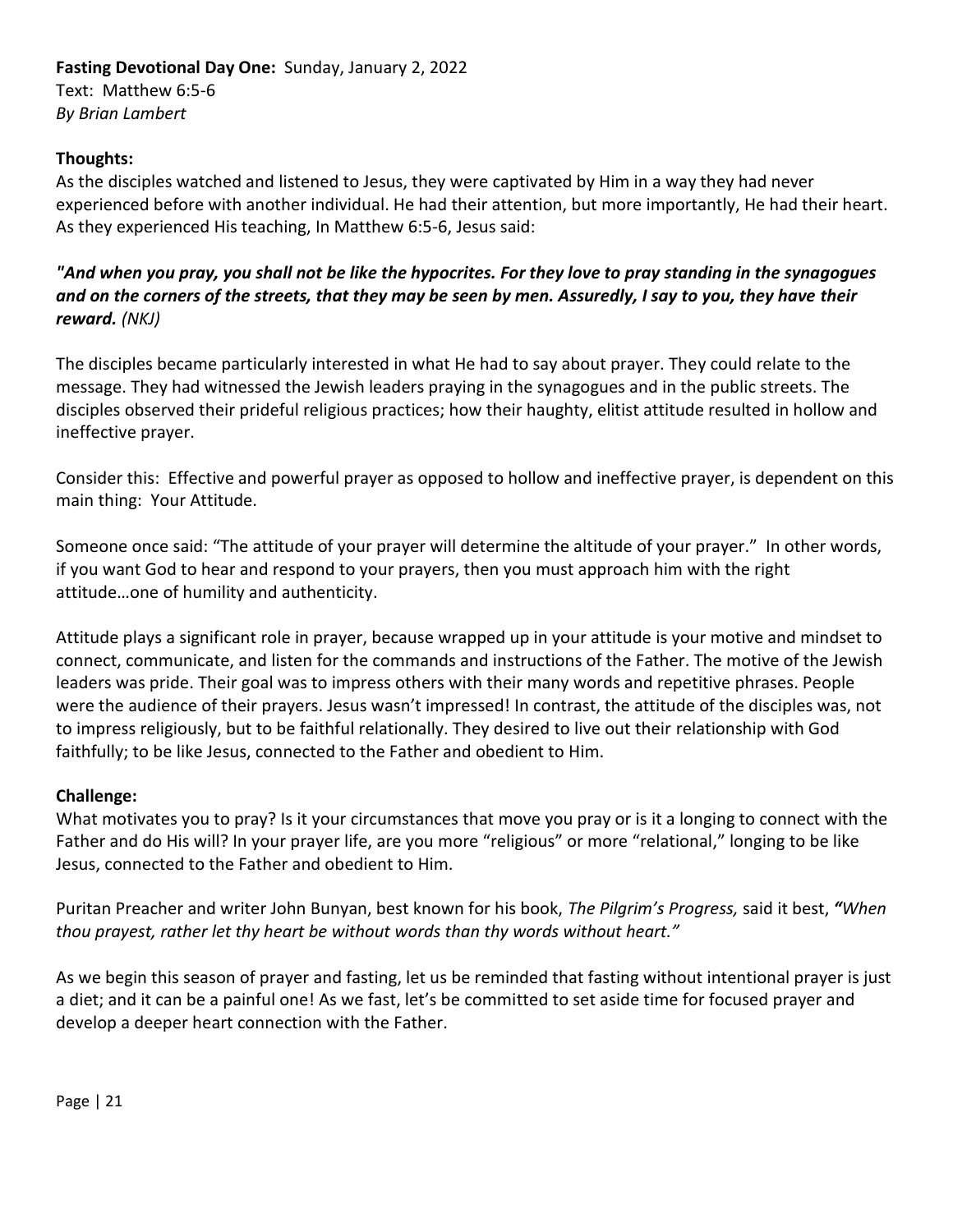#### **Fasting Devotional Day Two:** Monday, January 3, 2022

Text: Matthew 6:7-8 *"And when you pray, do not heap up empty phrases as the Gentiles do, for they think that they will be heard for their many words. Do not be like them, for your Father knows what you need before you ask him. By Heather Lambert*

#### **Thoughts:**

In our humanity, we often struggle with insecurities. When we doubt our personal worth or value, performance-ism can set in. We can begin to believe our value lies in WHAT we do instead of WHO we are and WHOSE we are. Being stressed about the impression we might make when we pray can very often be traced right back to our insecurities. Dear Friend, let me reassure you today. You are loved, accepted, redeemed, chosen, blessed, adopted, forgiven, and loved. What great news! Want some even better news? These gifts have NOTHING to do with you, but EVERYTHING to do with the goodness of our Father. All my children have made mistakes, some bigger than others, yet there is NOTHING they could ever do that would cause me to stop loving them, give up on them, or not forgive them. Why? Because I love them so! Please hear those words coming from your heavenly Father, OH, how he loves YOU! When we are assured of his love, we come to Him with vulnerability, honesty, and confession, admitting our great need for Him.

#### **Challenge:**

Pray! Pray! Pray! Do not allow the enemy any foothold into your prayer life by accusing you that you are not a "good prayer," that you don't know what to say, or that God won't hear your prayers.

The heart of humility and confession is ALWAYS accepted, comforted, and embraced by our Father God. He is waiting to hear your heart right now! Take some time to pray, cry out to Him, He is listening.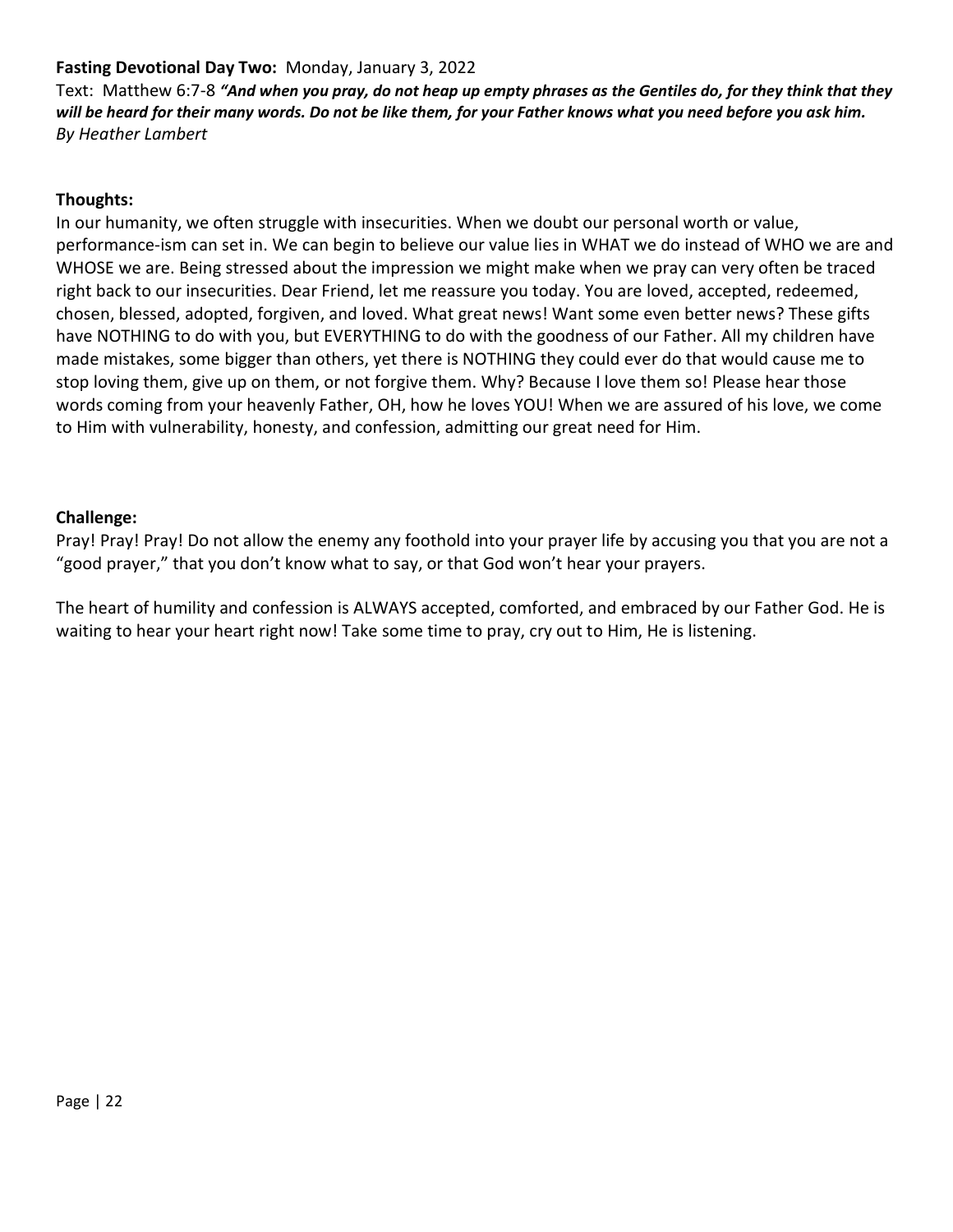#### **Fasting Devotional Day Three:** Tuesday, January 4, 2022

Text: Matthew 6:9 *By Evan Christopherson*

#### **Thoughts:**

When we think about the gifts that Jesus has given us, we think about the most important things. Namely forgiveness from our sins and the chance to have eternal life. During his life on earth, he also gave us some smaller gifts that are significant. One of the gifts that I'm thankful for is that Jesus taught us how to pray. He did this by giving us a model of prayer that we now refer to as *The Lord's Prayer*. Ultimately, it is just a model and doesn't need to be recited word for word every time we pray. In fact, Jesus prays numerous other times in the Gospels and uses other words. But having a model of prayer is a beautiful gift for us.

In Matthew 6, Jesus begins this model of prayer by saying, "Our Father in heaven, hallowed be your name." I'll be honest with you; I've never heard the word *hallowed* outside of this passage. Hopefully, I'm not the only one who grew up in church reciting the Lord's Prayer acting like I knew what the word meant. It turns out that in the original Greek language, the word essentially means sanctify. Sanctification is a fancy word but at its core it just means the process of being made holy. So, when Jesus prays, "Hallowed by your name," he's essentially saying, "Make your name holy."

That brings us to another question. What does it mean to be holy? Again, it's actually not complicated. It just means "Set apart." Jesus then, is praying that the Father would set his name apart. This is significant for a couple of reasons.

First, names are significant. A person's name matters today, but in the first century, names were descriptive of the person. Hence, this is why God has changed names from time to time. While Jesus doesn't refer to the Father by a specific name here, he makes it clear that God's name is holy, which means that God is holy.

With this in mind, we must remember that Jesus is modeling how we should pray. He begins with entering prayer with acknowledgement that God is holy. We must enter prayer with an understanding that we are praying to one who is truly holy and perfect in every way. A conversation with someone who is holy must be done with an attitude of reverence. I think this is why Jesus begins his prayer with this statement. He is recognizing and modeling how to approach a holy God with reverence for who he is.

Lastly, as we pray to a God who is holy, it's a reminder to ourselves that we are to live a holy life that advertises to the rest of the world that we serve a holy God. God's expectation for his people to be holy is seen all throughout scripture**.**  Leviticus 19:2, Leviticus 20:7, Leviticus 20:26, Leviticus 21:8, Exodus 19:6, 1 Peter 1:16, and 1 Thessalonians 4:7 all call God's people to be holy. In Matthew 5, Jesus tells his listeners to be perfect as our Father in Heaven is perfect.

Our goal in this life is to bring glory to God. We can do that by knowing Him and making Him known. We must recognize that God is truly holy, and we must strive to be holy in the same way. Being holy requires a great deal of sacrifice because it means that we cannot live like the rest of the world. We are called to be a holy nation that is set apart from the way in which the rest of the world lives.

#### **Challenge:**

As you continue this fast and deny yourself desirable foods, take it a step further and deny yourself desirable sins. As you say no to individual sins, you will begin to overcome all sin in your life. And when this happens, you will begin to be a person who is set apart. A person who is holy.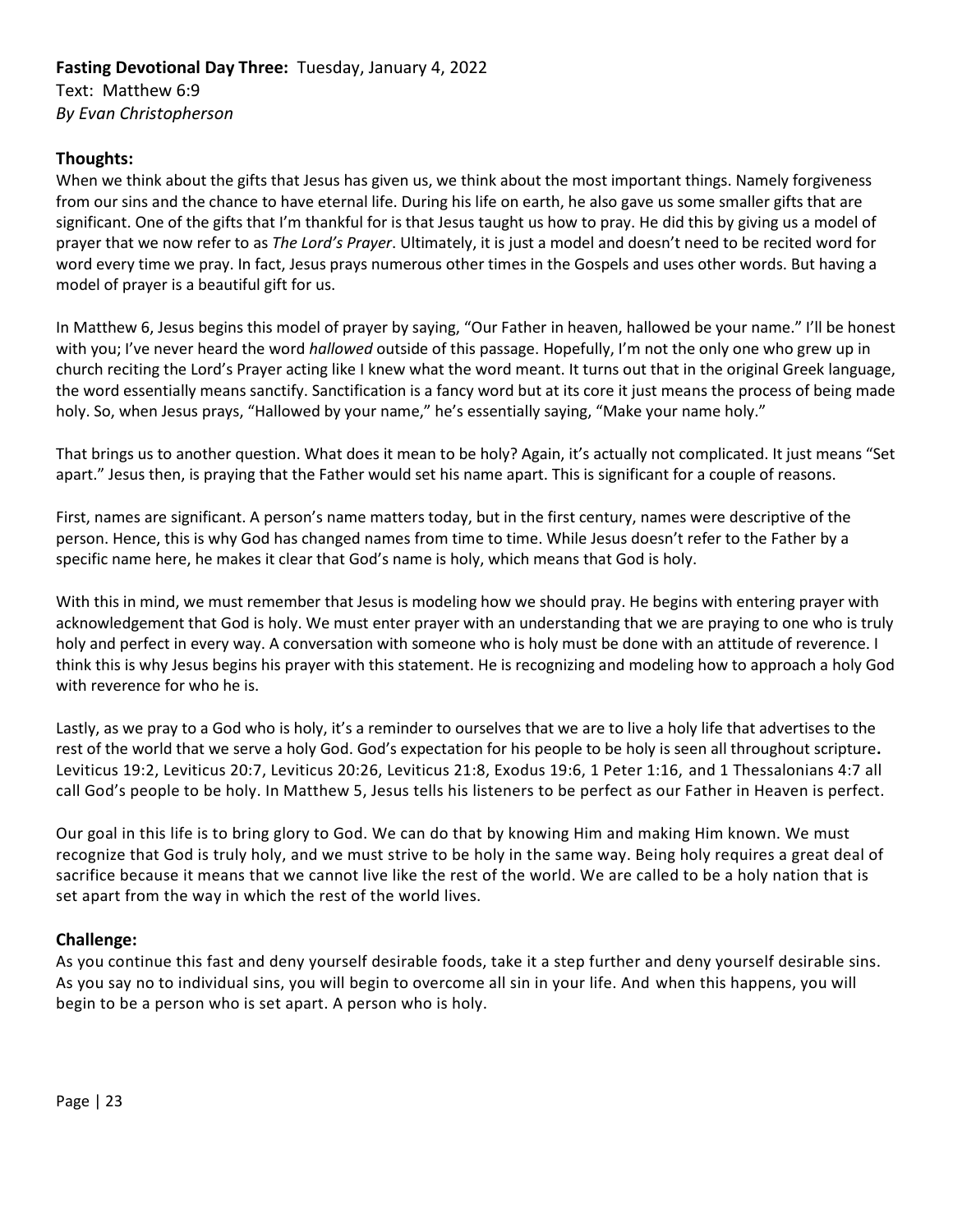**Fasting Devotional Day Four:** Wednesday, January 5, 2022 Text: Matthew 6:10 *"Thy kingdom come. Thy will be done in earth, as it is in heaven." By Maria Valdivia*

#### **Thoughts:**

To pray "thy kingdom come. Thy will be done in earth, as it is in heaven" is a very powerful way of praying. But what does "kingdom" mean? What does "thy will" mean? Why does Jesus instruct us to pray like this? A kingdom is a place where a king rules with authority. Jesus instructs us to pray for God to reign as king here on Earth as in Heaven. God reigns in heaven, but does he reign on earth now? Since the beginning of Earth's creation, the enemy deceived Adam & Eve out of God's Kingdom. They chose to disobey God and disregard God's instruction. In a Kingdom, the inhabitants understand the sovereignty of the king and submit to their authority. Until Jesus returns, we are living in a place where God is not the official ruler, but we can still choose to submit to his kingdom by surrendering our hearts to him. A will is the legal declaration of a person's wishes. In Matthew 6:9-13, Jesus teaches us (his followers) to submit to God's will. Although there are times when we don't understand his will, we must trust that His ways are for our good. When we pray for God's will to be done in our lives, we must be ready to surrender our will and accept His will for our lives.

For years I desired to be a mother. But after nearly 6 years of infertility and disappointment, I started to lose hope. I remember how hard it was seeing I remember how hard it was to see my friends and family have children and grow their families. It was a painful reminder of the "one thing" I could not have. I struggled with the idea that God's will for me was to be barren. Eventually, after several failed medical interventions my prayers changed from "God, please help me become a mother" to "God, if it is not your will for me to bare children, then let your will be done in my life. Please remove this desire from me. "Surrendering my desires to His will was the first step to my healing. It was then that God was able to move in a mighty way in my life and blessed me with a beautiful baby girl, whom I carried in my womb and birthed naturally.

Jesus is telling us that our kingdom and will are important. In Him, we are protected, blessed, and redeemed. We have a seat at his table. We are called His and He can reign over our lives. He wants nothing more than to give us abundant life. A life richer than anything this world can offer. Pray this with me, "Thy kingdom come, thy will be done in earth, as it is in heaven". Amen.

#### **Challenge:**

I challenge you today to pray like Jesus instructed us to pray and to let his will reign over your life.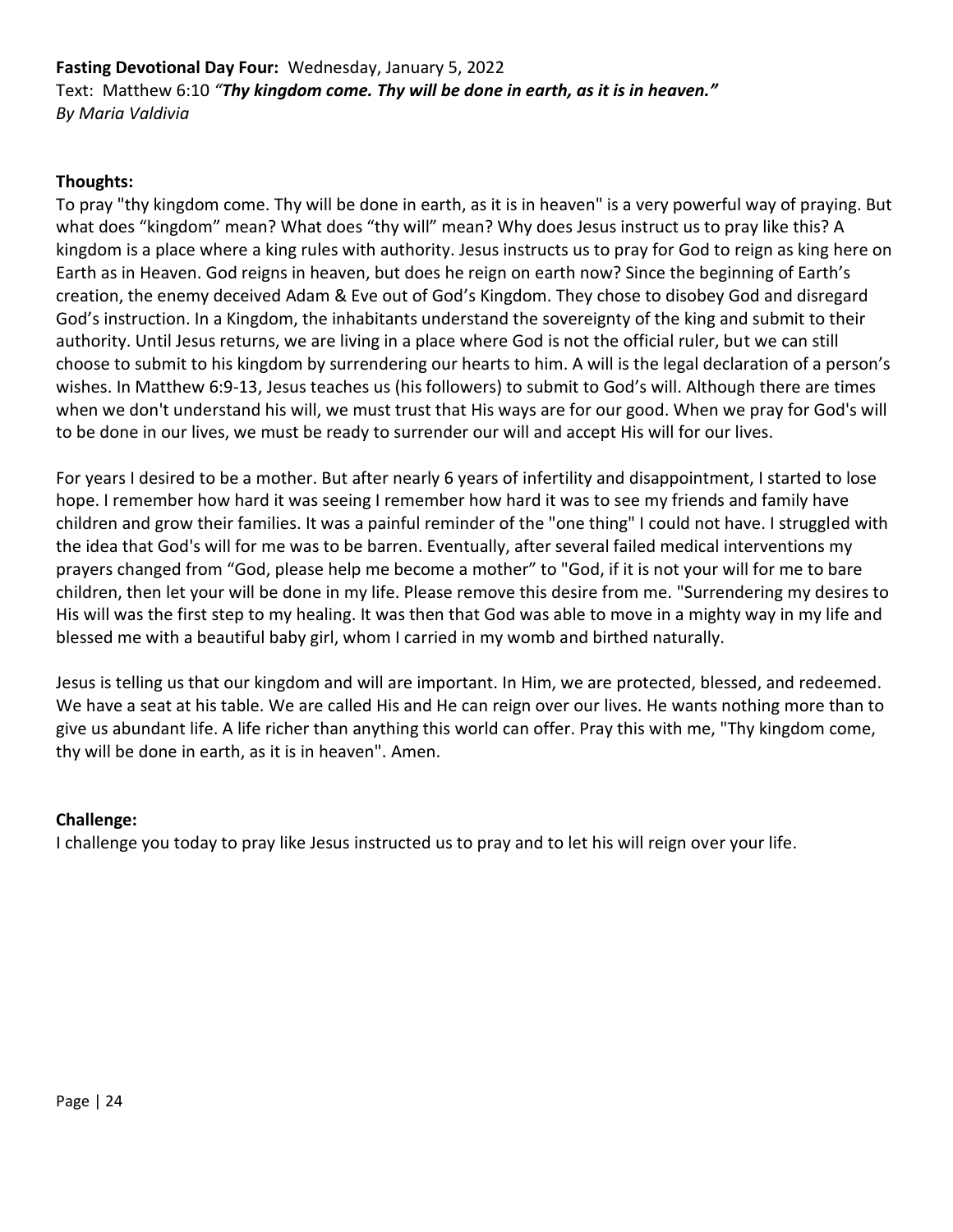#### **Fasting Devotional Day Five:** Thursday, January 6, 2022

Text: Matthew 6:11 *"Give us this day our daily bread." By Dawn Houston*

#### **Thoughts:**

This verse seems so simple. Depending on God for our daily needs seems so easy, and most of us probably feel like we do this pretty well. Yet there is so much more here in this verse. I can say that in my life I have never truly been hungry or gone without a basic need. My life has been easy compared to many that I have known. So, as I dig deeper into this verse, it makes me look into what I long for or truly need. Reading through Genesis this month, God showed me something I had not noticed before. Abram is longing for a child. Definitely not a selfish or bad desire. In Genesis 15:1-2 The Lord came to Abram in a vision saying," Abram do not be afraid. I am your shield, your exceedingly great reward. But Abram said, Lord God, what will You give me?" Abram is so focused on what he doesn't have that he is missing the main thing that is being offered to him. How often is the Lord wanting to give me more of Himself (The Bread of Life), and I am looking at my wants? God was Abram's exceedingly great reward with or without a child. God is sufficient, but not just sufficient; He is exceedingly great! Having Him is enough to satisfy all longings if we daily lean into Him. We need to allow Him to be our Daily Bread. He longs to fill us.

#### **Challenge:**

As we go through these days of fasting, let's turn our cravings into longing for the only thing that can truly satisfy all of our needs; even those we don't realize we have. He is our shield, our exceedingly great reward, our daily bread. Give us this day our daily Bread!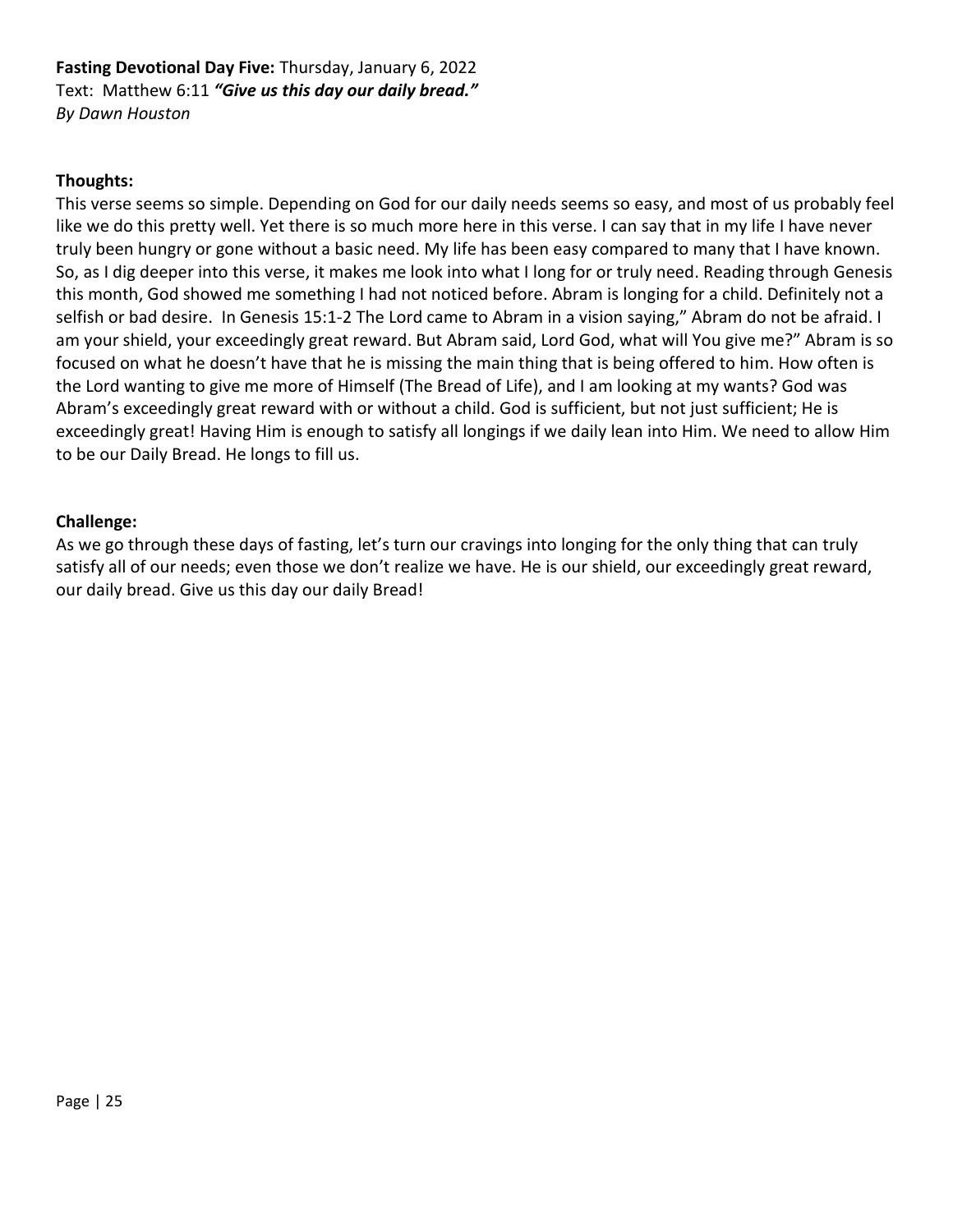**Fasting Devotional Day Six:** Friday, January 7, 2022 Text: Matthew 6:12 **"***and forgive our debts, as we forgive our debtors.***"**  *By Todd Houston*

#### **Thoughts:**

As we continue to meditate on the model prayer Jesus gave us, we come to Matthew 6:12. Some versions say, "forgive us our debts" and some say, "forgive us our sins." You may think "Why the Difference?" or even "What is the Difference?" I think Jesus is saying as we have spiritual debts because of our sin nature and our disobedience to His commands, that God forgives when we ask and are trusting in Jesus as the payment of our sin debt. Just as God forgives us then we are called and even expected to do the same for others.

People are going to disappoint, kids are going to disobey, angry & hurting people may lash out, and you may even be hurt by a close friend or family member. I know it hurts and you need to protect yourself from any abuses. Our human tendency is to hold a grudge and even possibly lash out, but God has a different nature which He demonstrates to us. He knows that holding onto anger, bitterness, and unforgiveness only hurts us in the long run. He created us in his image to be like Him. Therefore, Jesus reminds if we want to receive the forgiveness of the Father then we in turn need to forgive others in the same way we want to be forgiven. In Matthew 6:14 it even says that God's forgiveness is contingent and even in proportion to the forgiveness He sees us extend to others. Are you willing to be forgiven by God the way you forgive others?

#### **Challenge:**

Today, think about those that have slighted, hurt, or even abused you. Make a list if needed and then choose forgiveness. Don't wait for them to initiate or apologize, just forgive as you want God to forgive you. Let Jesus remove the weight of that burden from your heart. Choose love instead and experience the unconditional love and forgiveness our Heavenly Father offers in return.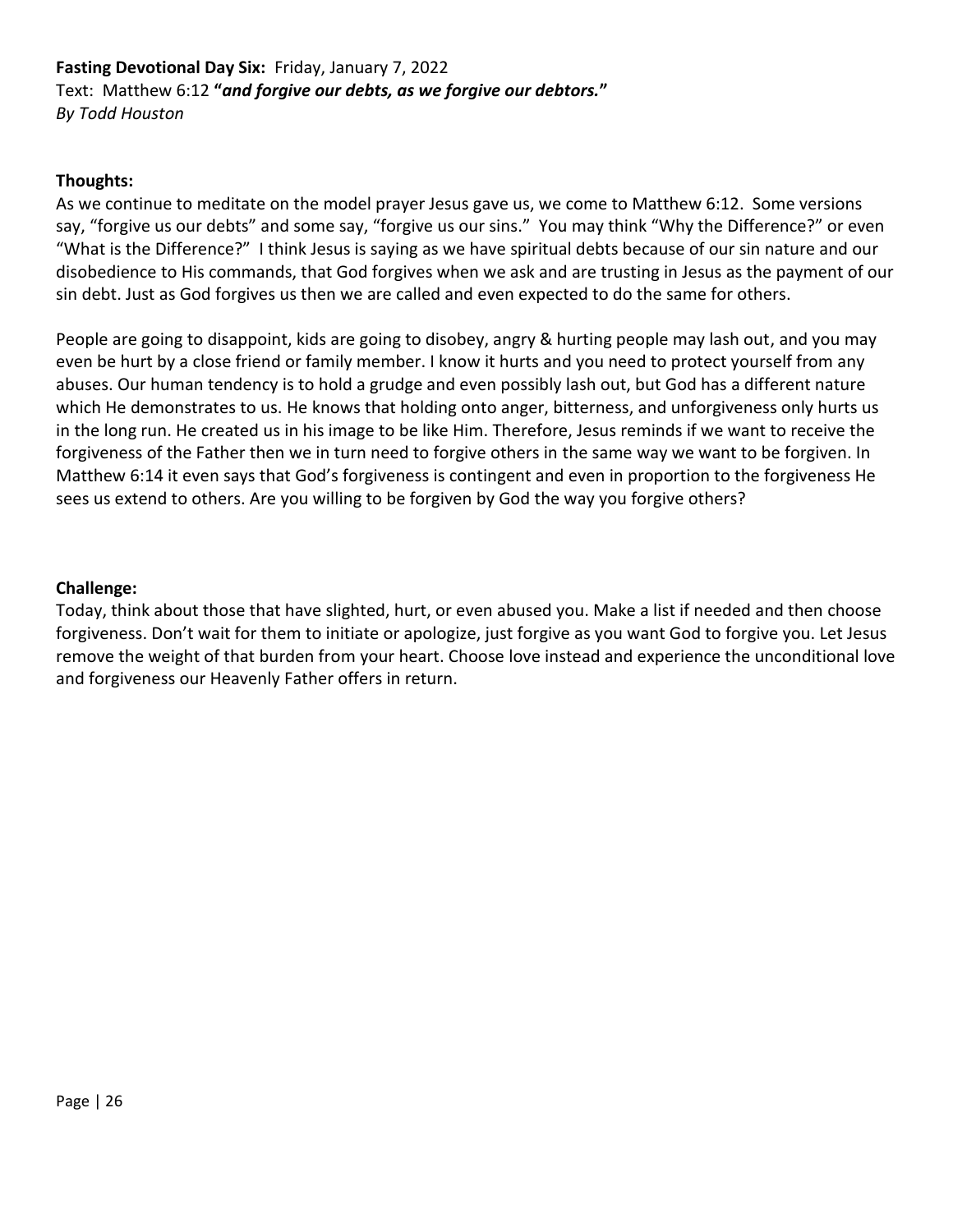#### **Thoughts:**

During His famous sermon on the Mount, Jesus spent time teaching how to pray. Prayer is, in essence, having a conversation with God. We often view it as a chance to tell God about everything we are worried about, the pain we are going through, or the things we wish would change. Those are certainly valid things to bring to God's mercy seat, but Jesus warns us not to "heap up empty phrases," thinking we will be heard because of our many words. The truth is, *your Father knows what you need before you ask him*. How comforting is that? God already knows every care and concern you have. Instead, Jesus gives us a model to follow when we come to God in prayer. He closes this model prayer with the following statement:

#### *And lead us not into temptation but deliver us from evil.*

I love the sentiment behind this closing phrase. It speaks of a heart desperate to remain pure while being hard-pressed on every side by temptation and evil. Lord, lead me not into the temptation that confronts me every day! Please Lord, deliver me from the evil that tries to consume me! We should constantly ask the Lord for His help standing up to temptation because the truth is, we face a multitude of temptations *every single day*. Temptations to spend money irresponsibly, to judge other people, to manipulate events for our own benefit; the list goes on and on. One of the great temptations during the fast is to eat the things we're used to eating. There's a good chance you are hungry right now or fighting off a caffeine headache. I get it! I feel that way during the fast every year! But I also know without a shadow of a doubt that God is faithful and will not allow you to be tempted beyond your ability. He always provides a way of escape! (1 Cor. 10:13) How good it is to serve a loving Father who does not lead us into temptation, but faithfully provides a way for us to endure and walk in freedom instead.

#### **Challenge:**

Challenge Today I challenge you to see your physical hunger as an opportunity to practice walking away from temptation. For these 3 weeks, you have a chance to deny your physical desires in order to build your spiritual discipline and focus. You will eat and drink regular food again. Don't worry, these 3 weeks don't last forever. But you will certainly be faced with a multitude of temptations once the fast is over. So right now, decide to continue in your commitment to seeking God over filling your desire to eat. Reach out to friends for encouragement when you are weak, fill yourself with God's Word, and pray that God would deliver you from evil every single day.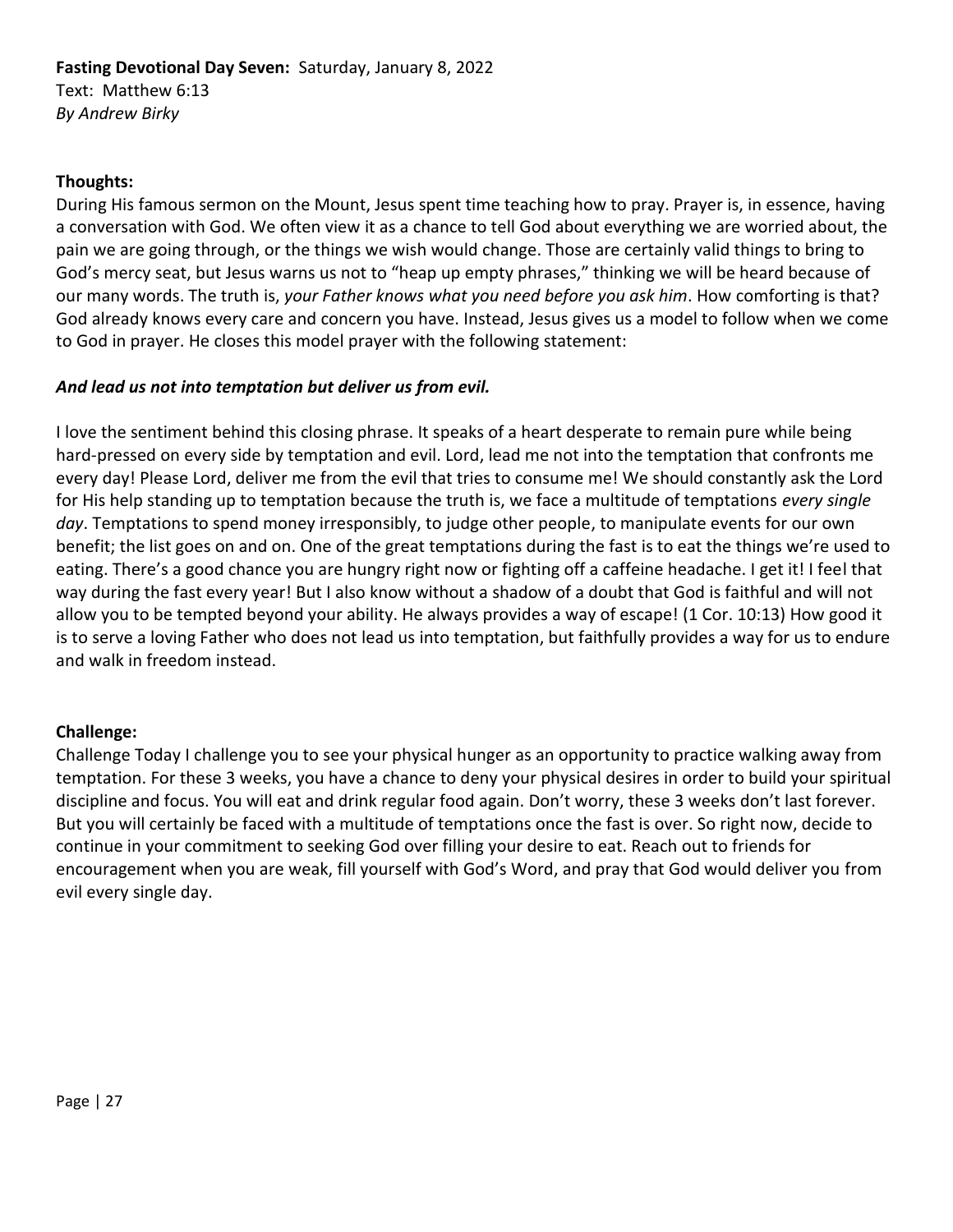#### **Fasting Devotional Day Eight:** Sunday, January 9, 2022

Text: Matthew 6:14 **"If you forgive those who sin against you, your heavenly Father will forgive you."** *By Shayne Gatlin*

#### **Thoughts:**

I was 8 years old when my Mom & Dad divorced. My Dad struggled with alcohol and that ruled his life and decisions. Over the next few years there were many broken promises, and our relationship grew further apart. For a young boy that caused so much hurt and unforgiveness in my heart.

When I read Matthew 6:14, I can easily let my human nature and instincts take over, shake my head, and say NO to what Jesus is asking from me. Jesus, do you realize how much pain he caused me? If I forgive him then I'm letting him off the hook for all that he has done. I carried this burden and unforgiveness for over 15 years.

Finally, when I was 27 years old God led me to Biblical Manhood discipleship. First thing we talked about was letting go of unforgiveness. I realized I had to let go of this pain that had built up to move forward. My dad had passed away about 3 years before this discipleship training and it was a struggle forgiving someone who wasn't there. I couldn't tell him about the pain he had caused and release my frustrations out on him. I had to truly think about how my Heavenly Father showed me His grace and forgiveness.

#### *Colossians 2:14: (NLT) <sup>14</sup> "He canceled the record of the charges against us and took it away by nailing it to the cross."*

My Father loved us so much that He sent his son to Earth to die on the cross and He took all our sin and nailed it to the cross. When I understood forgiveness in the light of this it changed my heart. I was able to release that unforgiveness and pain and let God fill any void I thought would remain.

#### **Challenge:**

First thing is to remember that our Lord died on the cross for us to wash our sins against Him away. Also, his word says in *1 John 1:9 "But if we confess our sins to him, he is faithful and just to forgive us our sins and to cleanse us from all wickedness."*

When we understand His love for us and the way he forgives it should change our hearts. Unforgiveness in our hearts cause so much separation from God and those we are harboring that unforgiveness against. Search your heart and ask God to show you any unforgiveness that is in your heart. Ask for forgiveness from Him for harboring that unforgiveness and to release you from that unforgiveness. Then take the next step, reach out to that person, and let them know you forgive them. It might be tough and feel unnatural, but this is what we are called to do.

*Matthew 6: 14: (NLT) "If you forgive those who sin against you, your heavenly Father will forgive you."*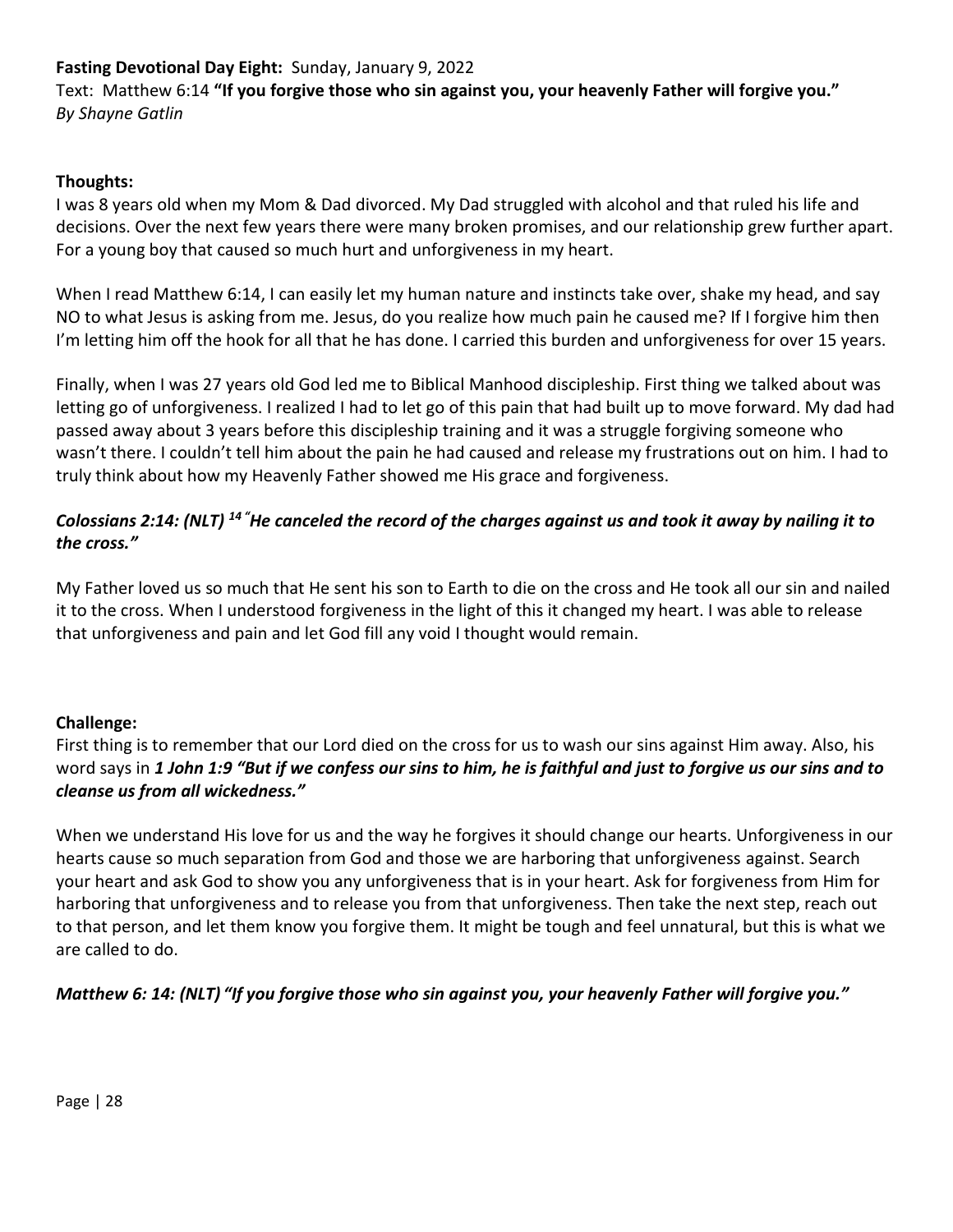#### **Fasting Devotional Day Nine:** Monday, January 10, 2022

Text: Matthew 6:15 **"But if you do not forgive others their sins, your Father will not forgive your sins."**  *By Teresa Gatlin*

#### **Thoughts:**

Today's verse is challenging because Jesus says that if we do not forgive others for their sins, God will not forgive our sins. Does this mean that if we do not forgive others, we are not saved? I think Jesus is speaking more about God's desire for His people to come face to face with the sin of an unforgiving heart. He desires for our hearts to be aligned with His will. In Colossians 3:13, Paul says to "Make allowance for each other's faults and forgive anyone who offends you. Remember, the Lord forgave you, so you must forgive others." When we hold on to unforgiveness, bitterness, and hurt, we are not making allowances for others' faults and remembering the Lord's forgiveness of our sins. An unforgiving heart is a heart in need of transformation. A transformed heart is aligned with God and results in a changed life that offers the same mercy and forgiveness received by God to others. God's forgiveness is to be shared!

Twelve years ago, I encountered a betrayal that changed my life forever. But not in the way you might think. You see, this betrayal did not ruin my life or set my life down a path of pain and suffering. No. This betrayal taught me about forgiveness. God had prepared my heart for the moment of confession. I was in a season of my faith, overwhelmed by the mercy and grace extended to me from the cross. I was learning to see myself through the eyes of God and was so thankful that He saw past my brokenness. When a heart-wrenching confession threatened to hurt my pride and have me hold my offender in contempt, I gazed in the eyes of my offender and saw myself — broken, sinful, willing to face the consequences, but desperate for grace. My eyes welled up with tears, and I looked into the eyes of the person who hurt me and said, "I forgive you." Because of where I was in my relationship with God, I felt a strong commission to forgive in the same way my Heavenly Father had forgiven me. This experience with forgiveness changed my heart forever, teaching me to remember how much God has forgiven me when someone hurts me.

Forgiveness is not easy, but it brings our lives in right alignment with God and sets us free. Lewis B. Smede said, "To forgive is to set a prisoner free and discover that the prisoner was you."

#### **Challenge:**

When Jesus was teaching in the Sermon on the Mount he was teaching about love- love for our Heavenly Father and love for people. Jesus made it clear that His followers should live in a noticeably different way than other people. Forgiveness is one way we can demonstrate love for our Heavenly Father and people. There's a verse in a David crowder song that says we are "drawn to redemption by the grace in His eyes. If His grace is an ocean, we're all sinking." God's grace engulfs us! In light of His engulfing grace and our redemption, consider those that have wronged you. Do they see grace in your eyes, or does your unforgiving heart need to be transformed? A transformed heart extends God's engulfing grace to others.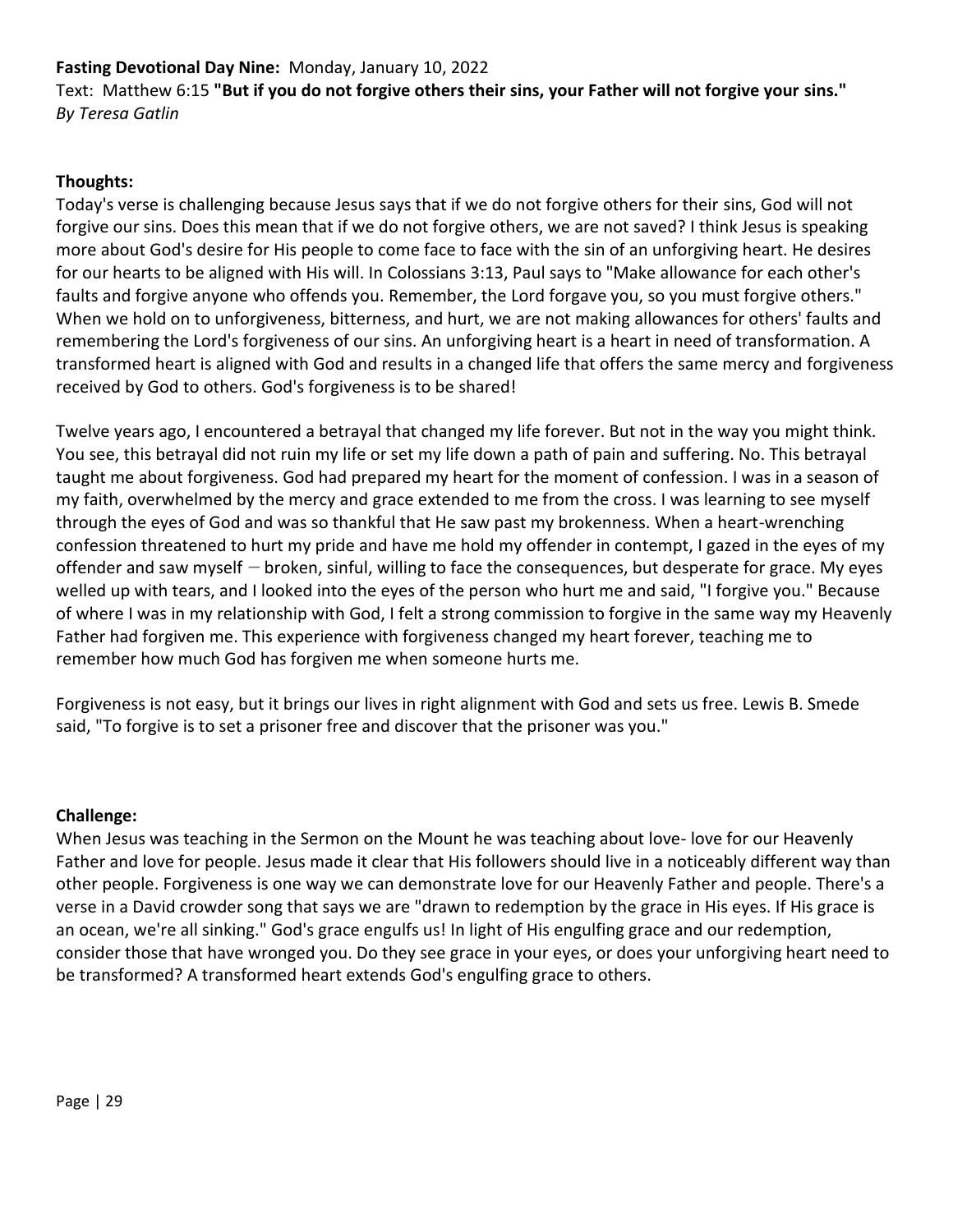#### **Fasting Devotional Day Ten:** Tuesday, January 11, 2022 Text: Matthew 6:16 *By Brian Lambert*

#### **Thoughts:**

When Jesus taught about spiritual practices such as prayer and fasting, He often used the Jewish religious leaders (Pharisees) as an example of how "not" to do it. They used prayer and fasting to receive praise and applause from men, rather than to honor and please God.

To fast, means to go without food for a set amount of time. It is giving up food to focus on God over a certain issue. It is to be so consumed with the issue that it becomes more important than food. Fasting is a way to enhance our prayer life and seek God for an answer or an end to the issue.

Fasting was a common practice in Israel. The Day of Atonement was the only required fast, but other fasts were implemented at various times in Israel's history. Because Jesus paid for our sins once and for all on the Cross, New Testament Christians do not observe the Day of Atonement, so fasting is never commanded. However, it is implied that Christ expected believers to fast, but differently than the Pharisees.

#### **"Moreover, when you fast, do not be like the hypocrites, with a sad countenance. For they disfigure their faces that they may appear to men to be fasting. Assuredly, I say to you, they have their reward. (Matthew 6:16)**

Jesus noted that the religious leaders abused the practice of fasting. He called it hypocrisy. They appeared in public to be sad or mourning. They often "disfigured their faces" with dirt and ashes so others would notice. They would commonly wear old and dirty clothes so people would recognize they were fasting. Their fasting was a show, and they received their reward which was the applause and praise of the people. It was hypocritical. Their practice of fasting missed the mark of its intended purpose.

#### **How do we fast faithfully?**

#### **Challenge: Fast Privately, Be Yourself, Stay Focused on God**

- **1. Fast Privately:** There will be times that you do not eat, and others will take notice and ask why you are not eating. It is ok to explain that you are fasting and why you are doing it. And of course, we will share with others during a corporate fast and for the sake of accountability. However, as much as possible, we should practice fasting privately. Why? Because our hearts are susceptible to spiritual pride and loving the praise of others. Privacy is a form of protection – protecting our hearts from sin and remaining faithful to the purity and purpose of the fast.
- **2. Be Yourself:** There is no need for extravagant changes in your daily routine or drastic adjustments to how you present yourself or relate to others (mood, tone, body language). Be yourself. Act normal.
- **3. Stay focused on God:** The purpose of fasting is not to get attention, impress others, or to prove our level of spiritual maturity. The main goal is to seek God differently and to connect with him in a deeper way.

If we can rise to this challenge, God will reward our faithfulness!

Page | 30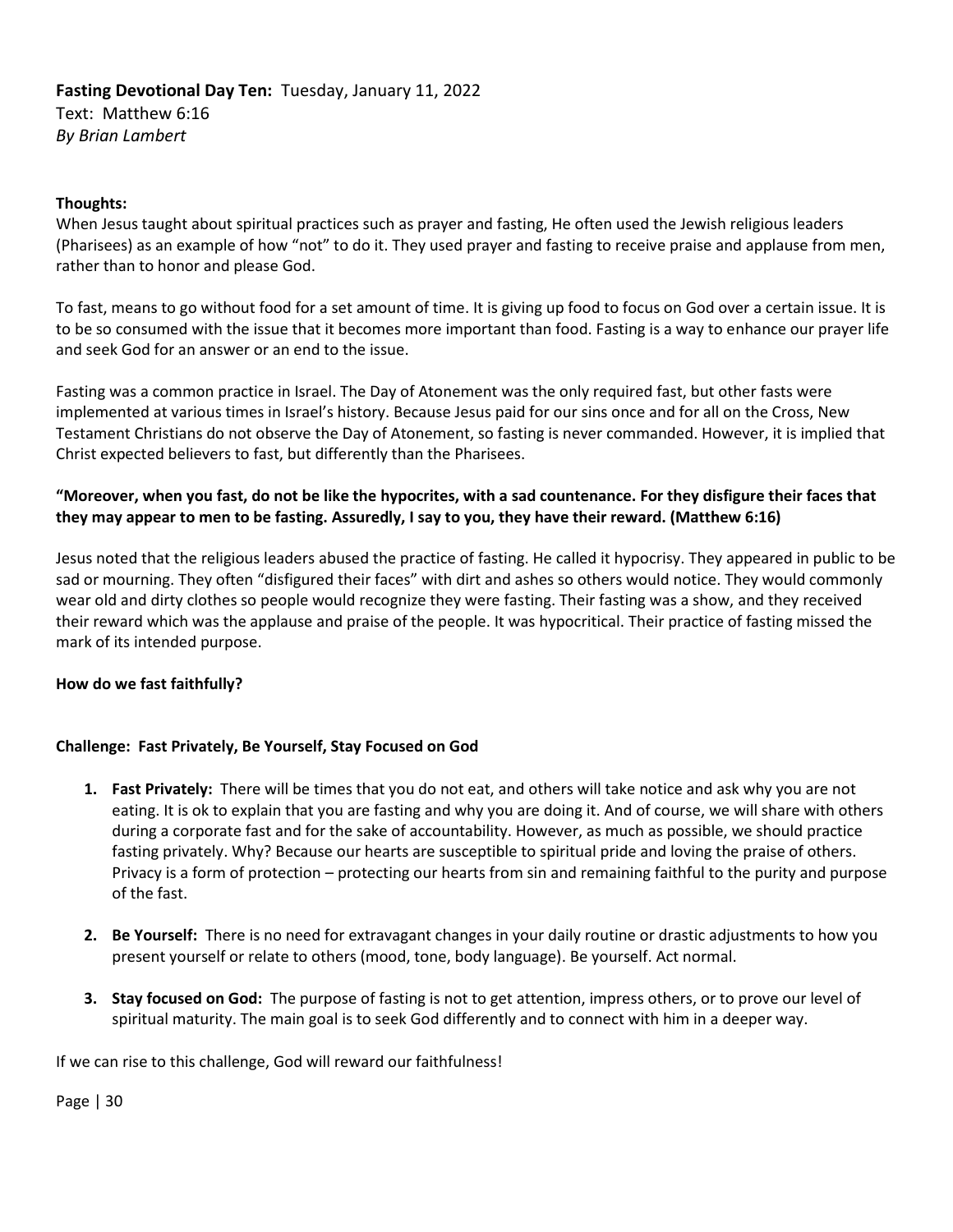#### **Fasting Devotional Day Eleven:** Wednesday, January 12, 2022 Text: Matthew 6:17-18

*By Steve Christopherson*

#### **Thoughts:**

**17 "But when you fast, put oil on your head and wash your face, 18 so that it will not be obvious to others that you are fasting, but only to your Father, who is unseen; and your Father, who sees what is done in secret, will reward you."**

Jesus is teaching his disciples and a crowd as he brings the sermon on the mount. The first thing you need to know is that this can easily be called the "but" chapter of the Bible. Read that the right way! Please don't get that confused or you will miss the point! The word "but" is used in this chapter so much because Jesus is comparing what others, including the Pharisees, to what true followers should do. As you read the chapter, notice the many times He uses the word "but." You see, we are SUPPOSED to be different from the world. We are supposed to do things differently than the world. In these two verses Jesus talks about fasting. He does not speak with the word, "if." He uses the word "when." WHEN you fast.... It's not an option; it's an expectation! Options are for non-followers. YOU are a follower of Christ, and He EXPECTS you to fast! And His instructions are to fast without advertising it to everyone, so they see you being all holier-than- thou. That would be your reward. He says BUT when you fast, take care of yourself and don't flaunt it as you are being holy but rather do it in secret. Well now, if you do it in secret, others will not know it BUT God will! That should feel good BUT it should also let you realize that God actually sees you in secret! He knows what you do, think, feel, and say! He knows your heart!

#### **Challenge:**

So, as you fast during this time, be mindful of His presence in your fast and honor Him with good intentions in your heart. Simply put, I would rather be on the right side of the "but" rather than the wrong side of, "Depart from me. I never knew you!"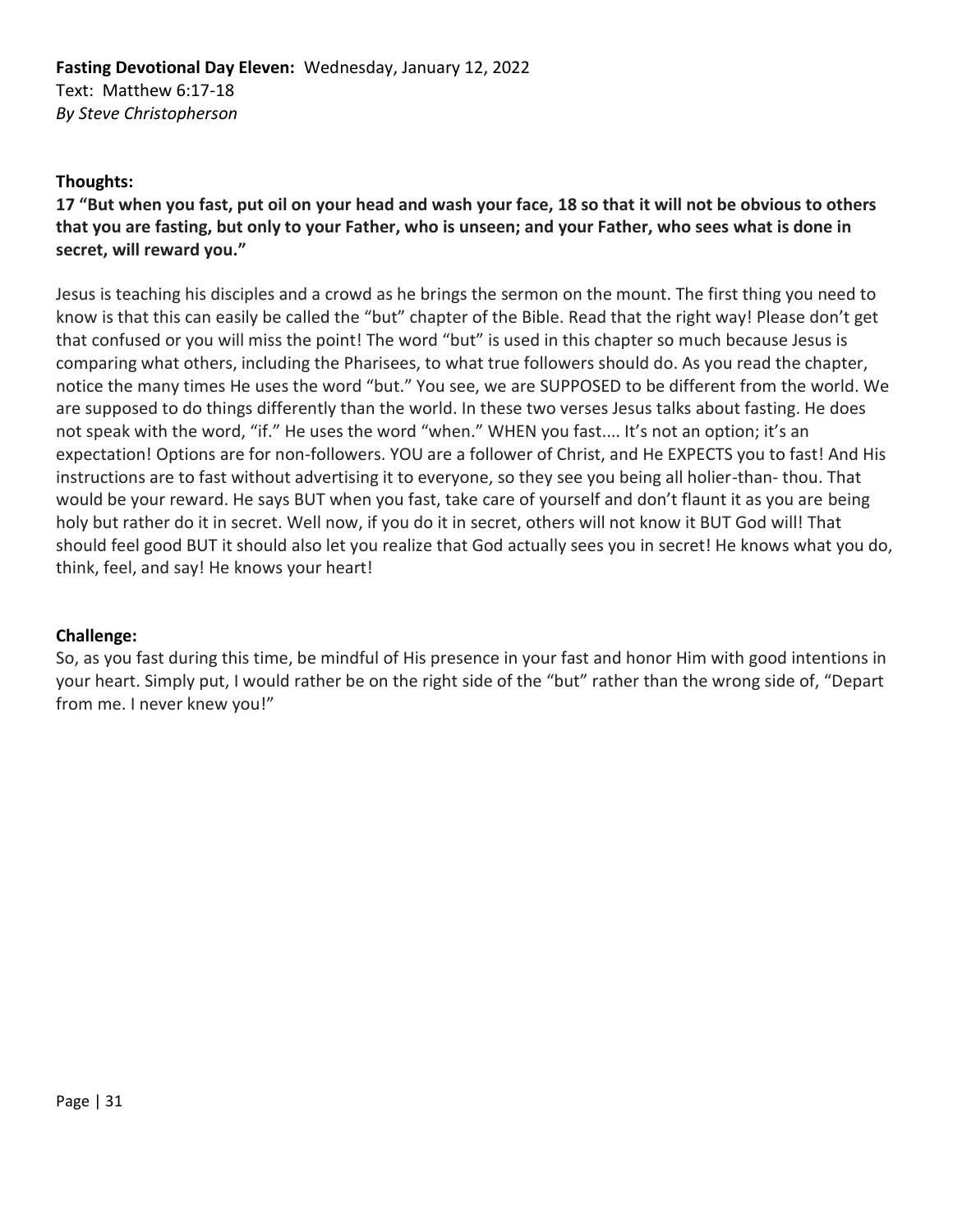#### **Thoughts:**

In His sermon on the mount, Jesus cautions us not to store up treasures on earth but instead **"store up treasures in heaven."** Two questions immediately come to mind in this passage, what are my treasures and how can I store and get credit for them in Heaven? The world, as communicated via social media, plainly defines treasures as material possessions, fame, and accomplishments. But none of these are credited to our account in Heaven. The best way to understand heavenly fortune is to know what God values as treasure.

When asked "which is the greatest commandment in the Law?" Jesus replied: "'Love the Lord your God with all your heart and with all your soul and with all your mind. This is the first and greatest commandment. And the second is like it: 'Love your neighbor as yourself. All the Law and the Prophets hang on these two commandments."

There it is…we know through Jesus that **God treasures love** more than anything else! But how to store and get credit for it? As crazy as it sounds, you store it and get heavenly credit for love…by giving it away!

There are five different ways of expressing love: *words of affirmation, quality time, gifts, acts of service, and physical touch with no expectation of receiving something in return.*

We store up treasure in heaven by loving God and loving others, which demonstrates the greatest of all sacrifices that God made for us, His son Jesus Christ!

#### **Challenge:**

This week, make a point to deliberately express your love to someone outside of your love comfort zone. Some examples could include a homeless person, someone who has wronged you or that you don't necessarily like, someone at church that you've not met before. Do it with a sincere heart and no expectation of receiving something in return. My prayer is your expression of love will make their day better and, in the process, you will treasure the moment and receive heavenly credit at the same time!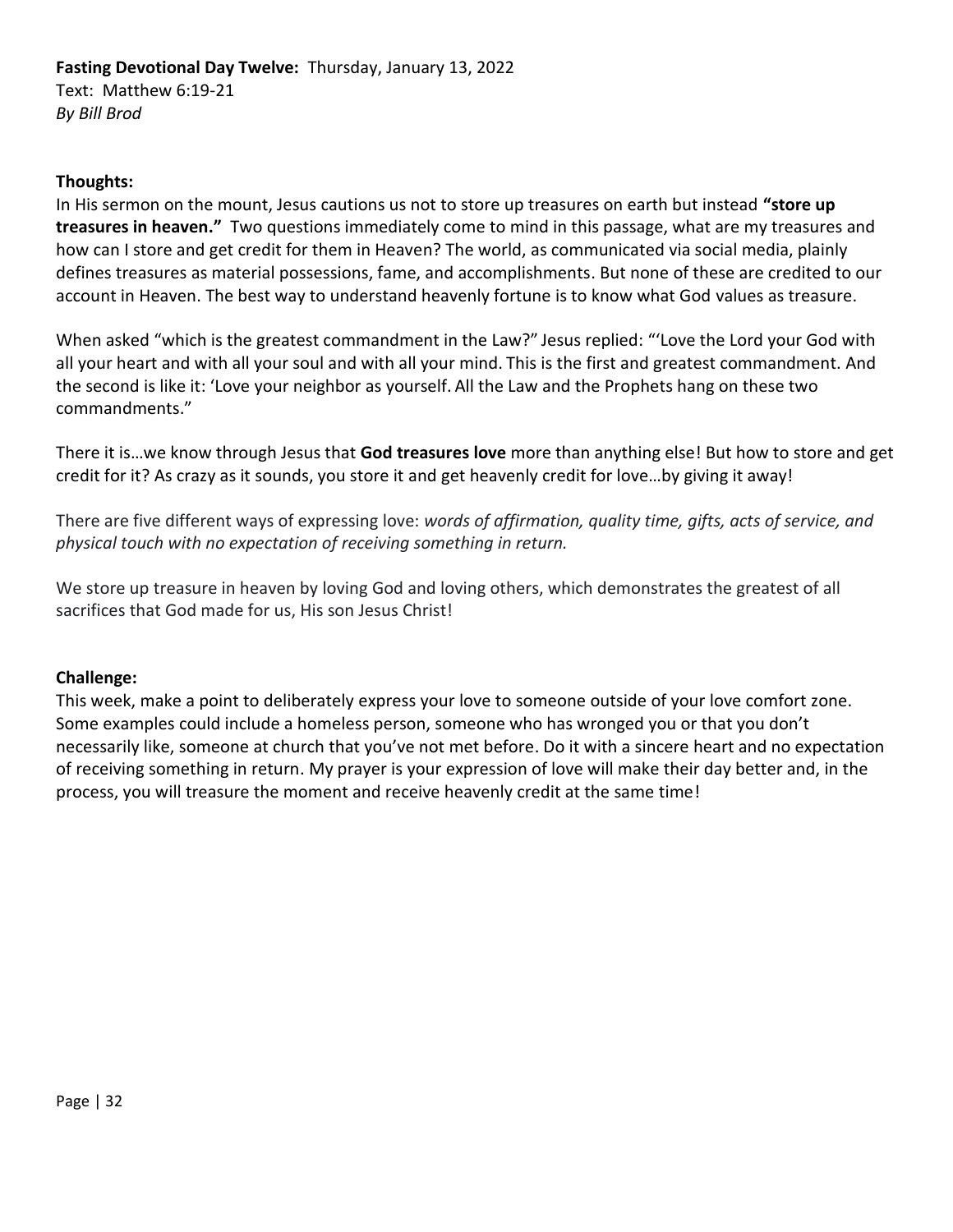#### **Fasting Devotional Day Thirteen:** Friday, January 14, 2022

Text: Matthew 6:22-23 *By Angie Brod*

#### **Thoughts:**

Is your eye "good"? That's the question you must ask yourself after reading Matthew 6:22-23. Jesus tells us that our eye is the lamp to our entire body. It lets light in. If it is good, healthy, and clear, your whole body will be full of light. If it is bad, unhealthy, or blind, you are filled with darkness. The older I get, the less "good" my physical vision becomes. I've always relied on contacts or thick glasses for distance, but now I need help seeing things that are nearby. Often, I hand my phone or recipe to someone younger so they can read it to me. If you are younger and you are around me, be ready! But what does Jesus mean when He teaches about a "good" eye? He isn't speaking about our physical vision; He is speaking about our spiritual vision. How do you view the people and the world around you? Do you see through the lens of God's Word and what He tells us is worthy of pursuit? Or do you let the world's influence teach you what is valuable? I think we all know that what we take in through our eyes has tremendous power. The Bible warns against the lust of the eyes and tells us to guard our hearts and our minds by "taking every thought captive." Don't let in all the things that distort your vision! Instead, let in the good. What is it that you should see? You can only see one thing at a time. If you are spending your time and energy seeing the good things, you won't have room to see the bad things. Scripture is very clear. We are instructed to see God. Romans 1 tells us we see God in His creation**. "***They know the truth about God because He has made it obvious to them…Through everything God made, they can clearly see His invisible qualities— His eternal power and divine nature. So they have no excuse for not knowing God."* Seeing God inspires us to seek after Him with all our hearts. Scripture also makes it clear that we are to see one another. Mankind is God's masterpiece! When we see other people, do we treat them as the masterpieces they are, or do we judge based on outward appearances? Do we love people enough to invest in their lives, to spend time with them? Most importantly, do we share with them the hope we have in Jesus?

#### **Challenge:**

#### • **Get rid of the bad**

- $\circ$  When you are letting something in through your eyes and you feel conviction, listen. Don't rationalize and justify your actions; listen as God speaks Truth and then obey. He has something better for you!
- o Be aware that some things, though not inherently sinful, just aren't good for you. Social media can be an example of this. It can leave you feeling unhappy and discontent. It can also be a huge time waster. Pay attention to the role you are allowing media to have in your life.
- $\circ$  If you are dealing with something that has a stronghold on you, find a trusted believer with whom you can share your struggles - someone to hold you accountable.

#### $\overline{2}$ **See the good!**

- o Spend some time in nature! Let God reveal Himself to you through His creation.
- $\circ$  Invest your time in praying and reading His Word there is no better way to "see" someone than by spending time with them.
- o Ask God to help you see people the way He does, to help you love them the way He does. Look for the person who needs a friend. At church, seek out someone you don't know instead of staying in your comfort zone with people you already know.
- o The best way to love someone is to share the Good News of Jesus Christ with them. Who has God placed on your heart that you can share the Gospel with? Make specific plans to do this!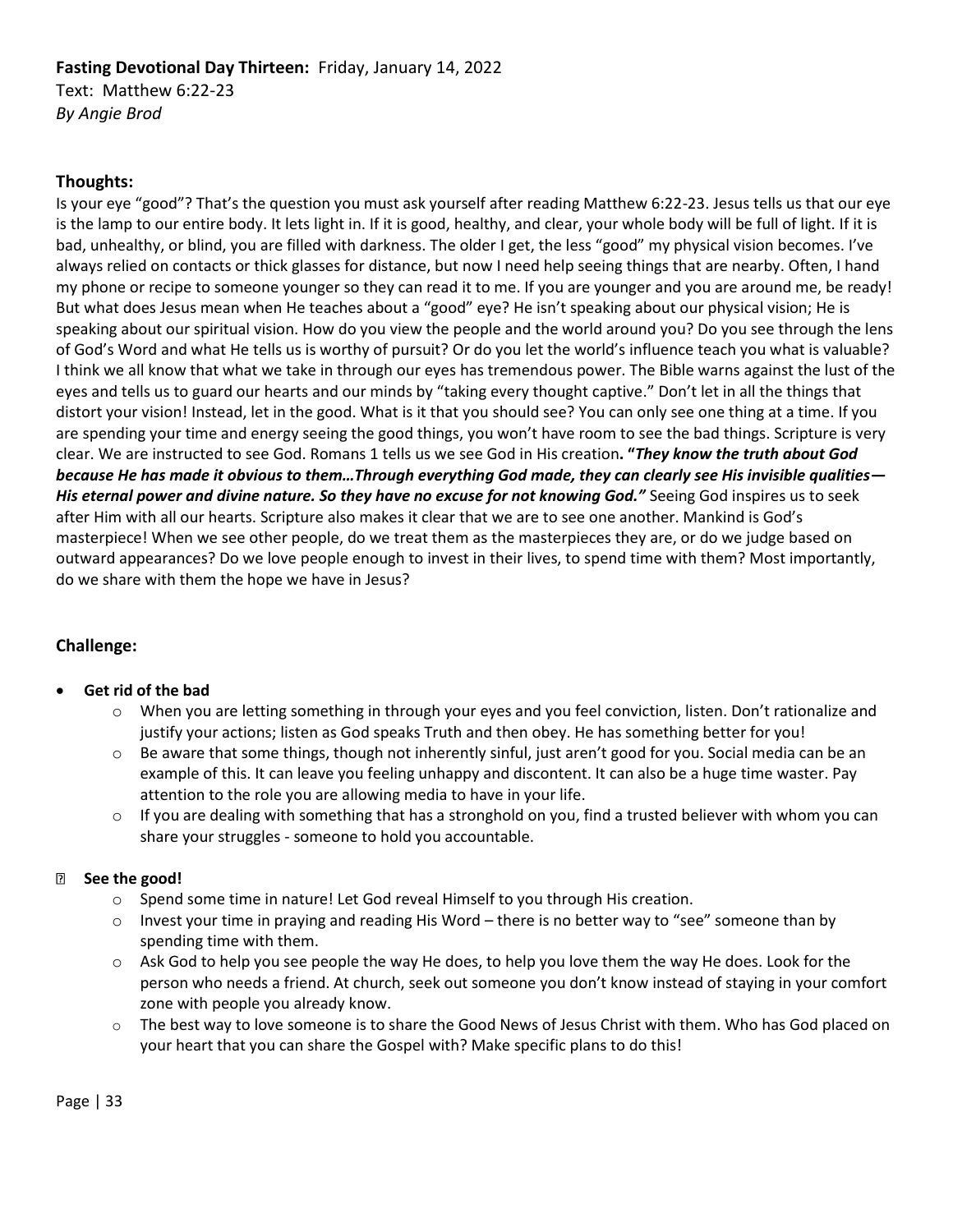#### **Fasting Devotional Day Fourteen:** Saturday, January 15, 2022 Text: Matthew 6:5-7:23; Scripture Focus: Matthew 6:24 *By Lynn Smith*

#### **Thoughts:**

In today's passage, Jesus had just taught his disciples how to pray, using "The Lord's Prayer" as an example (v. 9-13). After teaching on prayer, Jesus moved on to fasting (v. 16-18). Then he moves on to possessions and money. He warns them not to try to accumulate possessions but instead heavenly possessions. V. 21 – *"For*  where your treasure is, there your heart will be also". He concludes his teaching on possessions with our focus verse (24), ending with *"You cannot serve both God and money."*

Much has been written about money and possessions. Jonathan Swift said, "A wise man should have money in his head, but not in his heart." Money is something which affects everyone in one way or another. We need money to pay for the things we need – food, shelter, clothing, etc. If we are blessed enough to earn more money than we need to live, then we have the freedom to buy things we want rather than just what we need, or we can invest and let our money work for us. Most of us barely have enough money to survive and maybe have a few extras along the way. Many people spout the following quote, supposedly Biblical: "Money is the root of all evil." But that is a misquote. The Bible does not say that, but rather says the **love of** money is the root of all evil. So, today's passage reminds us of our focus must always be on God and not on possessions.

#### **Challenge:**

If you want to find out where a person's priorities lie, you could get a very good clue in two places: 1) how and where they spend their time and 2) how they spend their money. Where are your priorities? Do you live to work, or do you work to live? When you make your budget, receive your paycheck, and begin to pay your bills, what is the first bill you pay? When you have free time, how do you spend that time? I ask these questions of myself as well as to you my dear readers. Take some time today and evaluate where you spend your time and money. Are you using your time and money to further God's kingdom? It has been said money makes a good servant but a poor master. Who are you serving today?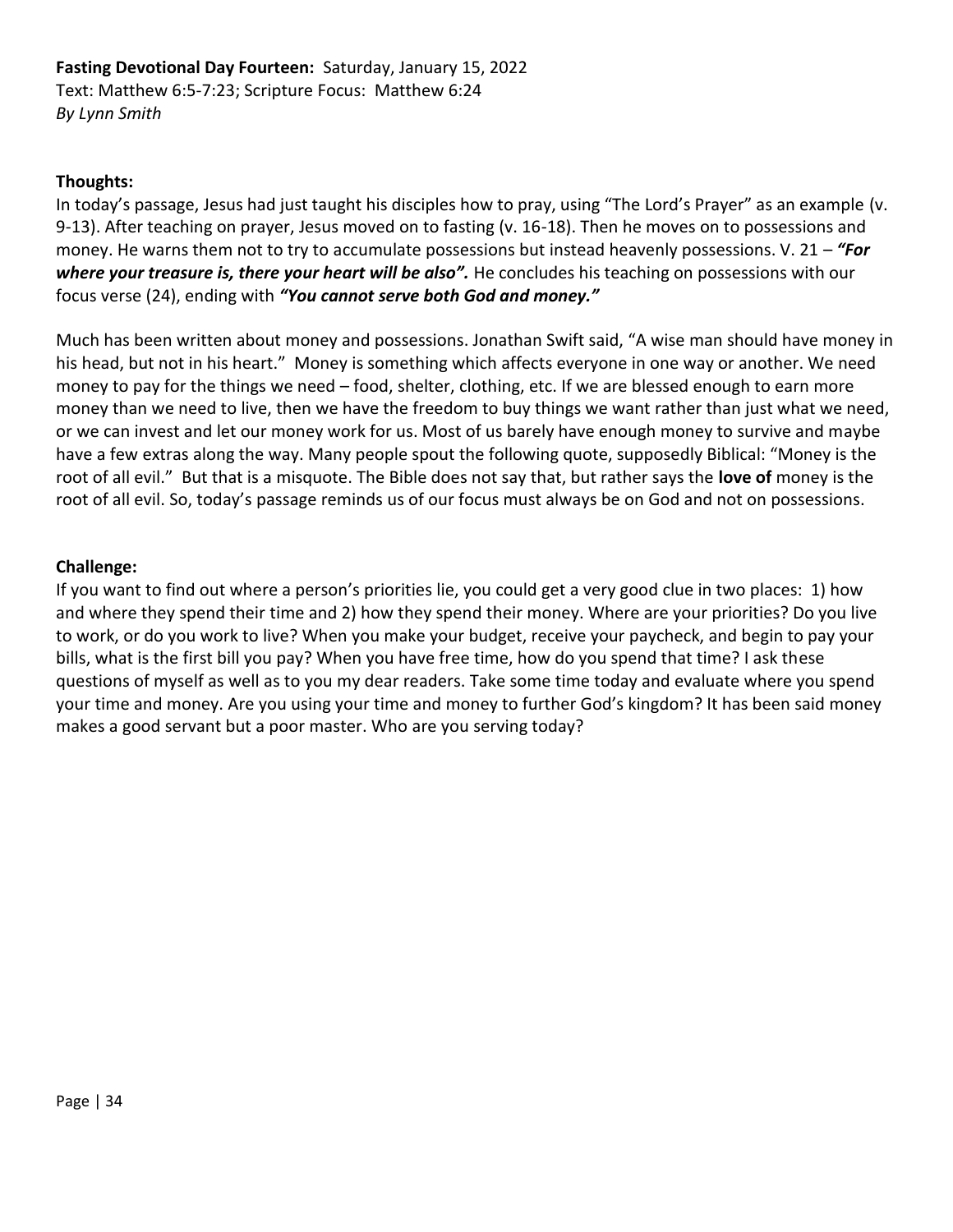#### **Fasting Devotional Day Fifteen:** Sunday, January 16, 2022 Text: Matthew 6:25-32

*By Justin Jaramillo*

#### **Thoughts:**

"Can any one of you by worrying add a single hour to your life?" Jesus challenges us from beginning to end in this section! What is the point of focusing on earthly things that do not affect us in eternity? Jesus draws comparisons to the beauty and splendor of nature to remind us that these simple things take no thought, yet they thrive in such a way that makes us stop and admire such as the birds soaring free or the beauty of a flower that might not ever be seen by human eyes. The flower is provided for without ever moving and the birds are fed yet they do not farm. WE, God's favorite creation, often spend our lives in a constant state of struggle and noise worrying if we will be provided for. In verse thirty-one we are told again. "So do not worry, saying, 'What shall we eat?' or 'What shall we drink?' or 'What shall we wear?" And the solution is simple in verse thirty-two he tells us, "For the Lord KNOWS we need these." Life is hard, and God has provided everything we need to be sustained and thrive as his servants. It's that simple God is telling us TRUST in him, and you will not hunger or thirst.

I think back to when my wife and I first began to tithe, 10% might as well have been a fortune to us in those years. We struggled to truly trust in him at that time, and the first time we did, my wife received a scholarship for twice the amount we gave. That was God's affirmation of his plan for our growth moving forward.

#### **Challenge:**

So many times, putting faith in God to provide is a challenge, my faith has been tested and at every turn God has provided for my family, yet we still struggle to trust in God and his plan. Take this time of reflection to hear God's words, remove the noise from the daily grind and sit with God and ask what, where, who is my focus today God? Challenge yourself to focus on this instead of fixating on hunger, on thirst, on money. Allow God to be in the driver seat today to do his will, and not only for today let this change takeover in me and let THIS become my hunger.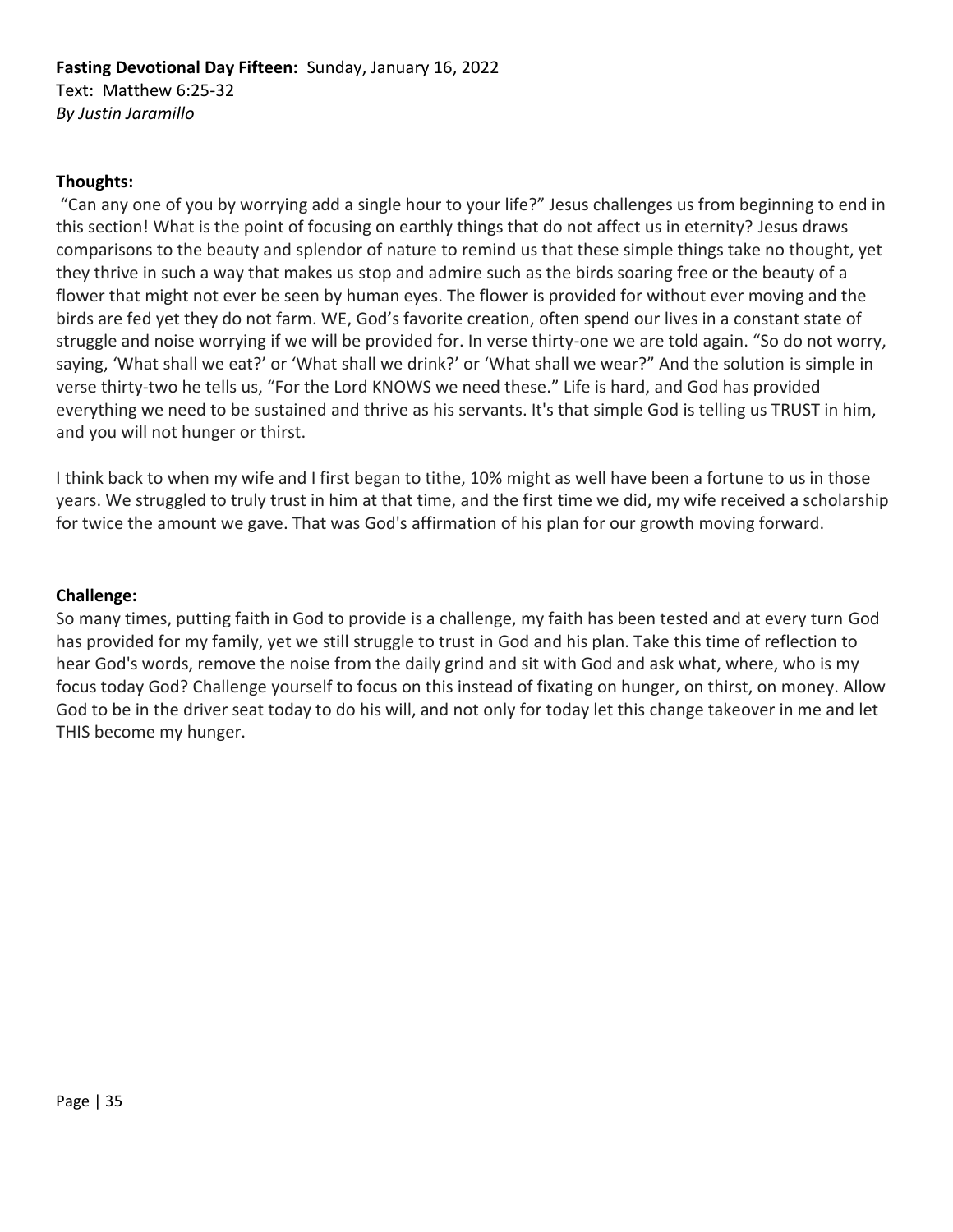#### **Fasting Devotional Day Sixteen:** Monday, January 17, 2022 Text: Matthew 6:33-34

*By Taylor Jaramillo*

#### **Thoughts:**

Jesus is telling us not to worry. That seems easier said than done. We have demanding jobs, bills to pay, deadlines to meet, and families to raise. All these things in addition to serving the Lord and living our life according to his purpose. It can be overwhelming and not surprisingly…stir up feelings of worry. How are we going to manage being a faithful servant of Christ, wife/husband, sister/brother, mom/dad, friend, neighbor, employee, and all the other roles we fulfill?

It is easy to get caught up in the things we have to do that we fall victim to the mindset of, "If I can just make it through this week, if I can just survive this presentation, once I finish this semester, just make it through this season of life, THEN I can focus on my relationship with Christ." But Matthew 6:33 says *"Seek first His kingdom and His righteousness, and all these things will be given to you as well."* This scripture from the sermon on the mount gives us freedom from worry. By focusing on our relationship with Him, then He will provide everything we need to meet our deadlines, pay our bills, and MORE. The next verse (Matthew 6:34) goes on to say, *"Therefore do not worry about tomorrow, for tomorrow will worry about itself*. *Each day has enough trouble of its own."* Again, this verse frees us from worry. We must seek first his kingdom and take each day one at a time. Tomorrow is not promised so how can we glorify God today?

I must confess, starting my residency program at Memorial Hermann Texas Medical Center has been tough. I feel like I have no time for anything other than work and it has put my relationship with Christ in the back seat. But praise God for His holy spirit and conviction! I was rounding with my team in the transplant intensive care unit discussing treatment plans for a patient. The nurse asked me how I was doing, and I said, "Eh, surviving I guess." When I asked how he was doing, he simply said, "I am blessed. God is so so good." WOW my heart exploded. In that small moment he was able to glorify God, spread joy, and allow the Holy Spirit to move through him to convict my heart. Life is hard. Residency is tough. The days are long. But when I seek first His kingdom, I can see His face every day. I can exude joy and seek to glorify Him one day at a time. Most importantly, I can trust Him with my life. What is all this work for if I am not putting Him first? It is worthless without Him. By changing my mindset to seek FIRST His kingdom and not worry about tomorrow, I can freely live in His calling on my life.

#### **Challenge:**

As we continue through this prayer and fasting journey, think about how you can glorify God right now… TODAY. Remind yourself with this scripture that we can have freedom from worry when we seek first His kingdom. We can trust that He will provide for us in every aspect of our life. He will not just meet the need but exceed all expectations. When we give Him our all, He gives us even more.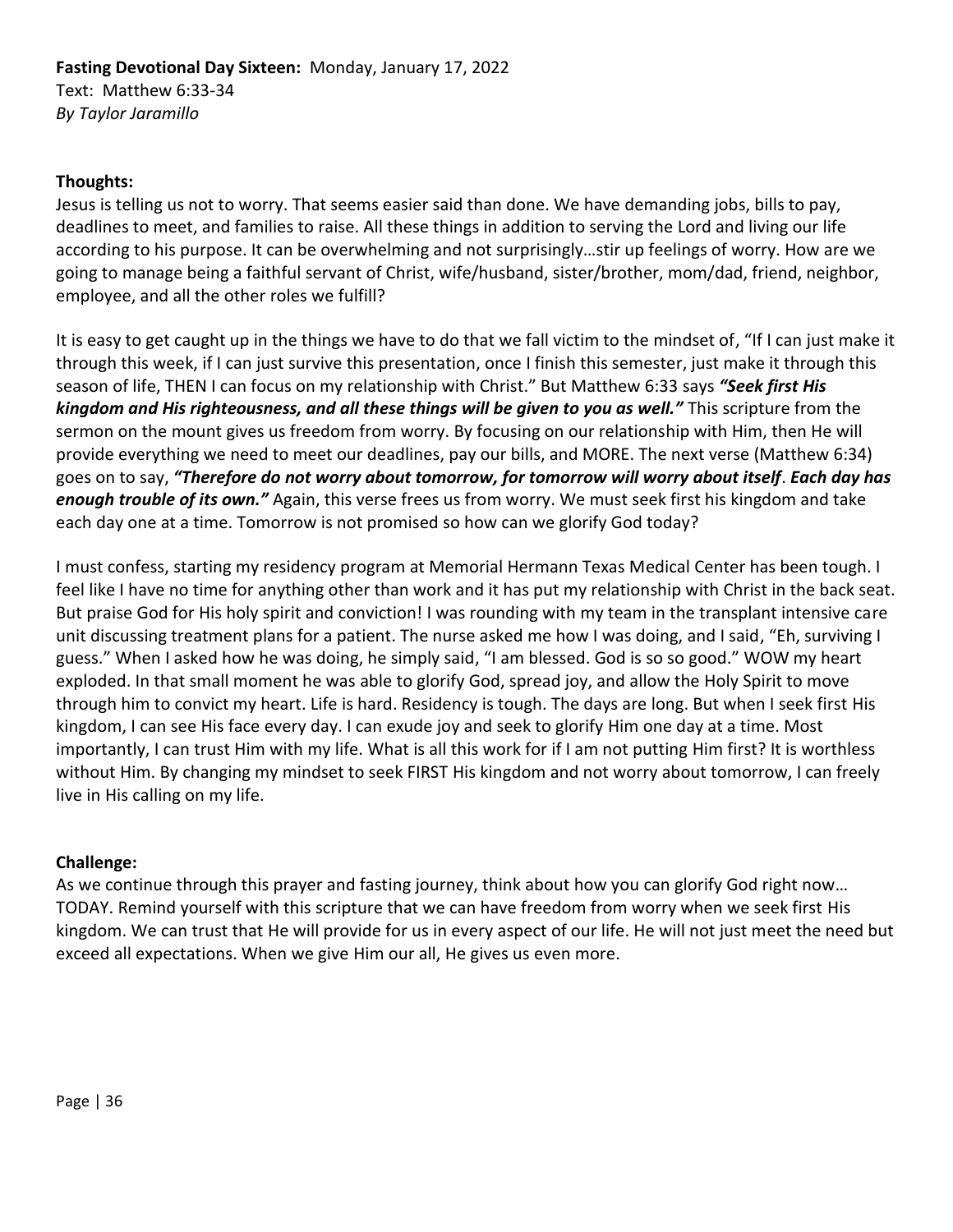#### **Fasting Devotional Day Seventeen:** Tuesday, January 18, 2022

Text: Matthew 7:1-6 *By Jared Chen*

#### **Thoughts:**

In quite possibly one of the most controversial verses in the entire Bible, Jesus tells us to not judge others, and we will not be judged. This verse, taken at face value, is what many nonbelievers use as the sharpest arrow in their quiver when attacking the Christian faith. To them, the Bible says, *"Do not judge one another"* and *"who are we to judge?."* As today's society evolves, it is not hard to turn on the tv, talk to a neighbor, or drive by a billboard, and encounter this theme on a daily basis. We are constantly being bombarded by the idea that all actions and thoughts ought to be immune to any judgment or accountability. But as is the case with all scripture, when taken out of context and isolation, a few words can take on a whole new meaning. Understand that Jesus was speaking to the Pharisees, people notorious for their hypocrisy and double standards. They were often rebuked for condemning others while they themselves did the exact same things. Jesus goes on to say that the standard we use to judge will be the standard by which we will be judged by God, and if we condemn others while we ourselves are mired in sin, what good would that do? In the end, the hypocrite will stand to greater judgment as he refuses to take the "log out of his own eye." It is a classic case of the blind leading the blind. To be clear, Jesus is not saying that we have no right to make moral judgments about human behavior and certainly is not restricting us from watching out for our brothers and sisters by holding each other accountable for our sins and struggles. In fact, he calls us to carry each other's burdens and restoring brothers who are caught in sin. He is simply addressing hypocrisy and sin in the church.

Imagine if your small group leader advised you to not spend so much of your focus and energy working late nights to accumulate wealth but encouraged you to instead spend quality time with your spouse. But you later find out that he has been secretly losing every last bit of his child's college fund gambling online every weekend. Or what if you were told by a fellow church member that you should be more loving and caring in your interactions with others only to find out they are simultaneously making hateful and offensive social media posts. Does this make you *actually* want to work on your own sins? Unfortunately, the church's reputation is often defined and damaged by these hypocritical people.

#### **Challenge:**

- Strive to uphold the integrity of our faith to restore a reputation that truly represents Christ's namesake.
- Humbly correct one another in line with Jesus' teachings and building each other up with accountability.

But in order to do so, we need to be qualified first, and that starts with our own hearts. By grieving about sin in our own lives, we can take the first step in *truly* waging war as one against sin!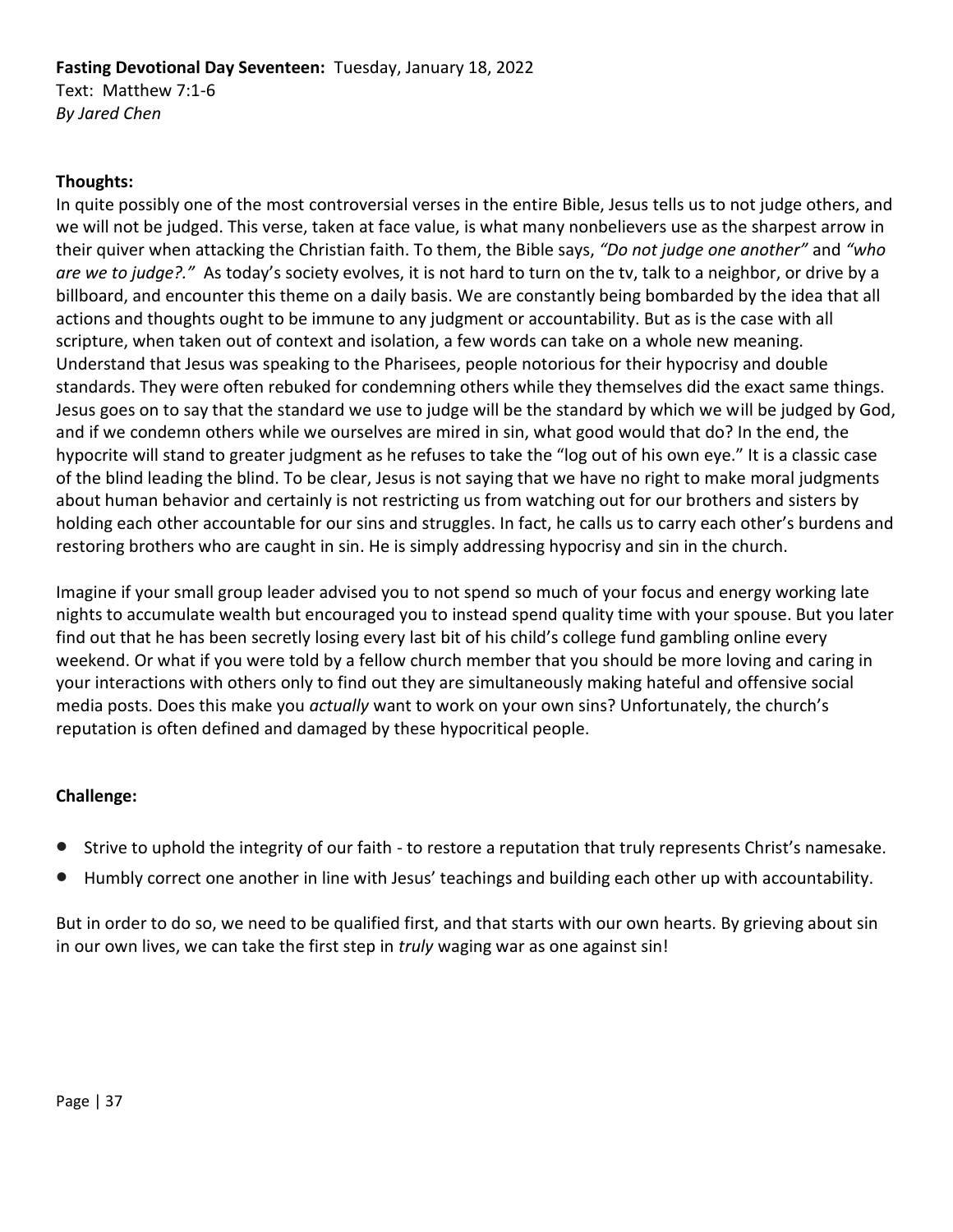#### **Fasting Devotional Day Eighteen:** Wednesday, January 19, 2022

Text: Matthew 7:7-11 *By Cindy Dickerson*

#### **Thoughts:** *Ask, Seek, Knock, Find Matthew 7:7-11*

As I read this passage, I see a highlight reel with an abundance of unanswered petitions and closed doors. Maybe I didn't fast enough, wait long enough, pray enough…? Or maybe, God provided a way through the situation, instead of a way out of the situation? Yet scripture says, "You will receive it." Maybe *it* is eternal, on earth as *it* is in Heaven (Matthew 6:10). All the people in Heaven know Jesus, maybe the *it* we receive, is more of Him, what could be better than that? God does not give as the world gives (John 14:27). *All* of the gifts He gives His children are good and eternal. I realize my temporal mindset brings small expectations and views of how things should be in this broken world.

In Luke 5, the fishermen, defeated and disappointed, are ready to move on after a night full of empty nets. Jesus gets involved and they catch more than their nets *and* their neighbor's boat can sustain. They are in awe of Him and leave *everything* to follow Him. They thought they needed fish, but they needed Jesus. I need Jesus. And I will pick up my disappointments, insecurities, failures and go after Him. For the rest of my life, I will be asking, seeking, and knocking, because I know, I will *find*.

#### **Challenge:**

I encourage you to *ask* God to give you insight into something you are wrestling with maybe a doubt, fear, regret, desire or that *thing* that resides in your mental space. *Seek* someone out, invite him/her in and share what you are bringing to the Lord, have him/her pray for you and with you in agreement. Get alone and *knock*on Heaven's door as you enter His presence with praise and thankfulness. When you *find*, share, and let us rejoice together.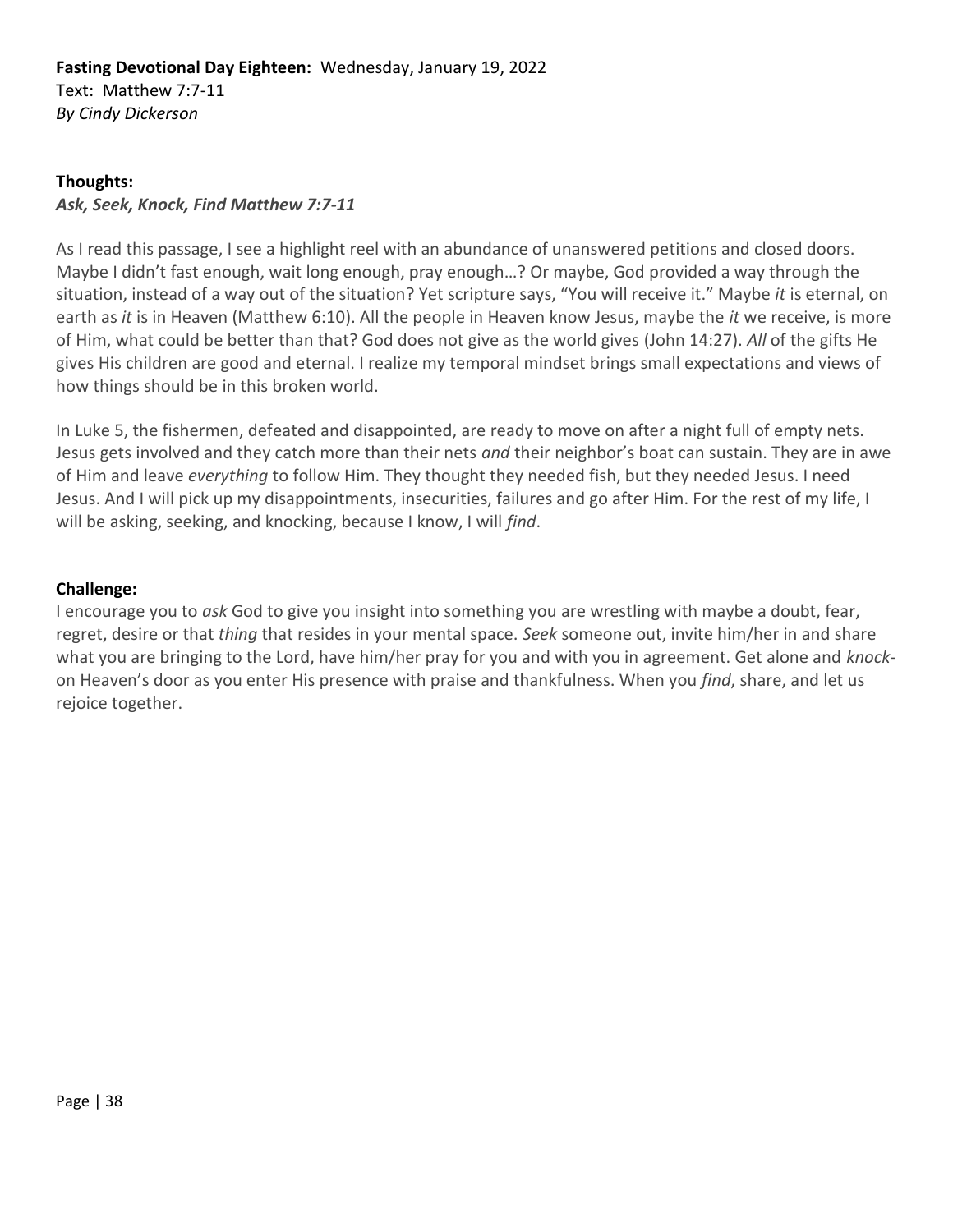#### **Fasting Devotional Day Nineteen:** Thursday, January 20, 2022

Text: Matthew 7:12 *By LeChelle Smith*

#### **Thoughts:**

I do not believe there is one person who has not grown-up hearing, "Treat others as you would like to be treated." In my case it was my parent's attempt to rid me of wanting to seek revenge on someone who I felt treated me wrongly. However, the saying goes much deeper than what we see on the surface if we look into the scripture. Matthew 7:12 states "So in everything, do to others what you would have them do to you, for this sums up the Law and the Prophets" (NIV). The scripture gives us insight on how we should interact with one another. When I read the scripture, I get an image from Christ's perspective. There are countless times when He models how we should act. By His modeling He treats us with grace and mercy. I feel that by learning to love Christ as He loves us and showing that to others is our purpose. By doing so we are able to reflect Christ in all areas of our life. Our attempts to treat others as Christ treats us with love, compassion, forgiveness among others allows us to display our true faith and bring glory to Him.

For me, when I feel hurt, it is hard for me to think Christ-like thoughts. No matter how hard I try at times I do not want to treat others the way I would like them to treat me. I want to treat them as I feel they deserve. I thank the Holy Spirit during these times who reminds me that it is not for me to judge or obtain justice, but simply to hold onto my faith and love people as Christ has taught me. I struggle mostly with this while parenting. There are times when I want to scream or yell at my children but remind myself that I am to be a model. Do I appreciate them screaming or yelling at me? Certainly not, therefore, I must model how Christ would react. It is not easy, but with Christ by my side I can turn to him for wisdom and guidance. So, I say to you, be intentional to model what you would like to see from your brothers and sisters in Christ. We cannot do good works with unclean hearts. We are called to bring glory not to ourselves but to Christ.

#### **Challenge:**

I challenge you to do your own heart check. Are you purposely living your life as a model for others and with pure focus or are you displaying what you want others to see?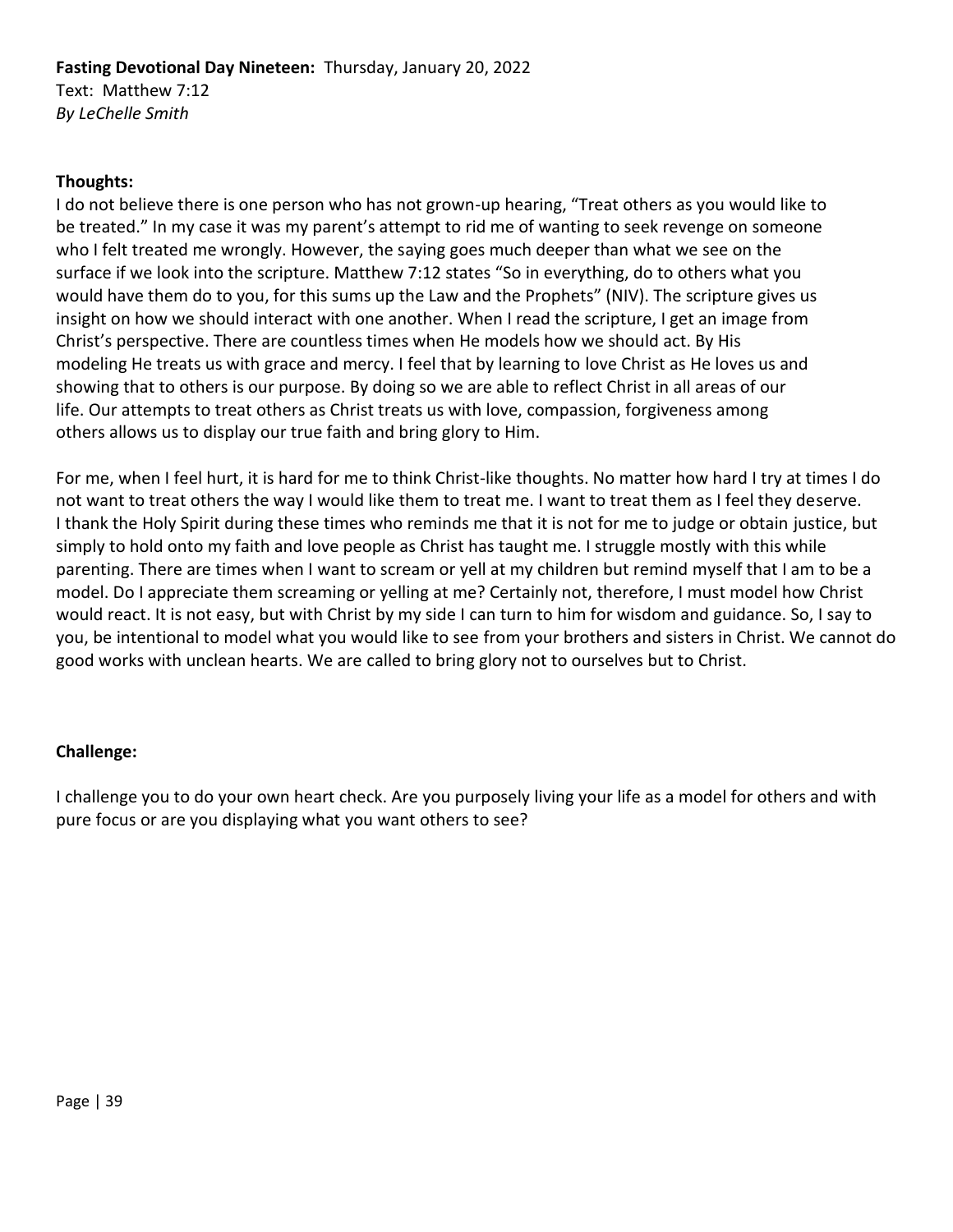#### **Fasting Devotional Day Twenty:** Friday, January 21, 2022

Text: Matthew 7:13-14 *By Jose Valdivia*

#### **Thoughts:**

*13 "Enter by the narrow gate; for wide is the gate and broad is the way that leads to destruction, and there are many who go in by it. 14 Because narrow is the gate and difficult is the way which leads to life, and there are few who find it.*

In today's verses, Jesus gives an illustration of two Gates; A Narrow gate that leads to eternal life and a wide gate that leads to destruction. He does not give a 3rd Option, implying there are only two options. Jesus starts this message with instruction and a choice. His followers must **CHOOSE** the narrow one. As a follower of Christ, we must choose Him back. Why do I say "back"? He has chosen you already (Ephesians 1: 4). He wants to spend an eternity with you but doesn't want this to be forced. He, The Creator of All things, wants you to genuinely and wholeheartedly choose him as well. This choice is not easy by design. We are told by choosing Him we must pick up our cross and follow. (Read Matt 16 :24- 26) When we choose Jesus, there is a cost because sacrifice is involved. These are not sacrifices that are religious in nature but sacrifices which serve as evidence that we indeed Believe in Jesus. If I told you to toss your brand-new phone out of a moving car on the Highway (without backing up your files) and I would give you ten million dollars, would you do it? You would have two choices; Believe me or not believe me. If you actually believed me, would you just agree and go on with your day? Or would actually toss the phone out? You probably would measure the cost of losing your precious photos and video files, maybe you had bank information or passwords that kept you safe. But, if you believe that I will give you the ten million dollars, you will open the window and drop the phone. The action of dropping the phone is evidence that you believed what I said. In the same way, Jesus is asking his believers that their Treasure is in Heaven and not in this life. But the only way is to Choose the Narrow Gate and to walk the difficult path. This time, instead of tossing our phones, we must choose to drop things in our lives that contradict Jesus or his teachings. His Followers (aka Believers) must choose to drop things and strip down to our bare soul in order to walk through the narrow Gate. The narrow one only has space for you. It's like a strainer designed to leave behind what doesn't belong and to let through only what God wants (our Soul). Those who cling to things of this world won't be able to carry them through the narrow gate because they won't fit. Remember God's home (Heaven) must be kept Holy, so there is no room for our Earthly treasure (comforts, pleasures, materials), no room for Sin, no space for other gods. On the Contrary, The Wide Gate is wide enough to cling to your comforts, habits, issues, problems, and the treasures of this life. This is why many choose this road. But the end of the Road is Eternal Destruction (Hell). We must learn how to choose Jesus in every circumstance. His followers must choose to drop things and follow him. Jesus is the Gate; his Path is hard because not many choose to walk in his ways and choose not to let go.

#### **Challenge:**

What is one treasure, one habit, one Sin you can start letting go of this week? What does letting go look like? How can you show that Jesus is more important than what you are letting go of? When will you do it?

#### **Prayer:**

Father, thank you for making a way for me to dwell with you in Eternity. I do not want to take it for granted. Help me see what I'm clinging to that I need to let go of. Help me desire you more than I desire this (fill in). Show me the way Lord and let your spirit guide me in this. In the name of Jesus Christ my Lord!

**Scripture to read:** Ephesians 1: 4-5, Matthew 7: 13-14, Matthew 16: 24-26, Matthew 19: 16-26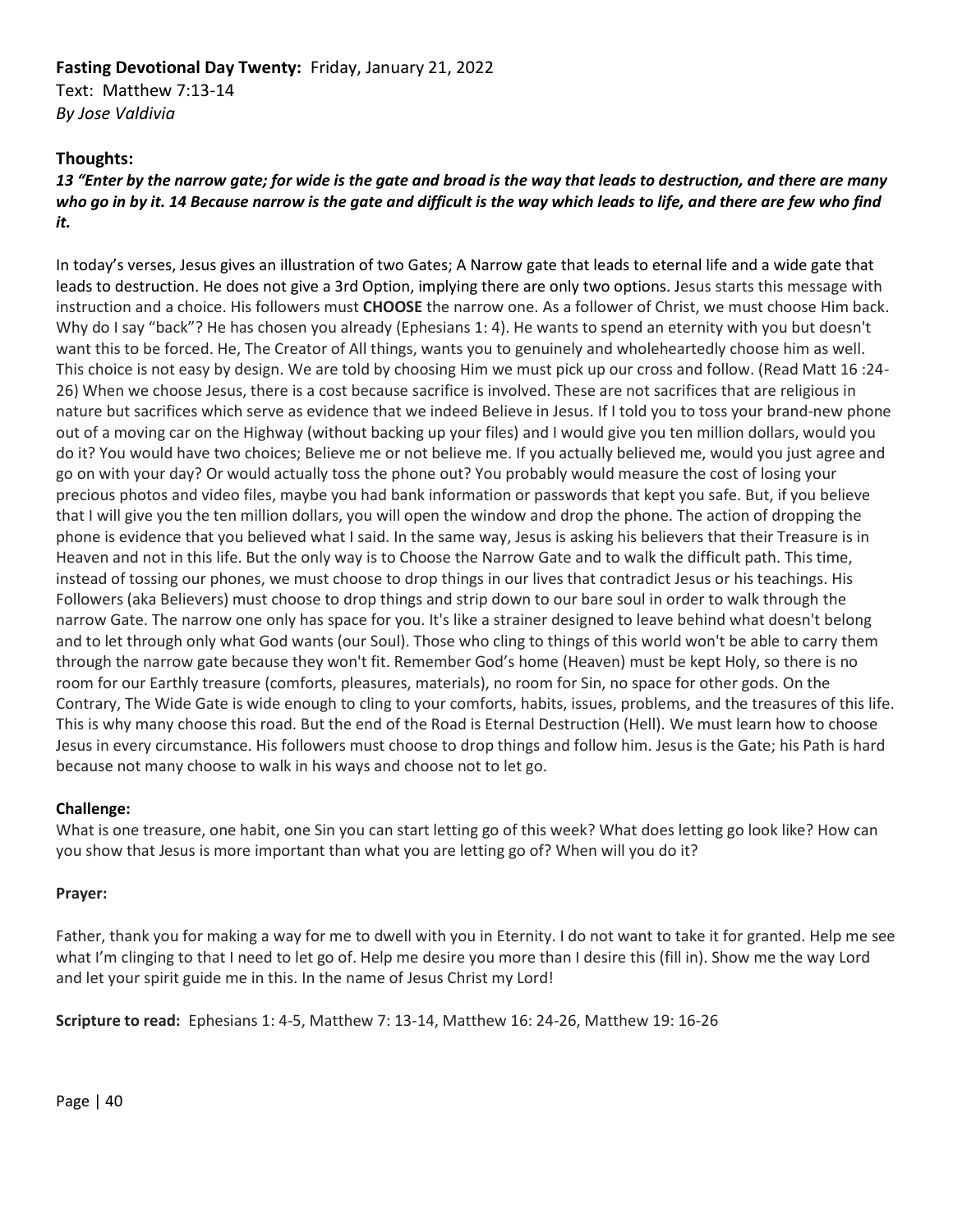#### **Fasting Devotional Day Twenty-One:** Saturday, January 22, 2022

Text: Matthew 7:15-23 *By Greg Dickerson*

#### **Thoughts:**

This passage reminds me of early on in our first home. I was in our backyard, and our neighbors had this big orange tree. Hanging on our side of the fence were these large bright oranges that looked amazing, and if you shook the limbs hard enough, a couple would fall to the ground. Do not worry, I confessed and asked forgiveness later, so having "found" oranges in our yard, I decided to try one. As I peeled the orange, the fragrant sweet citrus smell filled the air. Then as I pulled it apart, the juices dripped over my hand to the ground, and I was ready for this forbidden fruit. I took the first juicy bite, immediately regretting my decision, and spat out the most bitter, sour, and awful orange I have ever tasted. You see, sometimes it's not easy to spot a bad tree, and I think Jesus is challenging us to look deeper (v21-23). Just looking good through nice deeds or pretending to bear fruit isn't really bearing "good" fruit, and Jesus is the taster of our fruit because what's on the inside counts. Bearing good fruit starts with the seed of Jesus Christ living in us, then through the power of God's word, the indwelling of the Holy Spirit, and the communication of prayer, we develop into the tree God has called us to be.

#### **Challenge:**

I challenge you to look inside and examine your heart and the fruit you bear from your everyday life. Have you tasted God's goodness today (Pa 34:8) or connected with Jesus (John 15:5) that you may bear much fruit? It is not your responsibility to grow others, but we are called to share the loving seeds of Christ and be a fountain that spreads the living water from God (1 Corinthians 3:6-9), then allow God to do the rest. Does your fruit look and taste like (love, joy, peace, patience, kindness, gentleness, faithfulness, and self-control (Gal 5:22)? Is your heart and soil ready for God to use your fruit that not only looks good but taste amazing that a greater harvest could be seen (Matthew 13:23)?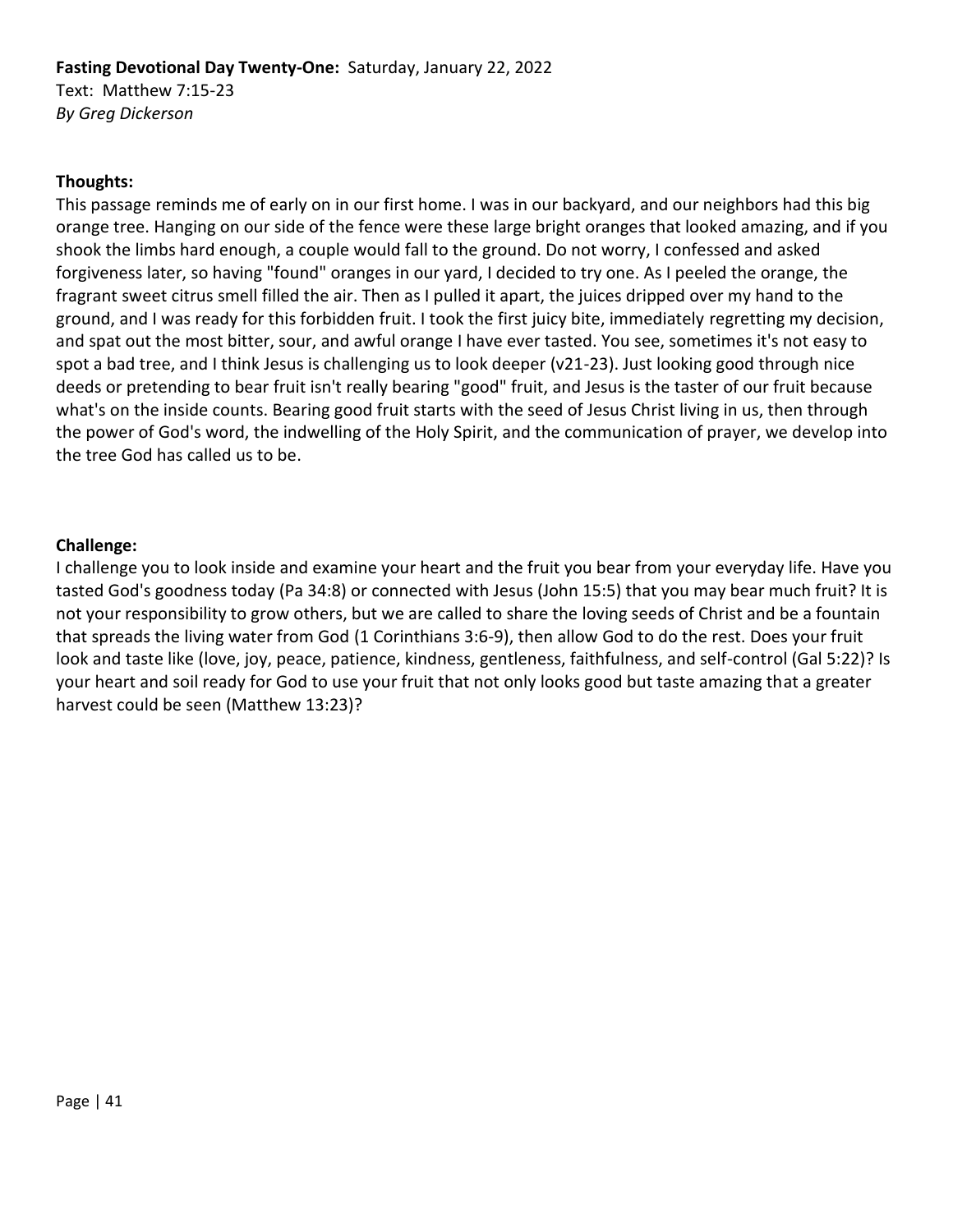| <b>My Fasting Notes:</b> |  |  |
|--------------------------|--|--|
|                          |  |  |
|                          |  |  |
|                          |  |  |
|                          |  |  |
|                          |  |  |
|                          |  |  |
|                          |  |  |
|                          |  |  |
|                          |  |  |
|                          |  |  |
|                          |  |  |
|                          |  |  |
|                          |  |  |
|                          |  |  |
|                          |  |  |
|                          |  |  |
|                          |  |  |
|                          |  |  |
|                          |  |  |
|                          |  |  |
|                          |  |  |
|                          |  |  |
|                          |  |  |
|                          |  |  |
|                          |  |  |